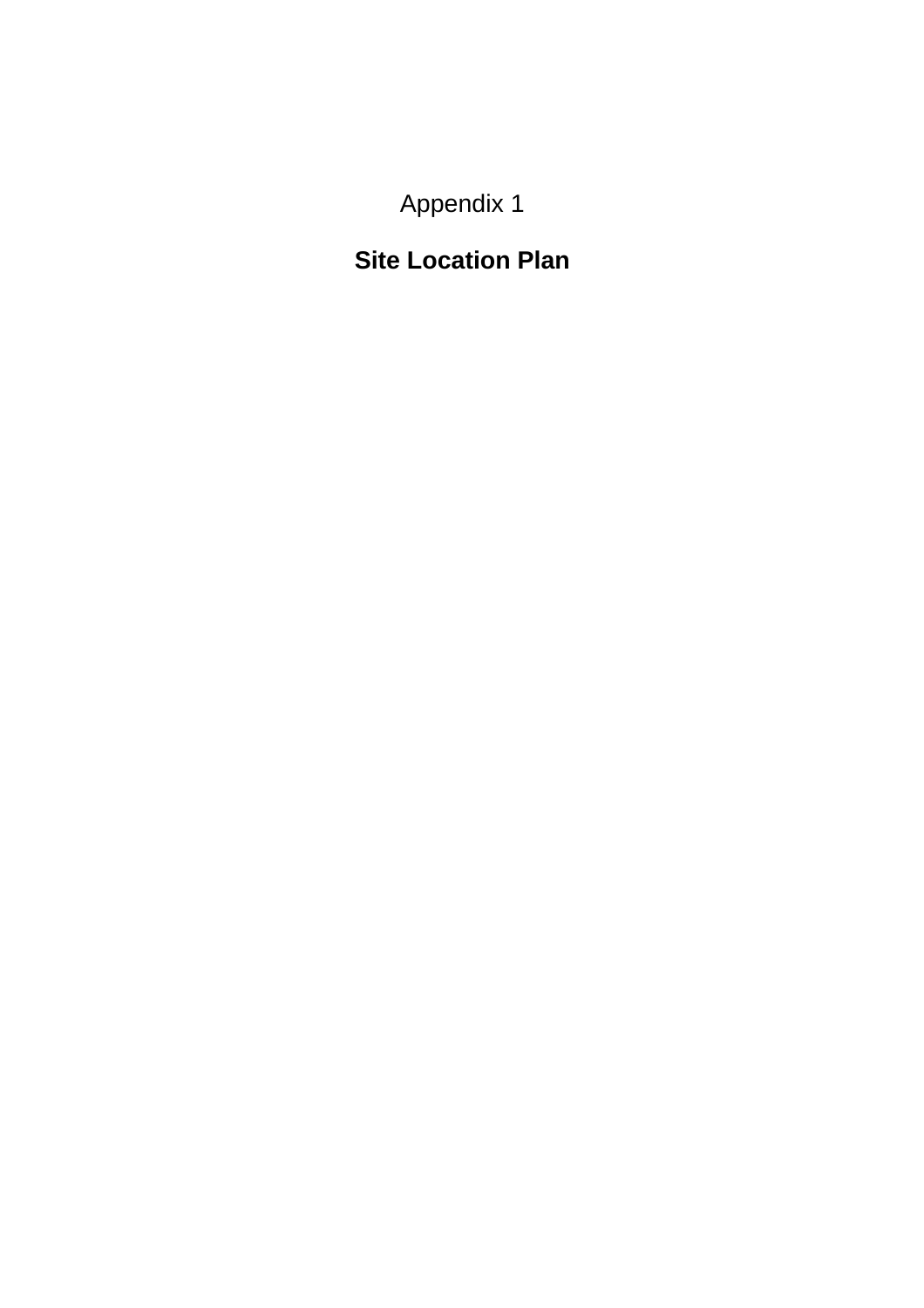## Appendix 2

Draft Partnership Agreement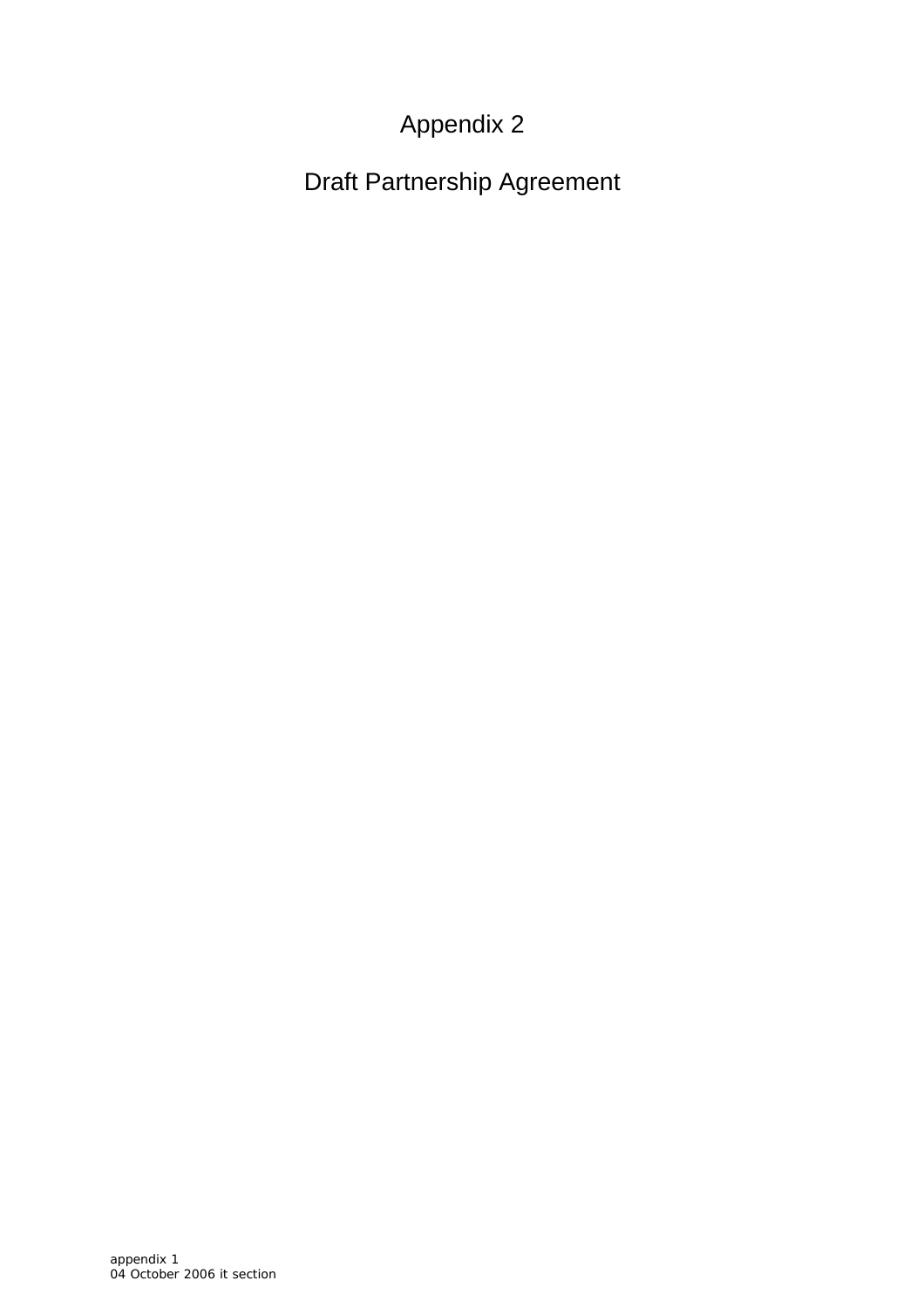Dated 2006

- (1) The Land Restoration Trust
- (2) Cannock Chase District Council

# **DRAFT**

Partnership agreement

T +44 (0) 121 232 1000 F +44 (0) 121 232 1900 DX 13004 Birmingham www.eversheds.com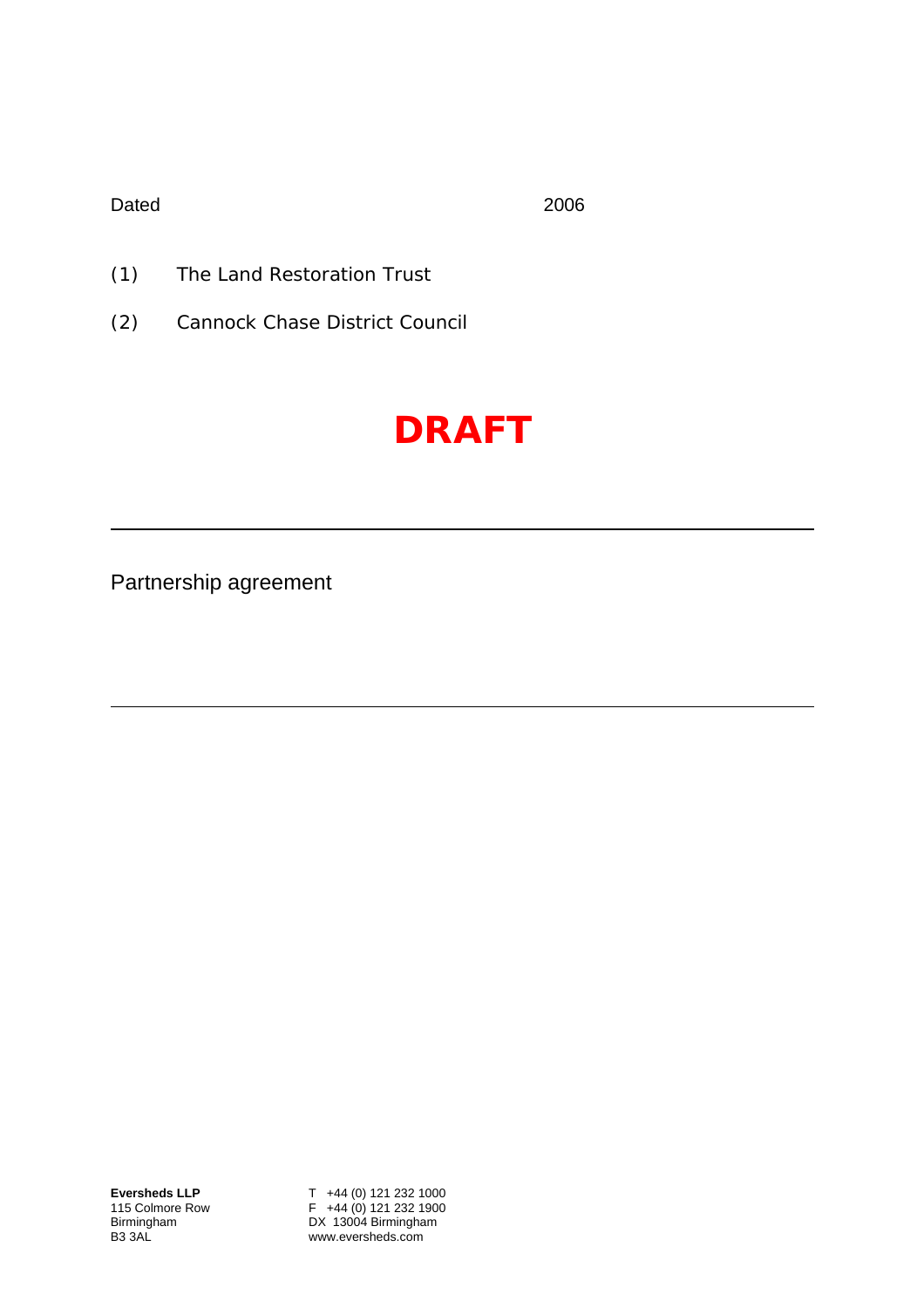### **CONTENTS**

#### **Clause**

| $\mathbf{1}$     |                                                                 |  |  |  |  |  |  |
|------------------|-----------------------------------------------------------------|--|--|--|--|--|--|
| 2                |                                                                 |  |  |  |  |  |  |
| 3                |                                                                 |  |  |  |  |  |  |
| 4                |                                                                 |  |  |  |  |  |  |
| 5                |                                                                 |  |  |  |  |  |  |
| 6                |                                                                 |  |  |  |  |  |  |
| 7                |                                                                 |  |  |  |  |  |  |
| 8                |                                                                 |  |  |  |  |  |  |
| 9                |                                                                 |  |  |  |  |  |  |
| 10               |                                                                 |  |  |  |  |  |  |
| 11               |                                                                 |  |  |  |  |  |  |
| 12               |                                                                 |  |  |  |  |  |  |
| 13               |                                                                 |  |  |  |  |  |  |
| 14               |                                                                 |  |  |  |  |  |  |
| 15               |                                                                 |  |  |  |  |  |  |
|                  | 15.1                                                            |  |  |  |  |  |  |
|                  | 15.2                                                            |  |  |  |  |  |  |
|                  | 15.3                                                            |  |  |  |  |  |  |
|                  | 15.4                                                            |  |  |  |  |  |  |
|                  | 15.5                                                            |  |  |  |  |  |  |
| 16               |                                                                 |  |  |  |  |  |  |
| 17               |                                                                 |  |  |  |  |  |  |
| 18               |                                                                 |  |  |  |  |  |  |
| <b>Schedules</b> |                                                                 |  |  |  |  |  |  |
| 1                |                                                                 |  |  |  |  |  |  |
| 2                |                                                                 |  |  |  |  |  |  |
| 3                | The Obligations/Undertakings Agreed by the Managing Partner  15 |  |  |  |  |  |  |
| 4                |                                                                 |  |  |  |  |  |  |
| 5                |                                                                 |  |  |  |  |  |  |
| 6                |                                                                 |  |  |  |  |  |  |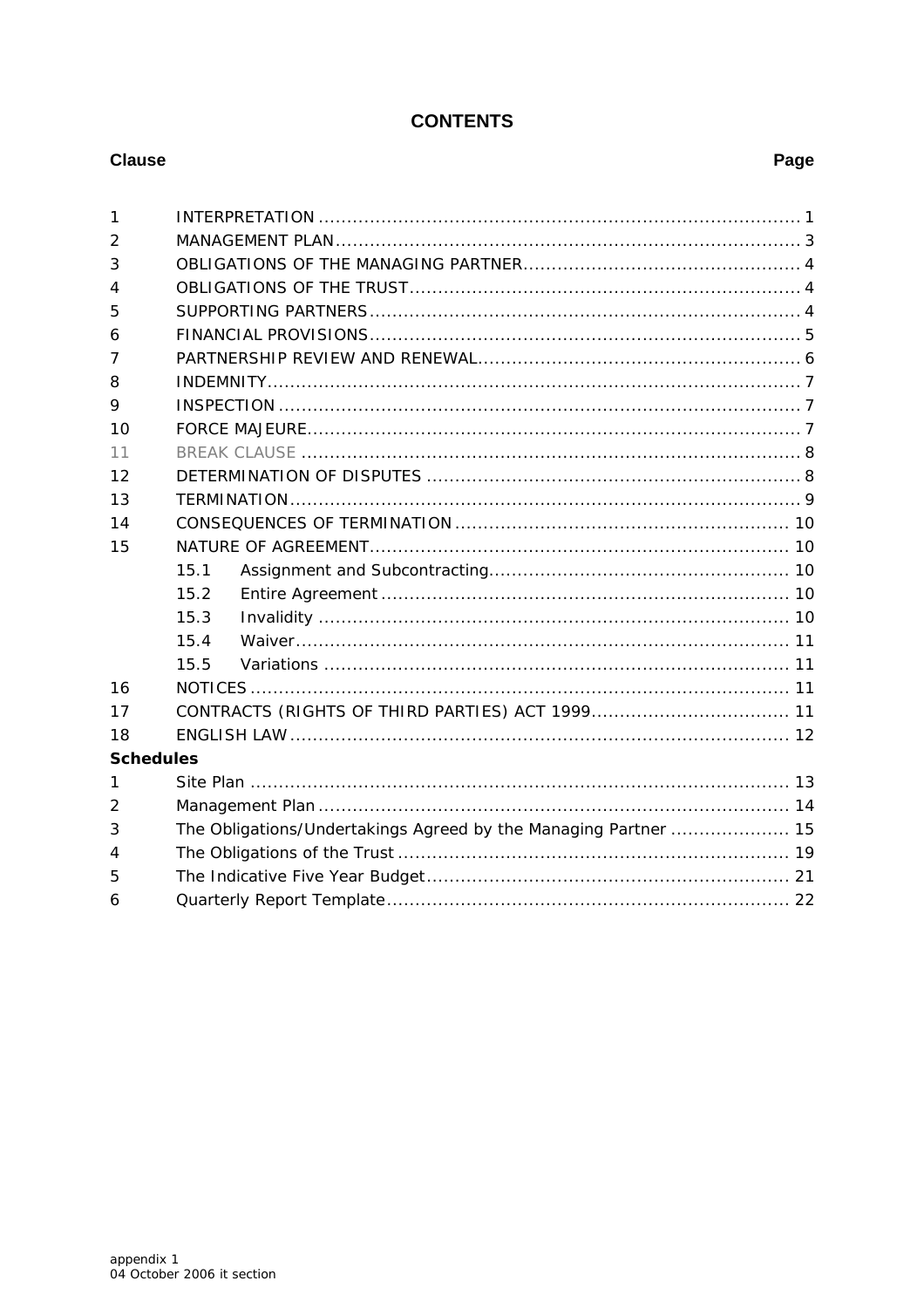#### <span id="page-4-0"></span>**THIS AGREEMENT** is made on 2006

- (1) LAND RESTORATION TRUST, a private company limited by guarantee (registered number 05077263) whose registered office is at St George's House, Kingsway Team Valley, Gateshead, Tyne & Wear, NE11 0NA ("the Trust"); and
- (2) [INSERT NAME OF MANAGING PARTNER] (registered number [NUMBER]) whose registered office is at [ADDRESS] ("the Managing Partner").

#### **BACKGROUND**

- (A) The Trust is a non-profit-making organisation established in April 2004 based on a partnership of English Partnerships, Groundwork, the Forestry Commission and the Environment Agency, with the support of the Office of the Deputy Prime Minister and the Regional Development Agencies. It aims to improve the environment and quality of life for communities by providing long-term sustainable management of public spaces across England.
- (B) The Trust aims to acquire, own and manage previously derelict and under-used land, to deliver environmentally informed, community-led regeneration. Its role is to hold the land and assume the related environmental liabilities; to secure and hold endowments and other sources of income; to fund and sustain longterm management; and to manage the land through a managing partner who is best placed to manage the land on behalf of the Trust and on behalf of the community.
- (C) As part of the programme outlined in (B) above, the Trust has acquired ownership of the Site (as defined) and wishes to use and develop the Site as set out in this Agreement.
- (D) The Managing Partner carries on the business of [**INSERT DETAILS OF BUSINESS**].
- (E) The Managing Partner is willing and able to take responsibility for the day-to-day management of the Site(s) (as defined) on the terms set out in this Agreement.

#### **OPERATIVE PROVISIONS**

#### 1. **INTERPRETATION**

1.1 In this Agreement, the following expressions shall have the following meanings unless the context otherwise requires:

**"Additional Income"** any income excluding Grant Income generated by, from or in relation to the Site or its use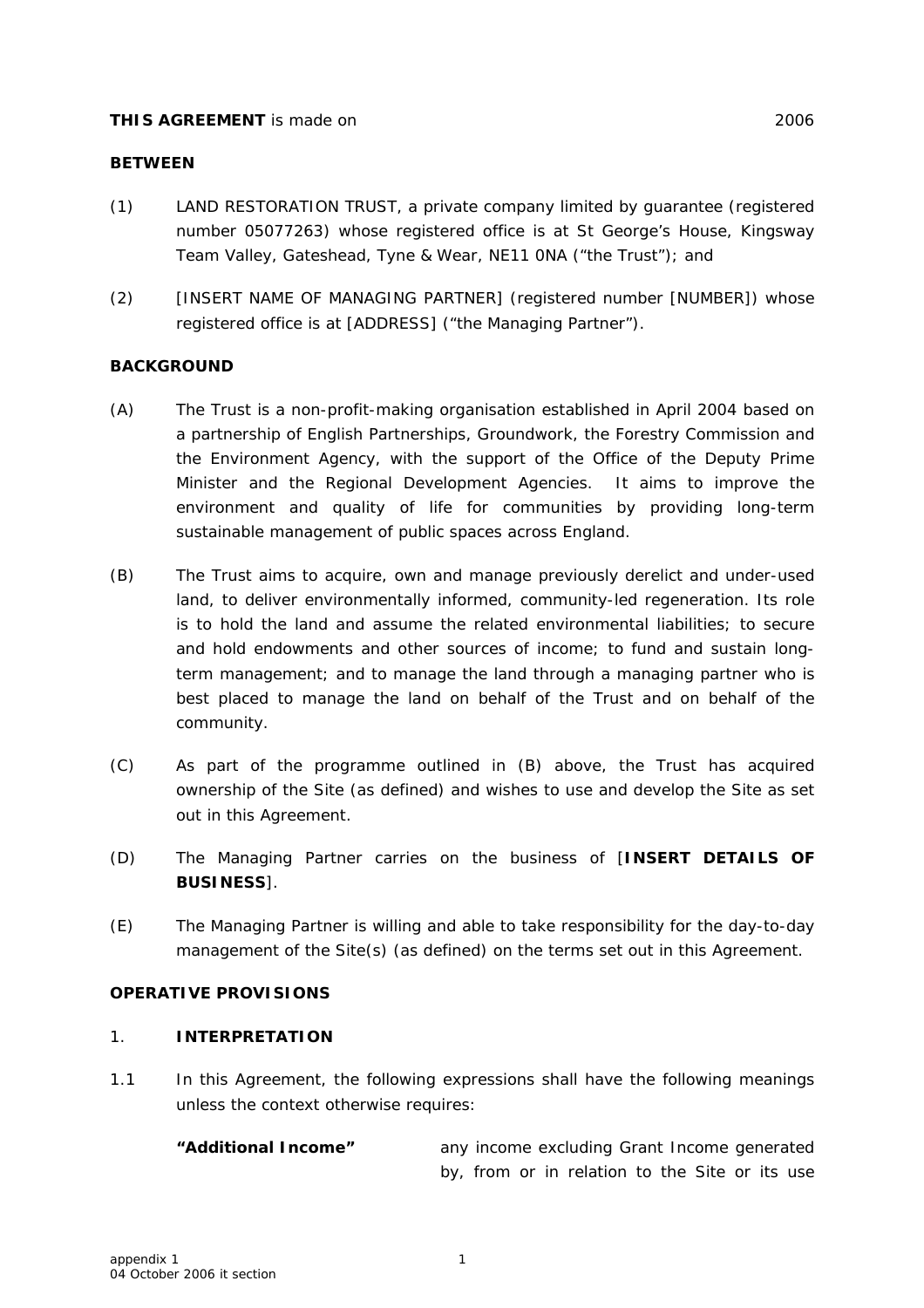other than money provided by the Trust under the Annual Budget **"Annual Budget"** the Annual Budget to be drawn up by the Managing Partner and approved by the Trust in accordance with clause 6.2 "**Break Date"** 30 September 2007 **"Business Day"** a day other than Saturday or Sunday or a bank holiday or public holiday in England **"Commencement Date"** [**INSERT DATE] "Financial Year"** 1 April to 31 March "**Grant Income"** money received by way of grant for a purpose relating to the use, management or upkeep of the Site and which money is to be used solely as specified by the awarding body **"Insolvent"** means becomes bankrupt, insolvent, summons a meeting of or enters into any arrangement with its creditors, makes a proposal for or becomes subject to any voluntary arrangement, is unable to pay its debts, has a receiver, manager or administrative receiver appointed over any of its assets, undertakings or income, has passed a resolution for its winding up or has a petition presented for winding up, has a provisional liquidator appointed or has an administrator appointed in respect of it the Management Plan for the Site as attached at Schedule 2 and as amended by agreement between the parties from time to time **"Management Plan"** the area(s) of land at [**INSERT NAME AND ADDRESS OF SITE(S)**] as shown on the plans at **Schedule 1** and such other site(s) as may be agreed by the parties from time to time **"Site" "Supporting Partner"** any organisation or individual appointed by the Managing Partner with the express agreement of the Trust as set out in **clause 5.2** to assist in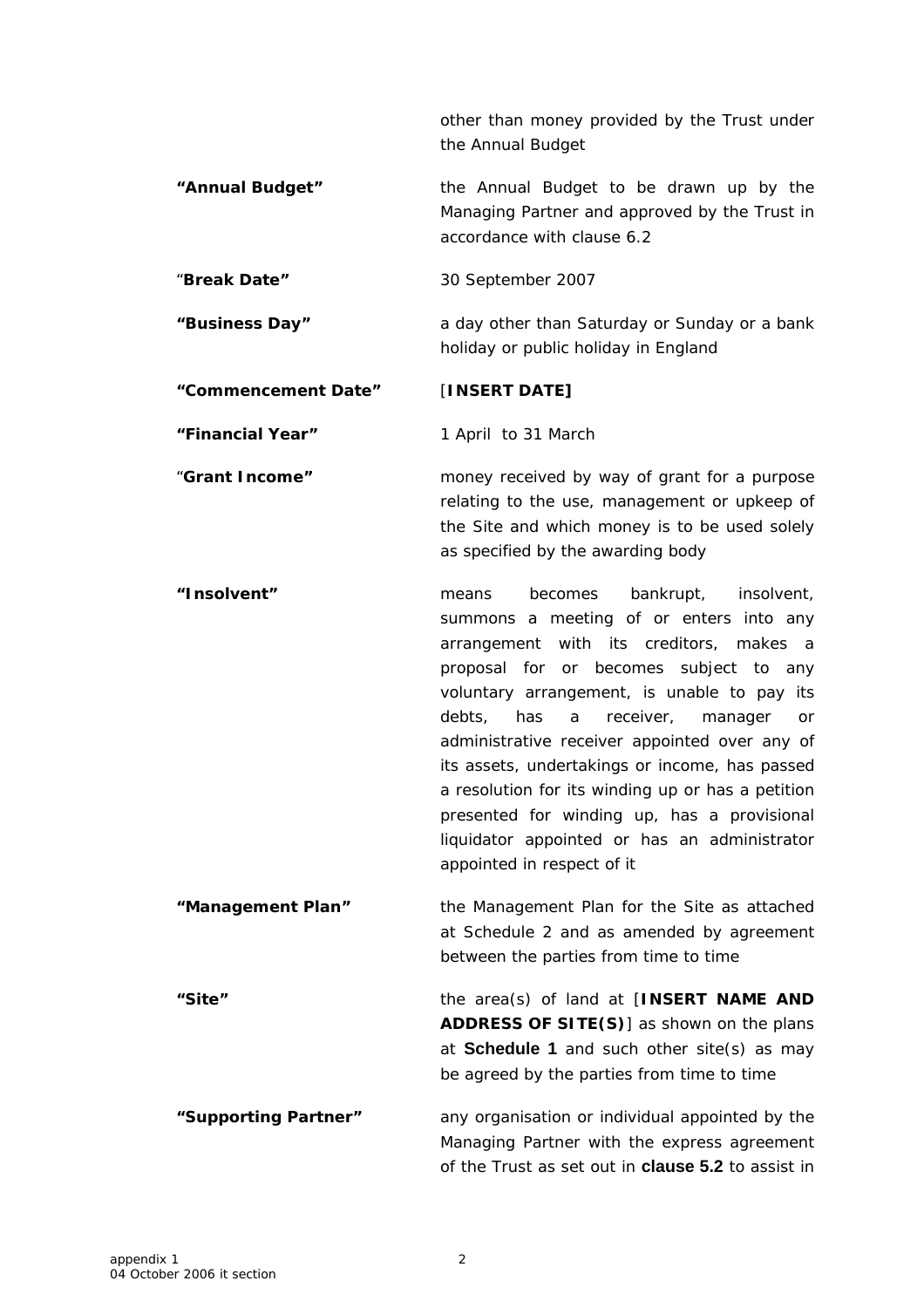#### implementing the Management Plan

<span id="page-6-0"></span>**"Five Year Budget"** the five year indicative budget annexed at **Schedule 5** and as amended from time to time and which is to be drawn up by the Trust in respect of a fixed 5 year period and agreed with the Managing Partner

- 1.2 The index and headings to the clauses and Schedules of this Agreement shall not affect its construction.
- 1.3 Where the context so requires or admits, the masculine shall include the feminine and the neuter and the singular shall include the plural and vice versa.
- 1.4 Any reference to "writing" includes reference to any communication effected by facsimile or any comparable means.
- 1.5 Any reference in this Agreement to a clause or Schedule is a reference to a clause of or a Schedule to this Agreement, and references to paragraphs are to paragraphs in the Schedule in which such paragraph appears.
- 1.6 The expression "person" means any individual, firm, company, incorporated association, partnership, government, state, or agency of state, or joint venture.
- 1.7 Any reference to a statute or statutory provision shall be construed as a reference to the same as from time to time amended, consolidated, modified, extended, re-enacted or replaced provided that in the case of amendments, consolidation, modification, extensions, re-enactments or replacements made after the date of this Agreement they shall not have effected a substantive change to that provision.

#### 2. **MANAGEMENT PLAN**

- 2.1 The Managing Partner will manage the Site in accordance with the Management Plan at all times.
- 2.2 The Management Plan will set out details of the intended usage for the Site together with the plans for its management. Any material variations to the objectives to be achieved in relation to the Site's management must be approved in writing by the Trust prior to implementation.
- 2.3 The Management Plan will cover an initial 5-year period, commencing on a date to be agreed by the parties, and will be reviewed after five years.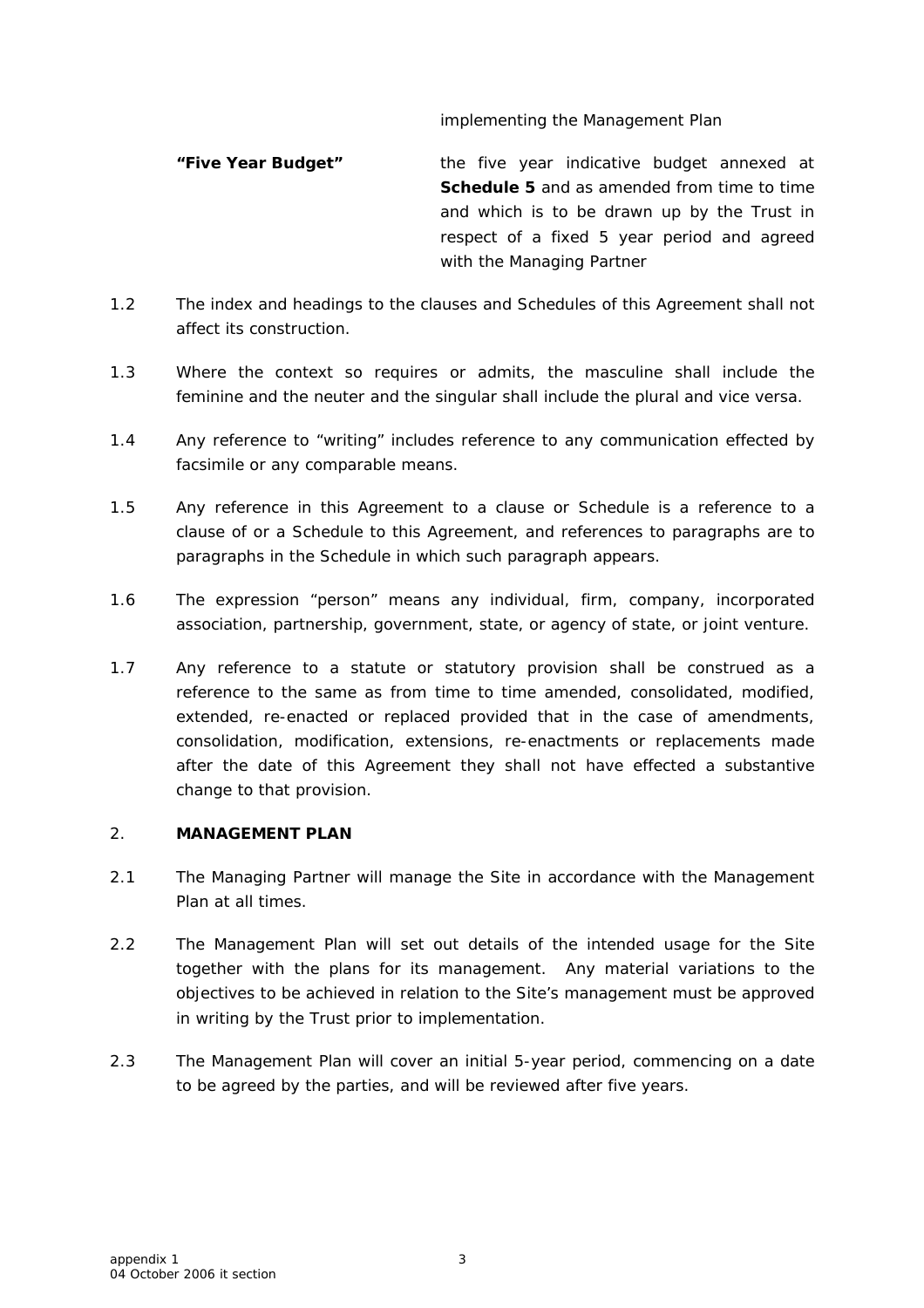#### <span id="page-7-0"></span>3. **OBLIGATIONS OF THE MANAGING PARTNER**

- 3.1 The Managing Partner will manage the Site on the terms set out in this Agreement and in particular in accordance with its roles and responsibilities as specified in **Schedule 3** and will perform its obligations with reasonable care and skill and to the best of its ability and it will at all times act with the utmost good faith towards the Trust and ensure that it, its employees and agents act in a way that will not damage the Trust's reputation.
- 3.2 The Managing Partner will ensure that the Site meets all necessary health and safety requirements for the purposes and usage of the Site as set out in the Management Plan and will, subject to the provisions contained in clause 4.3, comply with all relevant laws and regulations.

#### 4. **OBLIGATIONS OF THE TRUST**

- 4.1 The Trust will pay the Managing Partner on receipt of a proper invoice, the amounts agreed in accordance with and as provided for in the Annual Budget and/or the Five Year Budget.
- 4.2 The role and responsibilities of the Trust are as specified in **Schedule 4**.
- 4.3 The Trust acknowledges its obligations under and accepts responsibility for all environmental liabilities as set out in Part IIA of the Environmental Protection Act 1990.

#### 5. **SUPPORTING PARTNERS**

- 5.1 Where appropriate, and subject to the prior written approval of the Trust, such approval not to be unreasonably withheld, the Managing Partner may, except in respect of projects for which specific provisions have already been made in the Management Plan, delegate responsibility for individual projects to a Supporting Partner.
- 5.2 The Managing Partner will obtain prior written approval from the Trust if it wishes to appoint (a) Supporting Partner(s) and, if such approval is granted, will ensure that any such Supporting Partner(s) complies/comply at all times with the aims and obligations set out in this Agreement. For the avoidance of doubt, a party contracted to carry out minor works to the Site without any overall responsibility for an individual project will not be deemed a Supporting Partner and will not require the prior written approval of the Trust.
- 5.3 If a Supporting Partner is appointed, the Managing Partner will retain overall responsibility for the Site and the delivery of the Management Plan and will be responsible for ensuring the existence of appropriate agreements with the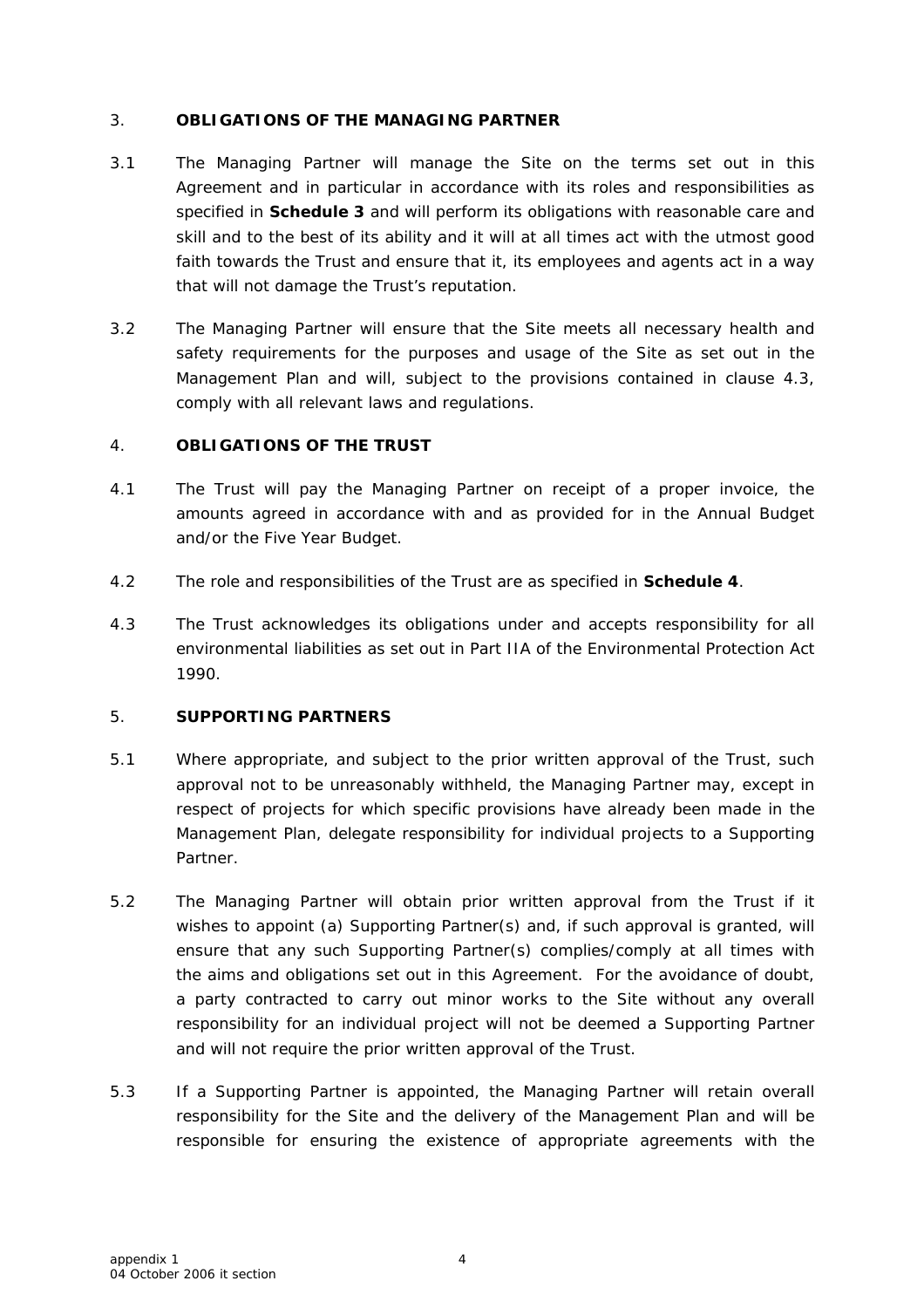<span id="page-8-0"></span>Supporting Partner before any activities are undertaken by the Supporting Partner.

#### 6. **FINANCIAL PROVISIONS**

- 6.1 The Managing Partner will manage the Site in accordance with the Management Plan as attached in **Schedule 2** and within the indicative Five Year Budget agreed with the Trust and set out in **Schedule 5** and within the Annual Budget to be agreed with the Trust.
- 6.2 The Managing Partner will submit a proposed budget to the Trust three months in advance of each Financial Year, which must be approved by the Trust within four weeks of the commencement of the Financial Year.
- 6.3 Once the Annual Budget is approved and subject to **clause 6.1 and 6.2**, the Managing Partner will have responsibility for managing the Site within this Annual Budget, and for appointing staff, contractors and consultants as appropriate in accordance with it. Where contracts extend beyond one Financial Year the Managing Partner must be confident that the costs will be covered within the anticipated budgets for the relevant Financial Years.
- 6.4 The Managing Partner will submit an invoice to the Trust on a [quarterly / monthly / annual] basis unless expressly agreed otherwise for reimbursement of expenditure during the previous [month / quarter / year]. If the Managing Partner is registered for VAT then the invoice must be a VAT invoice. This will include payment for:
	- 6.4.1 staff, based on agreed hourly / daily rates;
	- 6.4.2 invoices from contractors and Supporting Partners;
	- 6.4.3 invoices for third party costs.

The invoice must be accompanied by a completed quarterly report for the relevant period, including a breakdown of staff costs as set out in **clause 6.4.1** above.

- 6.5 The Managing Partner will supply supporting information as appropriate, including timesheets, copies of contractors' and other invoices on request. Copies of all documentation relating to this Agreement and the Site will be retained by the Managing Partner for a minimum of six years.
- 6.6 The Trust will, having checked the invoice and supporting information and subject to all requested information being provided to the satisfaction of the Trust, reimburse the Managing Partner for all expenditure properly incurred within one month of receipt.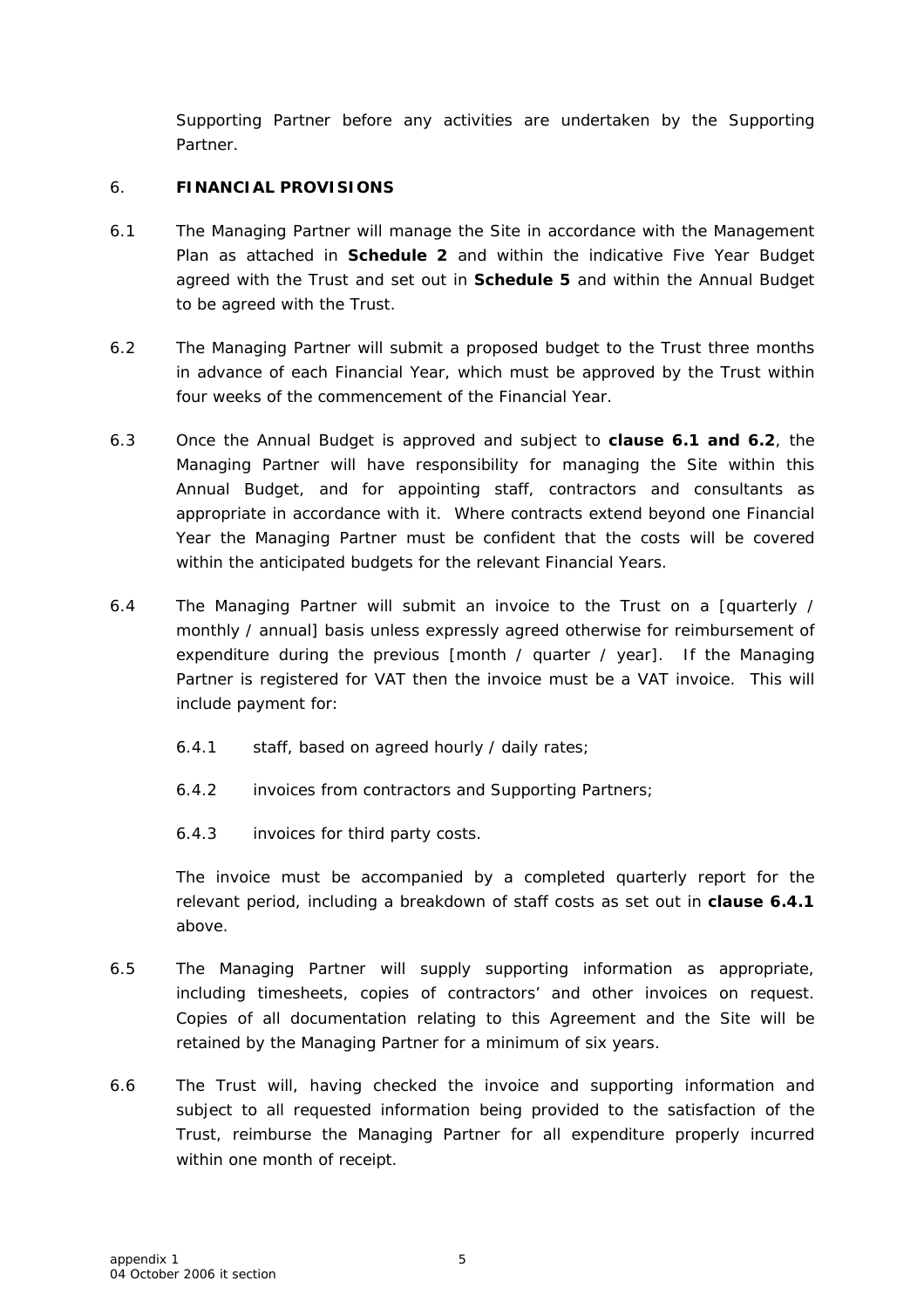- <span id="page-9-0"></span>6.7 Should any invoice be the subject of a dispute between the parties, the Trust will within 21 days of receipt of such invoice inform the Managing Partner in writing of the nature of the dispute. The Managing Partner will within 21 days of receipt of such writing either:
	- 6.7.1 issue a corrected invoice; or
	- 6.7.2 respond in writing explaining why the original invoice is correct and enclosing any further information in support of this.

For the purposes of ascertaining when payment is due, any invoices returned will be deemed to be received on the day that any re-submitted invoice is received by the Trust and not the date that the incorrect or disputed invoice was received.

- 6.8 In the event that any Additional Income or Grant Income is secured by the Managing Partner to enhance the Site, full details of such income must be provided to the Trust on a quarterly basis but need not be reimbursed to the Trust on the assumption that:
	- 6.8.1 the income is Grant Income and is used for the specified purpose; or
	- 6.8.2 the income is Additional Income which does not exceed the value of 20% of the Annual Budget and is used for the benefit or enhancement of the Site.
- 6.9 In the event that any Additional Income exceeds the value of 20% of the Annual Budget for any Financial Year ("the Excess Income"), the Managing Partner must draw up an additional budget detailing the proposed spending of the Excess Income as soon as reasonably practicable and submit this to the Trust for written approval and none of the Additional Income may be spent until such approval has been granted by the Trust.

#### 7. **PARTNERSHIP REVIEW AND RENEWAL**

- 7.1 For the duration of the Agreement, the Managing Partner and the Trust will meet once a year or more often if required by either party ("the Review Meetings") to discuss and monitor the delivery of the Management Plan and to identify and resolve any management issues.
- 7.2 In addition to the Review Meetings, the parties will hold a meeting on or around the fifth anniversary of the Commencement Date ("the Five Year Review") to discuss and agree a Five Year Budget for the remaining term of the Agreement. The parties will also discuss options for the management of the Site beyond the term of the Agreement, including but not limited to an extension of the Agreement and/or the involvement of third parties.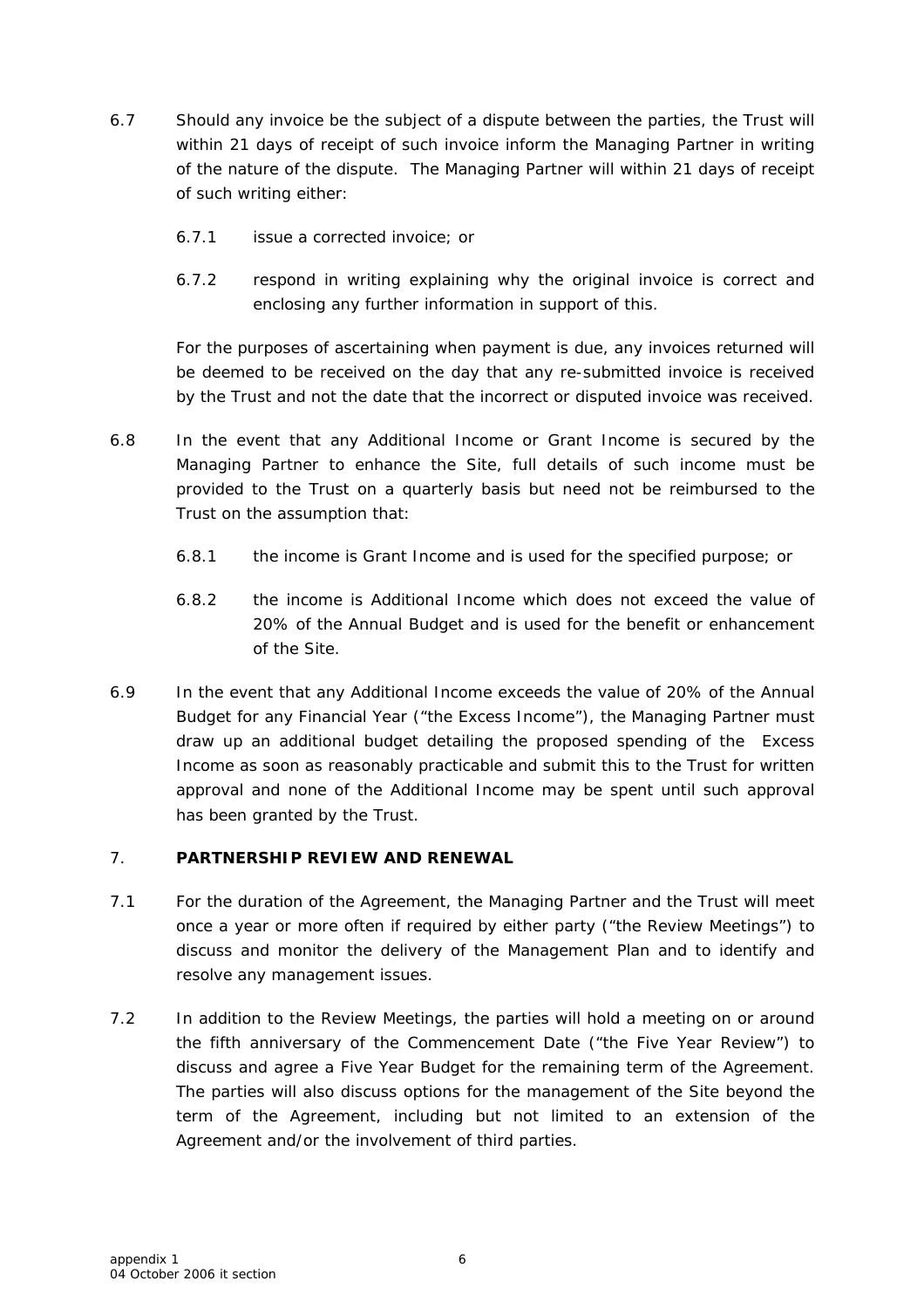#### <span id="page-10-0"></span>8. **INDEMNITY**

8.1 The Managing Partner acknowledges that it is and will remain liable for the consequences of any failure on its part to provide the services set out in this Agreement and will indemnify, keep indemnified and hold harmless the Trust against from and against all costs (including the costs of enforcement), expenses, liabilities, injuries, direct, indirect or consequential loss (all three of which terms include, without limitation, pure economic loss, loss of profits, loss of business, depletion of goodwill and like loss), damages, claims, demands, proceedings or legal costs (on a full indemnity basis) and judgments which the Trust incurs or suffers as a result of a breach of this Agreement or as a result of negligent acts or omissions or wilful misconduct of the Managing Partner.

#### 9. **INSPECTION**

- 9.1 The Managing Partner agrees to provide to the Trust all information reasonably requested by the Trust, within 28 days and to provide access to the Trust and its duly authorised representatives to the Site and any premises on the Site.
- 9.2 The Trust shall have the right to inspect the Site (at any time) and any premises on the Site (on reasonable notice), and the Managing Partner shall make all necessary arrangements and provide all reasonable facilities and access for such inspection.

#### 10. **FORCE MAJEURE**

- 10.1 Neither party will be liable to the other for any failure or delay in performance of this Agreement if it is due to any event beyond the reasonable control of a party to this Agreement including, without limitation, acts of God, war, protests, fire, flood, storm, tempest and national emergencies and subject to **clause 10.2** the party so delayed will be entitled to a reasonable extension of time for performing such obligations.
- 10.2 If the event of force majeure in question continues for more than three months either party may give notice in writing to the other to terminate this Agreement. The notice to terminate must specify the termination date, which must not be less than 15 days after the date on which the notice is given, and once such notice has been validly given, this Agreement will terminate on that termination date.
- 10.3 If at any time the Managing Partner claims an event of force majeure in respect of its obligations under this Agreement, the Trust shall be entitled to arrange for any other person to take over the management of the Site, and that management shall be deemed to have been from the Managing Partner.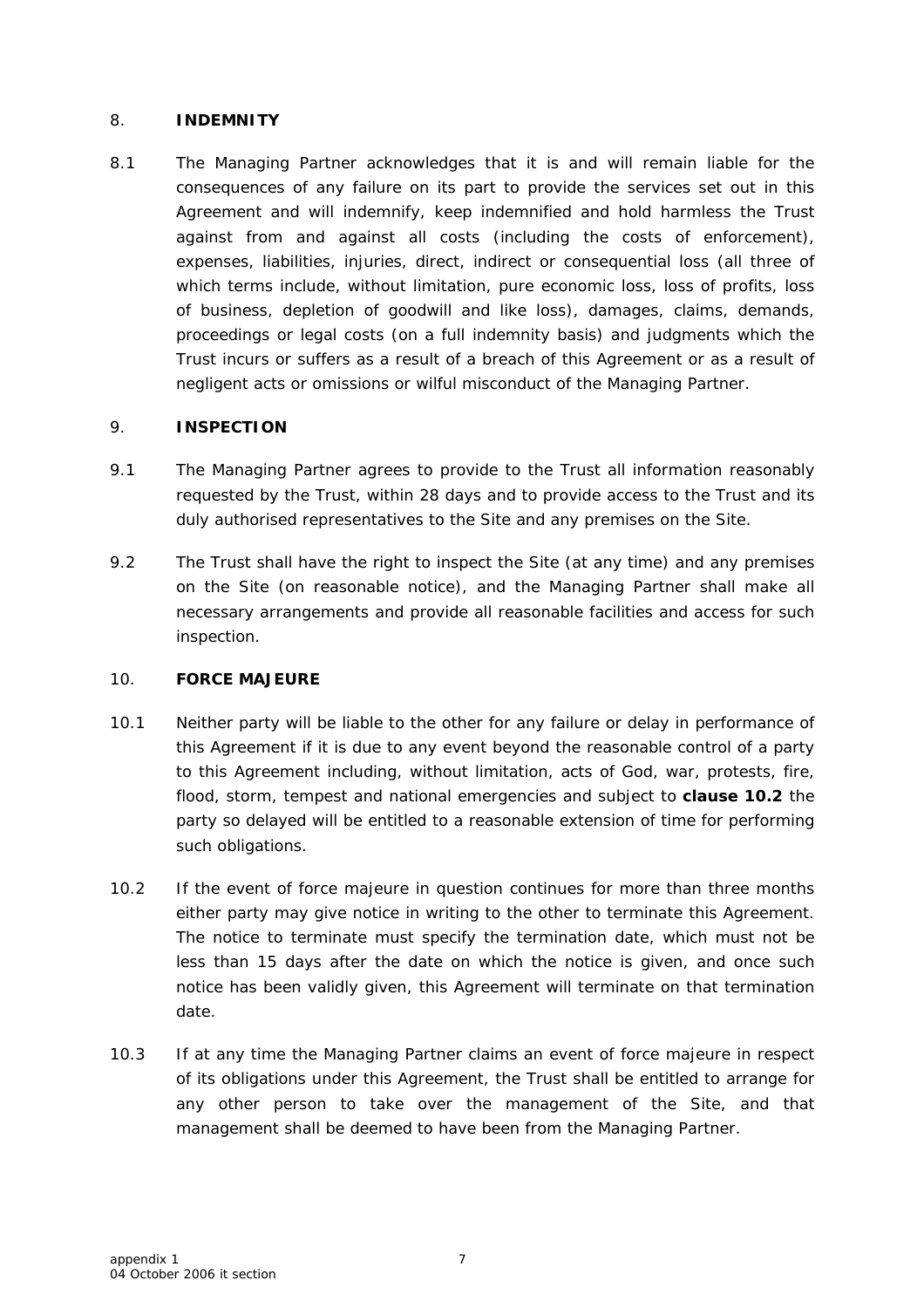#### <span id="page-11-0"></span>11. **BREAK CLAUSE**

The Trust may end this Agreement on the Break Date by serving written notice on the Managing Partner not less than three months before the Break Date, such notice to expire on the Break Date, it being understood that the Break Date corresponds to the break date in the lease granting ownership of the Site to the Trust dated [**INSERT DATE**].

#### 12. **DETERMINATION OF DISPUTES**

- 12.1 In the event of any dispute arising in relation to the subject matter of this Agreement, either party may call a meeting at senior management level by giving [14 days' written notice] to the other of such meeting. The parties' nominated managers for the Agreement will then meet to discuss the problem and seek resolution.
- 12.2 In the event that the parties are unable to agree on the resolution of a dispute as set out in **clause 12.1**, then the parties agree to refer the dispute to determination by an expert or an arbitrator in accordance with this **clause 12**. The expert or the arbitrator shall be agreed on by the parties or, if they fail to agree, to be decided on the application at any time by the party by the President for the time being of the Royal Institution of Chartered Surveyors.
- 12.3 The expert or arbitrator shall be entitled to conduct the matter in such manner as he shall decide and shall be entitled to seek such advice in reaching such determination as he thinks fit and both parties shall provide the expert or arbitrator with all necessary assistance which the expert requires to consider the dispute and shall supply to the expert all documentation and information relevant and material to the dispute.
- 12.4 All decisions of the expert or arbitrator shall be final and binding, save in the case of manifest error.
- 12.5 The expert shall in giving his decision, agreement, statement or opinion be acting as an expert and not an arbitrator and any provisions of law relating to arbitration, including the Arbitration Act 1996 shall not apply.
- 12.6 The fees of the expert or arbitrator (and any fees in respect of the nomination of any expert or arbitrator) shall be borne by the parties in a proportion that shall be determined by the expert or arbitrator have regard (amongst other things) to the conduct of the parties.
- 12.7 If any appointed expert or arbitrator declines at any stage to determine any dispute for any reason, either party shall be at liberty to commence court proceedings in relation to such dispute.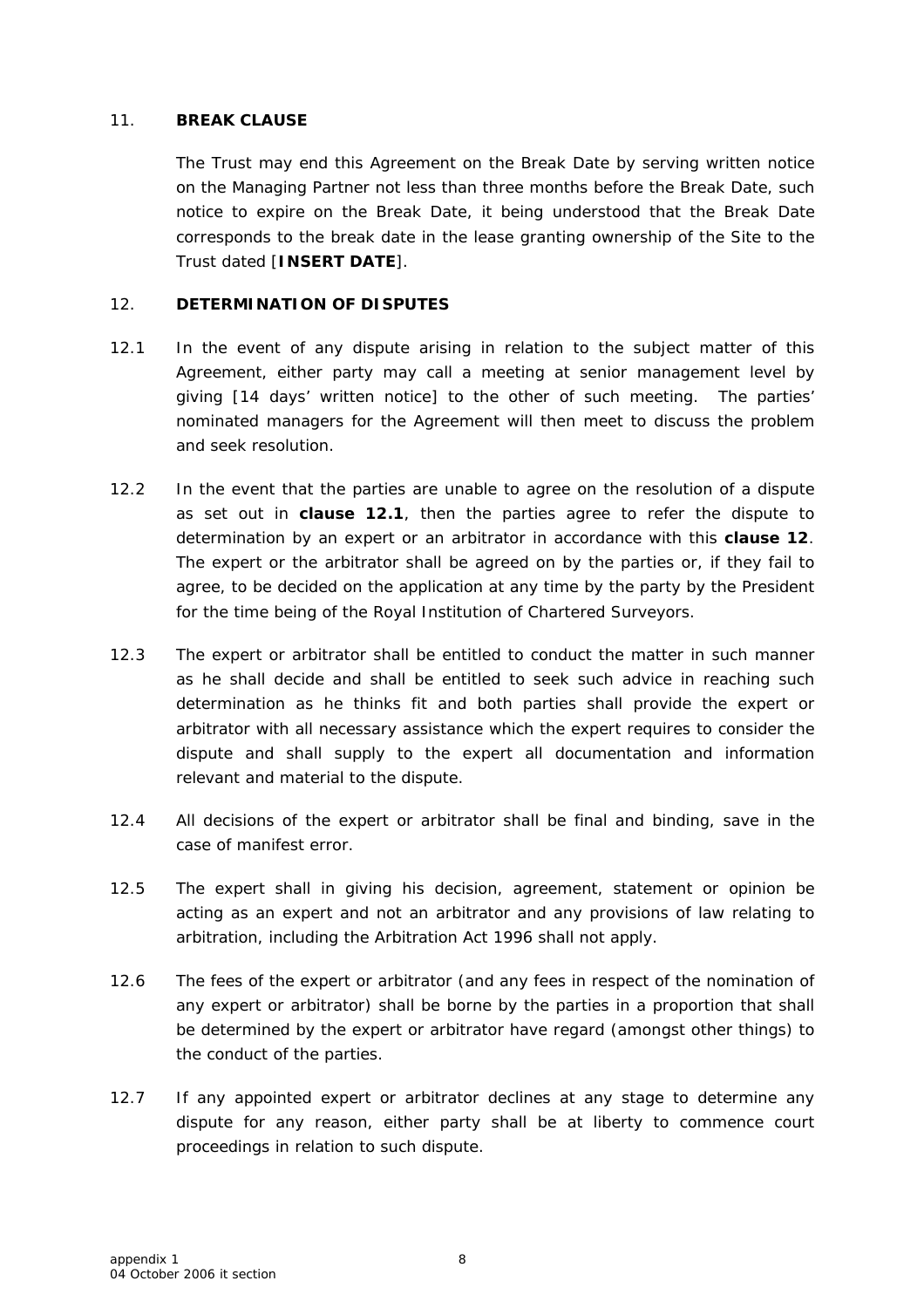#### <span id="page-12-0"></span>13. **TERMINATION**

- 13.1 This Agreement shall commence on the Commencement Date and, subject to the following provisions of this **clause 12** and the provisions of **clause 11**, shall continue in force for a period of [**10 years**] [**NOTE: THIS NEEDS TO BE TIED IN WITH CLAUSE 7.2**]. Either party shall be entitled, by giving not less than twelve months' written notice (stating the reasons for termination) to terminate this Agreement on any anniversary of the Commencement Date falling after the Break Date.
- 13.2 Either party may by written notice served on the other terminate this Agreement immediately if the other:
	- 13.2.1 is in material breach of any of the terms of this Agreement and, where the breach is capable of remedy, the other party fails to remedy such breach within 30 days' service of a written notice from the party not in breach, specifying the breach and requiring it to be remedied provided any such notice is served within six months of the breach occurring or the party not in breach becoming aware of such breach, whichever occurs later;
	- 13.2.2 becomes Insolvent;
	- 13.2.3 has any distraint, execution or other process levied or enforced on any of its property;
	- 13.2.4 has a change in management and/or control that is unacceptable to the other party;
	- 13.2.5 unreasonably withholds support to changes which may be necessitated in order to complete the requirements of the Agreement to budget or timetable or to accommodate changing Site conditions;
	- 13.2.6 has not, or will not, meet any of the technical, organisational or financial requirements within any of the timescales stated in this Agreement.
- 13.3 For the purpose of **clause 13.2.1** a breach shall be considered capable of remedy if the party in breach can comply with the provisions in question in all respects other than as to the time of performance (provided that time of performance is not of the essence).
- 13.4 The rights to terminate this Agreement given by this clause shall not prejudice any other right or remedy of either party in respect of the breach concerned (if any) or any other breach.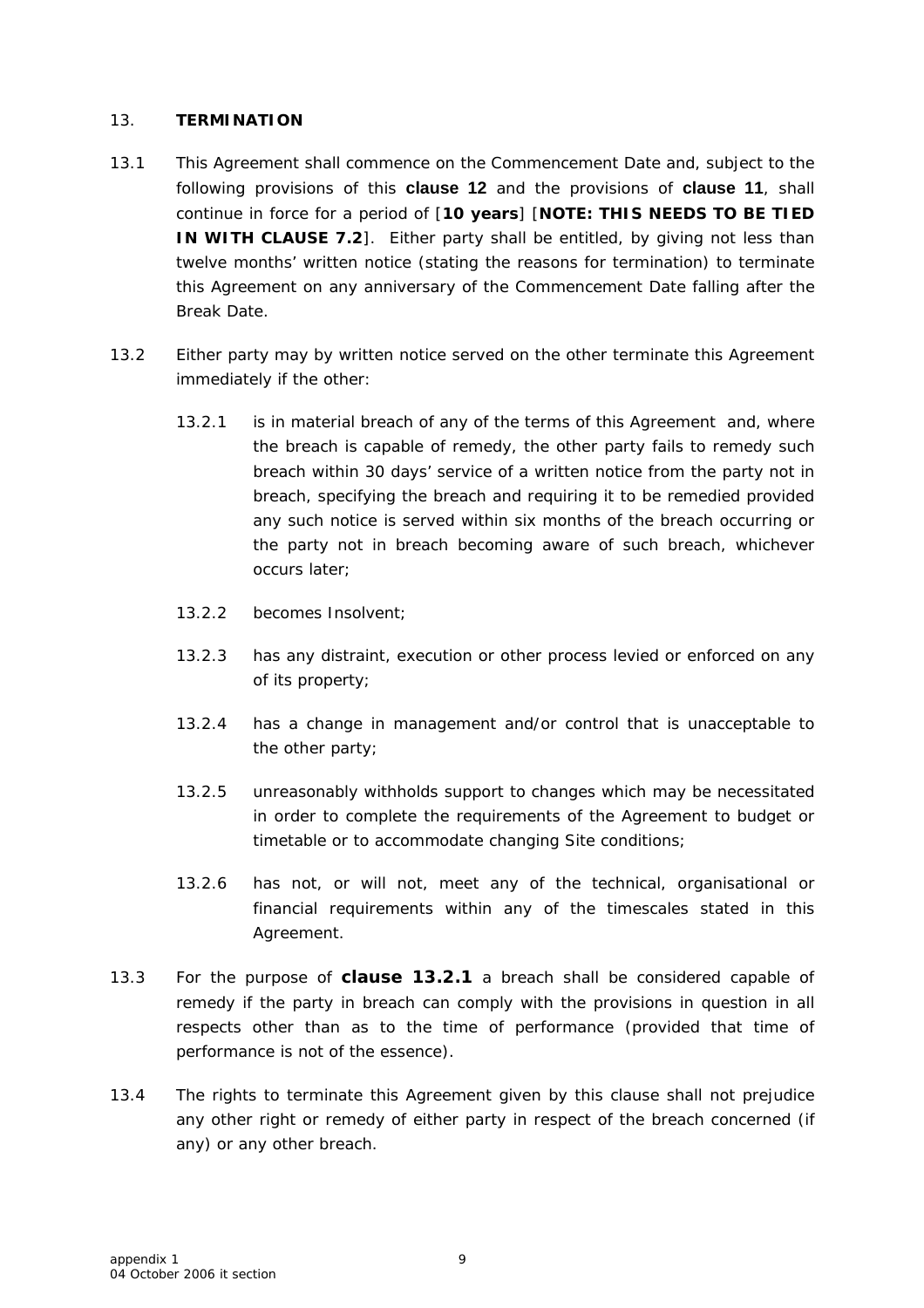<span id="page-13-0"></span>13.5 Upon the termination of this Agreement for any reason, subject as otherwise provided in this Agreement and to any rights or obligations which have accrued prior to termination, neither party shall have any further obligation to the other under this Agreement.

#### 14. **CONSEQUENCES OF TERMINATION**

14.1 In the event of termination for whatever reason, the Managing Partner agrees to cooperate with the Trust as far as it is reasonably able in handing over control of the Site to the Trust or its appointed agent.

#### 15. **NATURE OF AGREEMENT**

#### 15.1 **Assignment and Subcontracting**

- 15.1.1 Subject to the provisions of **clause 5**, neither party to this Agreement may assign the benefit or delegate the burden of this Agreement without the prior written consent of the other party, such consent not to be unreasonably withheld.
- 15.1.2 Nothing in this Agreement shall create, or be deemed to create, a partnership or joint venture between the parties.

#### 15.2 **Entire Agreement**

- 15.2.1 This Agreement contains all the terms which the parties have agreed in relation to the transactions provided for by this Agreement and neither of the parties have been induced to enter into this Agreement by a statement or promise which it does not contain. This shall not exclude any liability which a party would otherwise have to the other party in respect of any statement made fraudulently by that party prior to the date of this Agreement.
- 15.2.2 In the event that there is a conflict between the provisions of the main body of this Agreement and the Schedules to this Agreement, the former shall prevail.

#### 15.3 **Invalidity**

If any provision of this Agreement is held by any court, tribunal or administrative body or authority of competent jurisdiction to be wholly or partly illegal, invalid or unenforceable in any respect, then that provision will, to the extent required, be severed from this Agreement and will be ineffective without, as far as is possible, modifying any other clause or part of this Agreement which will remain in full force and effect.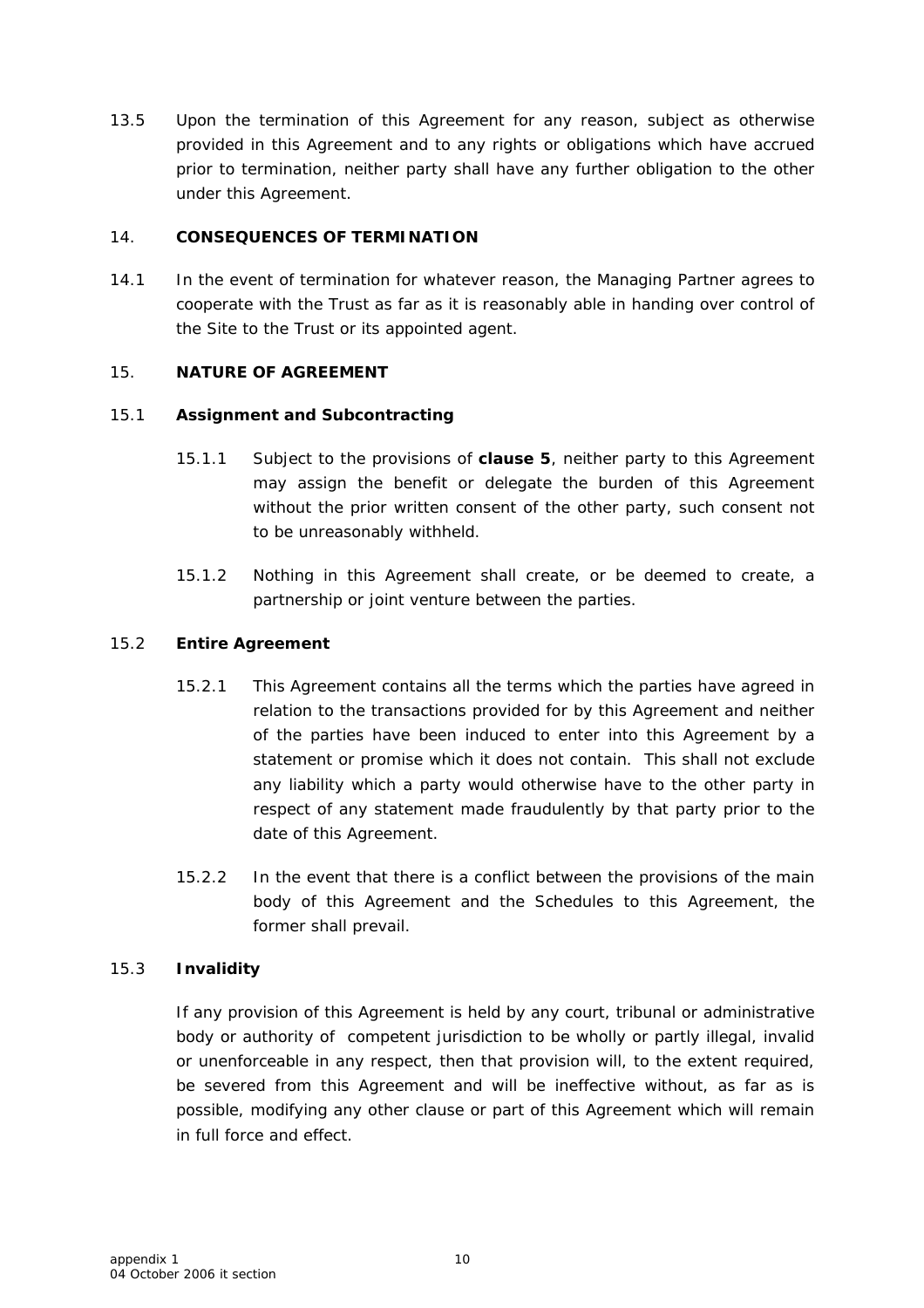#### <span id="page-14-0"></span>15.4 **Waiver**

No failure or delay by any party to exercise any right, power or remedy will operate as a waiver of it nor will any partial exercise preclude any other or further exercise of the same or of some other right, power or remedy.

#### 15.5 **Variations**

No variation of this Agreement shall be valid unless in writing signed by the parties.

#### 16. **NOTICES**

- 16.1 Any demand, notice or communication must be in writing and may be given by hand or sent by first class pre-paid post or facsimile transmission and shall be deemed to have been duly served:
	- 16.1.1 if delivered by hand, when left at the proper address for service;
	- 16.1.2 if given or made by prepaid first class post, 48 hours after being posted (excluding Saturdays, Sundays and public holidays);
	- 16.1.3 if given or made by facsimile transmission at the time of transmission, provided that a confirming copy is sent by first class pre-paid post to the other party within 24 hours after transmission,

provided that, where in the case of delivery by hand or transmission by facsimile, such delivery or transmission occurs either after 4.00 p.m. on a Business Day, or on a day other than a Business Day, service shall be deemed to occur at 9.00 a.m. on the next following Business Day (such times being local time at the address of the recipient).

Any demand, notice or communication shall be made in writing or by facsimile addressed to the recipient at its registered office or its address stated in this Agreement (or such other address or facsimile number as may be notified in writing from time to time) and shall be marked for the attention of [NAME].

#### 17. **CONTRACTS (RIGHTS OF THIRD PARTIES) ACT 1999**

Save as set out in **clauses 5** and **14** the parties to this Agreement do not intend that any of its terms will be enforceable by virtue of the Contracts (Rights of Third Parties) Act 1999 by any person not a party to it.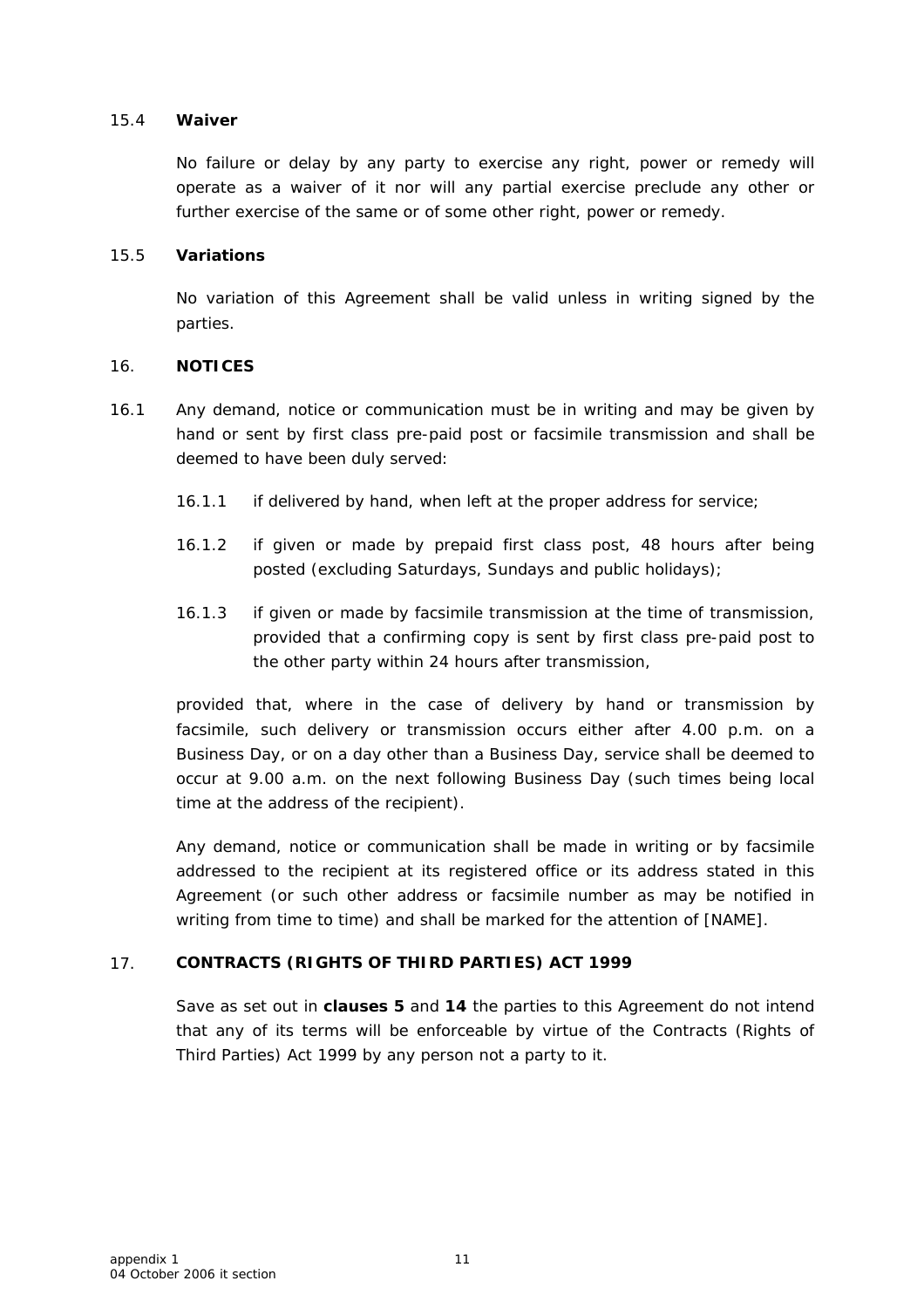#### <span id="page-15-0"></span>18. **ENGLISH LAW**

The formation, construction, performance, validity and all aspects whatsoever of this Agreement shall be governed by English Law and the parties hereby agree to submit to the non-exclusive jurisdiction of the English Courts.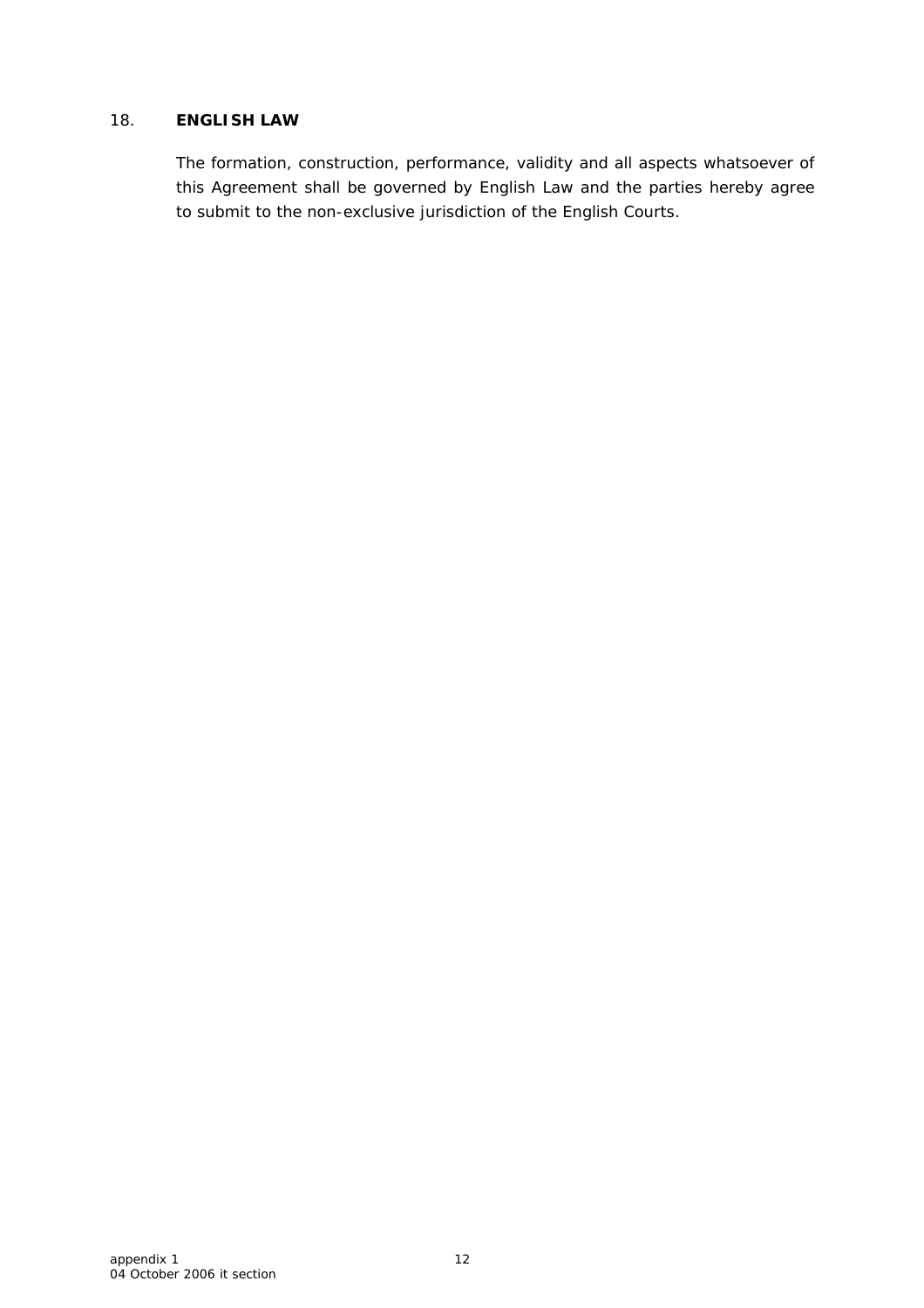<span id="page-16-1"></span><span id="page-16-0"></span>**Site Plan**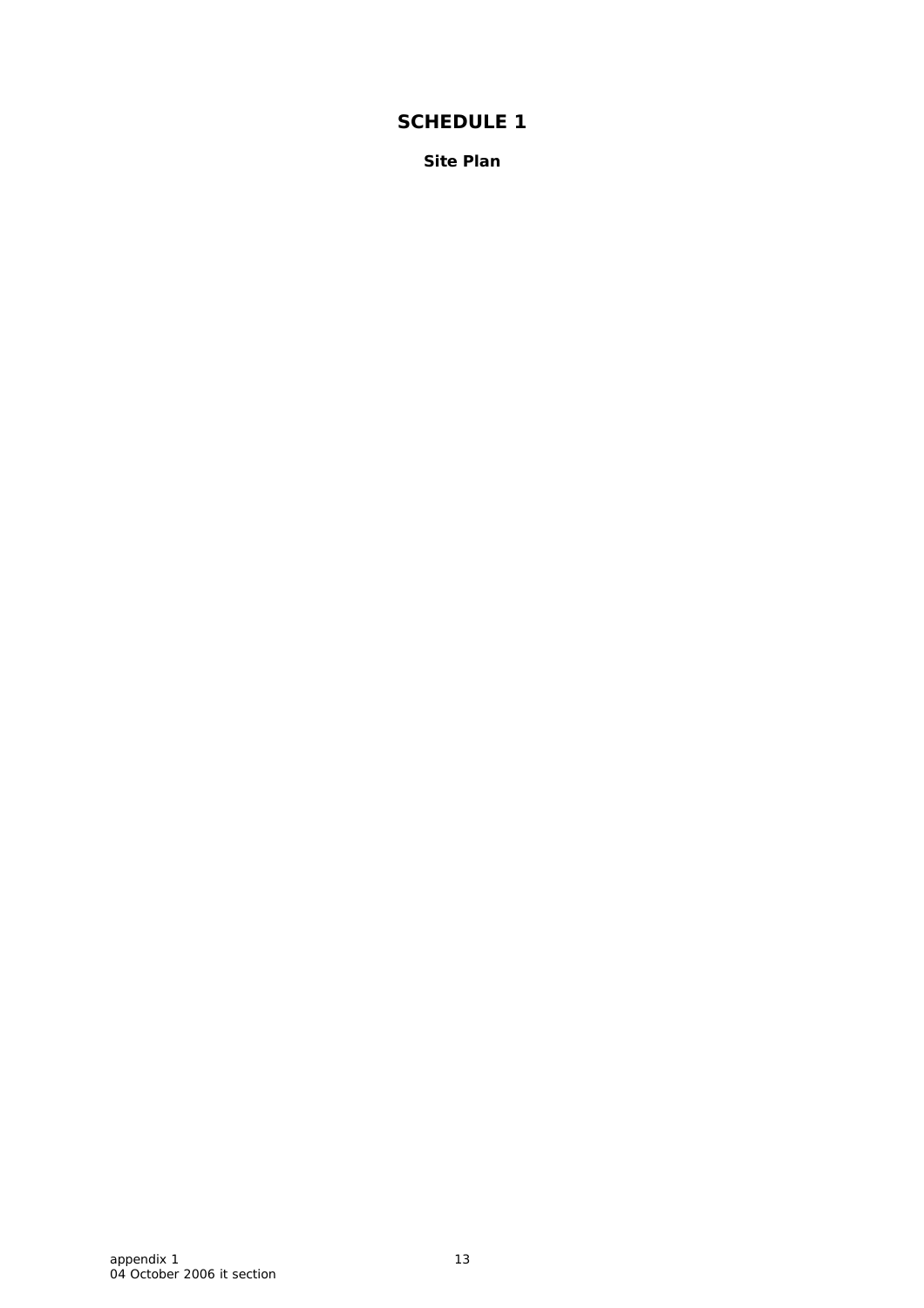<span id="page-17-1"></span><span id="page-17-0"></span>**Management Plan**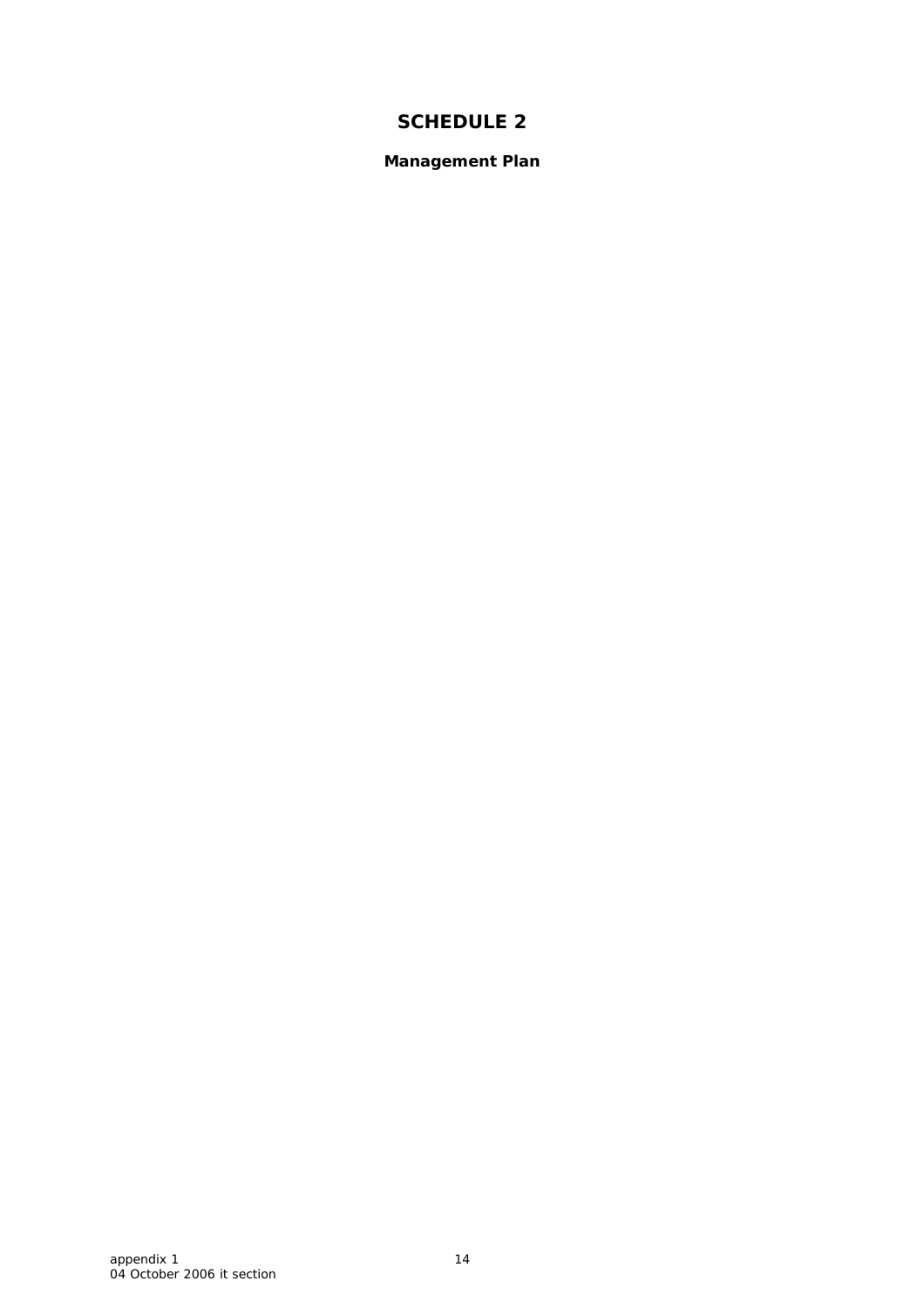#### **The Obligations/Undertakings Agreed by the Managing Partner**

#### <span id="page-18-1"></span><span id="page-18-0"></span>1. **MANAGEMENT PLAN**

The Managing Partner will manage the Site in accordance with the agreed Management Plan, as defined in the Partnership Agreement. The timescale and processes for review will be agreed with the Trust and any Supporting Partners.

#### 2. **FINANCE**

- 2.1 The Managing Partner will manage the Site within the agreed Annual Budget, obtaining written permission from the Trust in advance of any commitments being entered into over and above those already agreed. The Trust will not be obliged to reimburse any unauthorised expenditure. The Managing Partner will be required to:
	- 2.1.1 keep records of all income, expenditure and activities in a manner agreed with the Trust. To update and provide this information to the Trust to an agreed timetable, or within a reasonable time of any request.
	- 2.1.2 claim all agreed **net** expenditure on a monthly/quarterly/annual in arrears basis.
	- 2.1.3 to co-operate with and assist any external examination or audit of records and accounts by any other body approved by the Trust.
	- 2.1.4 undertake all management activities in a cost effective manner, demonstrating 'best value' in the use of all resources as follows:
		- 2.1.4.1 procurement of goods or services must be in accordance with the existing rules and regulations of the Managing Partner, and/or that of procurement within the public sector.
		- 2.1.4.2 taking all available opportunities to reduce the net cost of management, either by increasing income or reducing expenditure without significantly deterring local people from participating in any activity taking place on the site.
		- 2.1.4.3 where the Managing Partner is subject to any external certification/audit or quality assurance scheme within the core of its organisation, the activities and Sites managed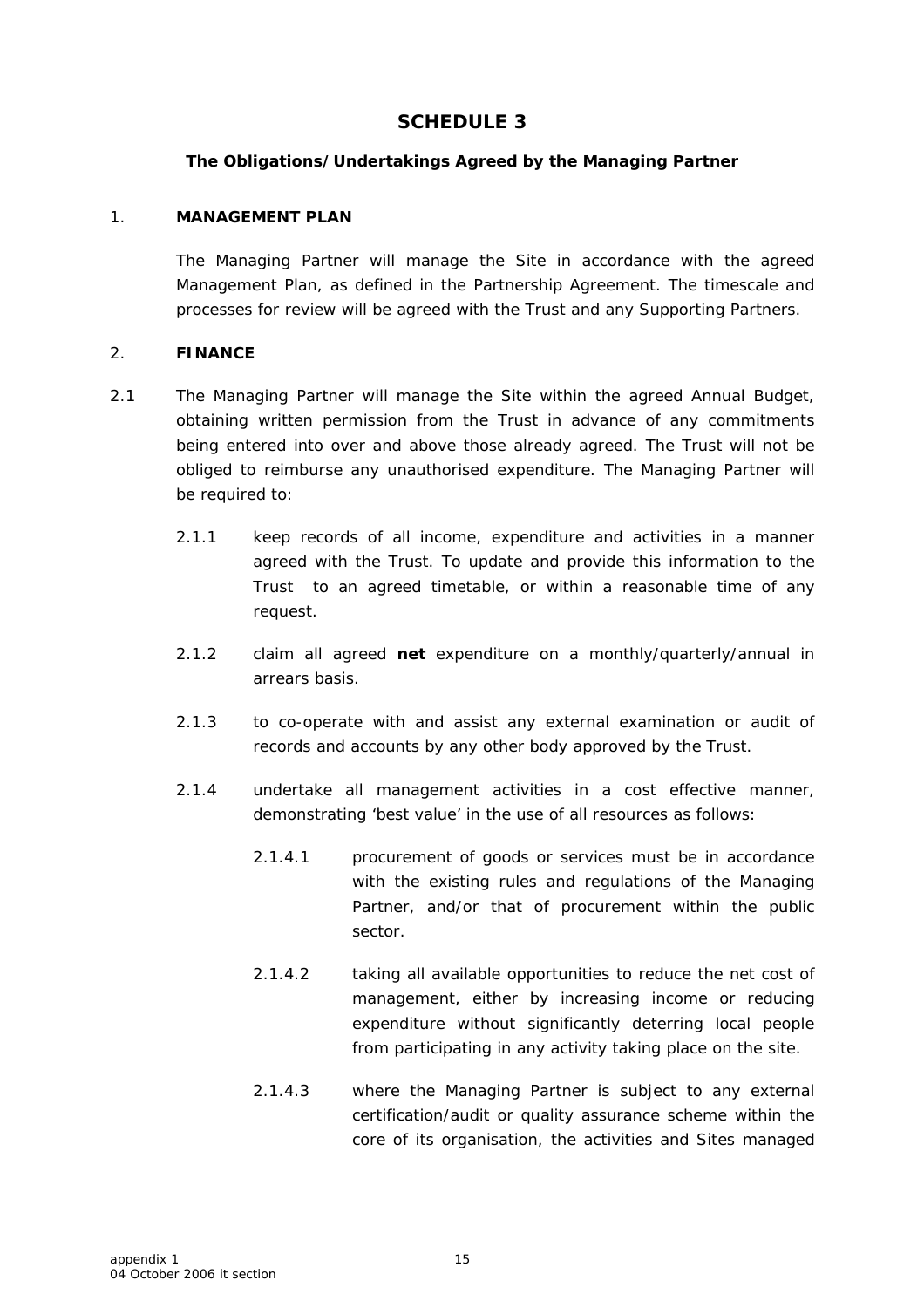on behalf of the Trust must be undertaken in accordance with such external quality assurance schemes.

#### 3. **PUBLIC CONSULTATION AND COMMUNITY ENGAGEMENT**

- 3.1 The Managing Partner will undertake all necessary public consultation in order that the local communities are aware of the Sites and the opportunities that the Site(s) present for public recreation and enjoyment. This will include pro-active engagement with the local communities, and or their representatives, to assist them in making the most of the Sites.
- 3.2 This consultation must include a widely publicised formal public consultation on the management of the Site linking into a review of the Management Plan for the Site at 5 year intervals.
- 3.3 Local consultation should be used to inform the process of resource allocation.
- 3.4 The Managing Partner is to act as the first and main contact with the local community and visitors to the Site. Contact details for the Managing Partner must be clearly displayed on the Site and, all published information about the Site, and be known within local community organisations. The Managing Partner is expected to answer all routine enquiries and questions about the Site, keeping the Trust informed of all important incidents and of any matter relating to the Site which could affect the reputation of the Trust.

#### 4. **SITE MANAGEMENT**

- 4.1 The Management Partner must undertake all on Site management required to maintain the Site in good condition and available for informal public access (temporary restrictions on access only being permitted for Health & Safety and other sound management reasons). This will include any and all requirements that are a condition of any planning or other formal agreement that the Managing Partner has been advised of by the Trust. Specifically this must include:
	- 4.1.1 assuming general liability as occupier of the Site and all activities undertaken on it, save that any liability resulting as a consequence of the Site being a re-claimed brownfield Site is specifically excluded and such liability will remain with the Trust except where such liability arises as a consequence of the acts, omissions or negligence of the Managing Partner;
	- 4.1.2 being liable for any hazard on the Site(s) including but not limited to those it has observed or been notified about, and will take remedial action as is considered necessary to make the Site safe and fit for purpose;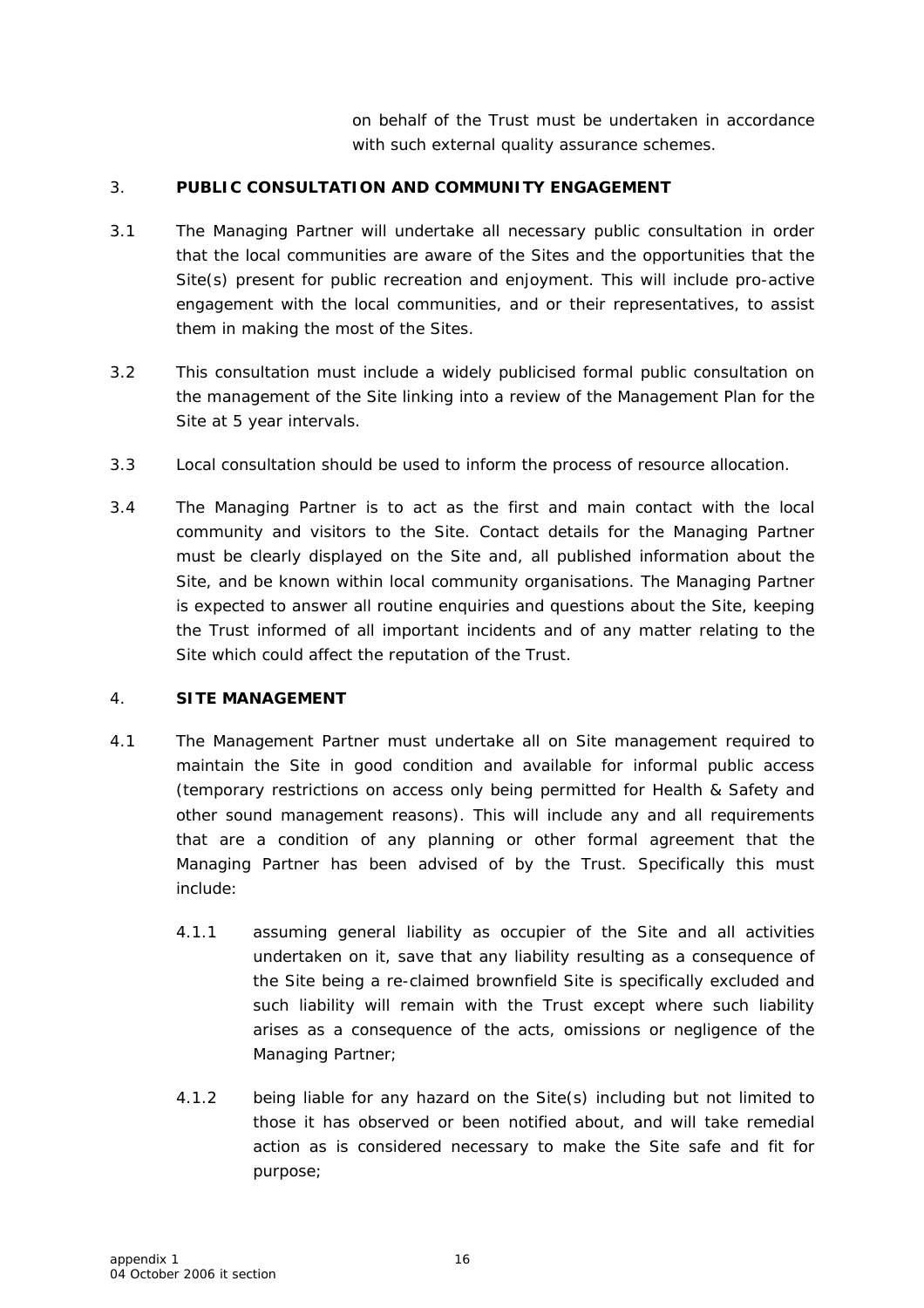- 4.1.3 managing any designated conservation or heritage Site in accordance with a plan agreed with the appropriate responsible body;
- 4.1.4 managing the entire Site in such a way that there is a presumption in favour of the local ecology, ecological processes and timescales, where practical (and alternative approaches are only undertaken where these can be clearly demonstrated as delivering desirable outcomes).

#### 5. **WORKING WITH OTHER ORGANISATIONS**

- 5.1 The Managing Partner will identify and work with all appropriate bodies that can add value to the public benefits deliverable by the Site. As a rule this should be done in a manner that allows other organisations with specialist skills or knowledge to undertake specific work or actions, with the Managing Partner acting to co-ordinate and facilitate the work of others. Specifically where possible this should include:
	- 5.1.1 assisting and encouraging individuals and groups within the local community to take a direct interest and involvement in the management of the Site. This may be on a voluntary or paid basis.;
	- 5.1.2 using the Site and the activities undertaken on it to provide training and employment opportunities for local people, to benefit public health and to provide an educational resource;
	- 5.1.3 giving preference to local people and locally-based organisations where possible in terms of involvement with or management of the Site.

#### 6. **GENERAL APPROACH**

- 6.1 The Managing Partner will undertake all operations and activities in an open and co-operative manner, with both the Trust and other organisations and partners. This specifically includes:
	- 6.1.1 keeping and making available to all who reasonably ask for it, all financial information on the cost of management and other activities on the Site(s);
	- 6.1.2 assisting other organisations to gain from the experience of the Managing Partner;
	- 6.1.3 trying new approaches, either directly or assisting others to do so, where there is the potential to increase the public benefits the Site can offer;
	- 6.1.4 operating in a manner that tries to achieve consensus between organisations and individuals; and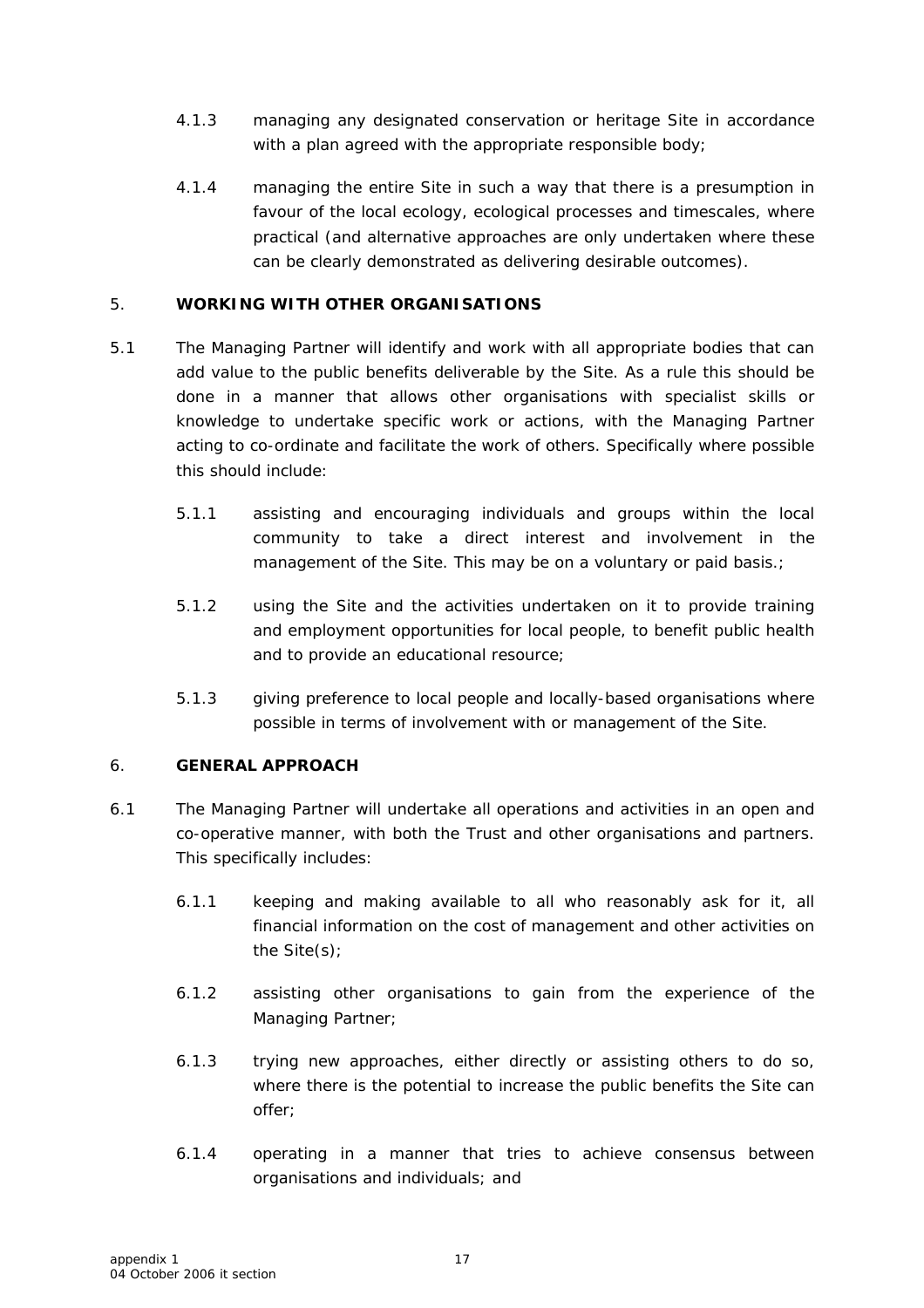6.1.5 operating in accordance with the *Freedom of Information Act* and the *Data Protection Act*.

#### 7. **COMMUNICATIONS**

7.1 The Managing Partner is required to actively promote the Site and undertake all publicity activities, both on and off Site, in accordance with the Trust communications policy. Specifically this must at all times give at least equal weight to the Trust and the Managing Partner.

#### 8. **VARIATIONS**

8.1 Any of the above conditions may be varied on a specific or general basis. Any variation must be agreed in writing by both the Trust and the Managing Partner.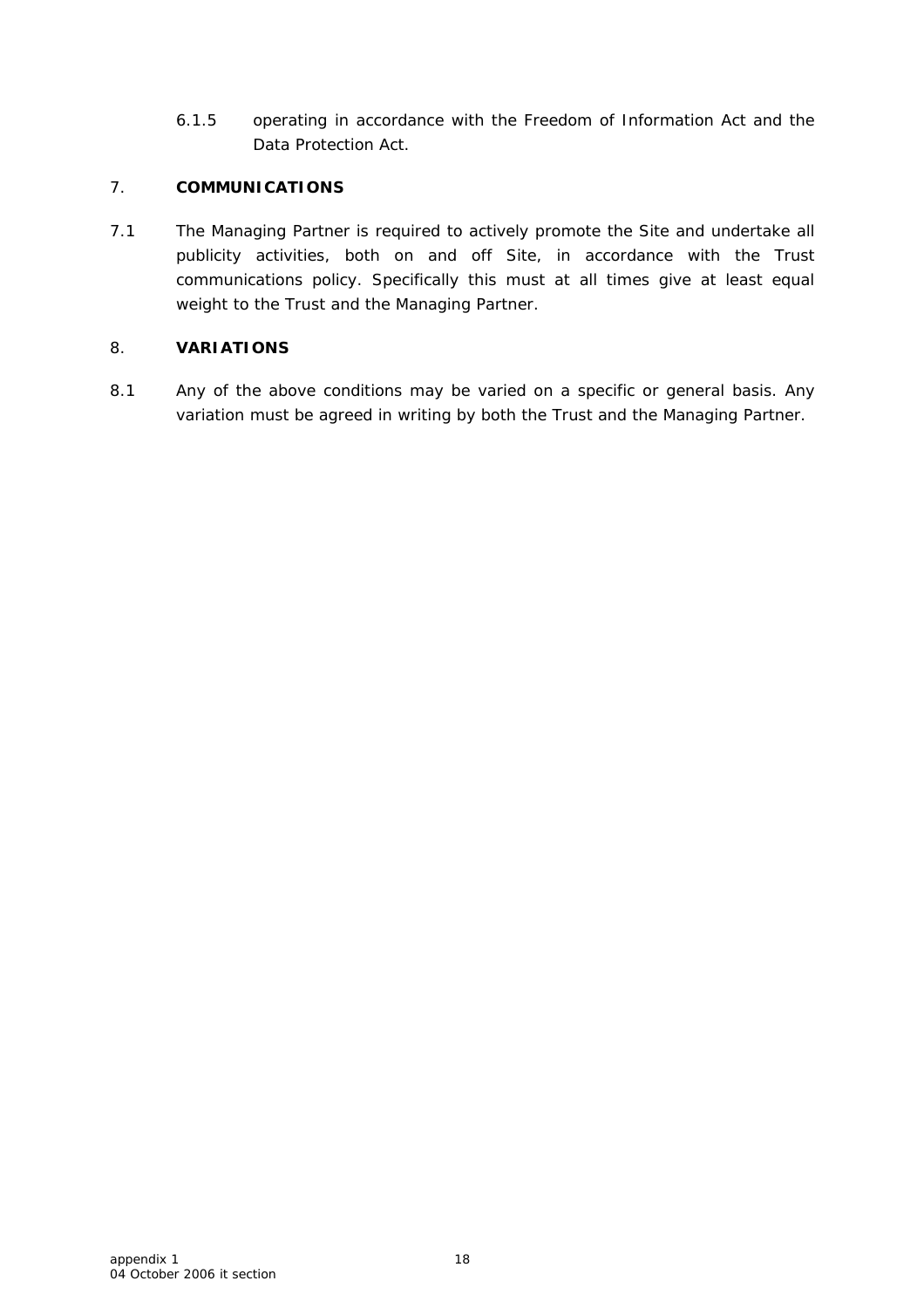#### **The Obligations of the Trust**

#### <span id="page-22-1"></span><span id="page-22-0"></span>1. **BACKGROUND INFORMATION**

The Trust will provide the Managing Partner with all relevant background information to enable it to manage the Site. Including initial Site assessments, Site master plans and designs and details of restoration works, planning and other relevant conditions, title matters and budgets.

#### 2. **MANAGEMENT PLAN**

The Trust will agree with the Managing Partner and any Supporting Partners the timescale and processes for review of the Management Plan .

#### 3. **FINANCE**

- 3.1 Once the Management Plan has been agreed the Trust will be required to:
	- 3.1.1 Agree a format with the Managing Partner for the keeping of records of all income, expenditure and activities.
	- 3.1.2 Pay all agreed **net** expenditure claimed by the Managing Partner within 30 days of receipt of satisfactory invoices and all requested supporting documents.
	- 3.1.3 To assist the Managing Partner with any external examination or audit of records and accounts by any approved body.
- 3.2 The Trust will not be obliged to reimburse any unauthorised expenditure.

#### 4. **PUBLIC CONSULTATION**

4.1 The Trust will assist and support the Managing Partner with public consultation and the answering of questions about the Trust and the Site, in a manner agreed with the Managing Partner.

#### 5. **SITE MANAGEMENT**

- 5.1 The Trust will:
	- 5.1.1 retain legal liability for the Site, excluding the obligations transferred to the Managing Partner detailed in this Agreement. Specifically the Trust will be liable for matters as a consequence of the Site being a reclaimed Brownfield Site;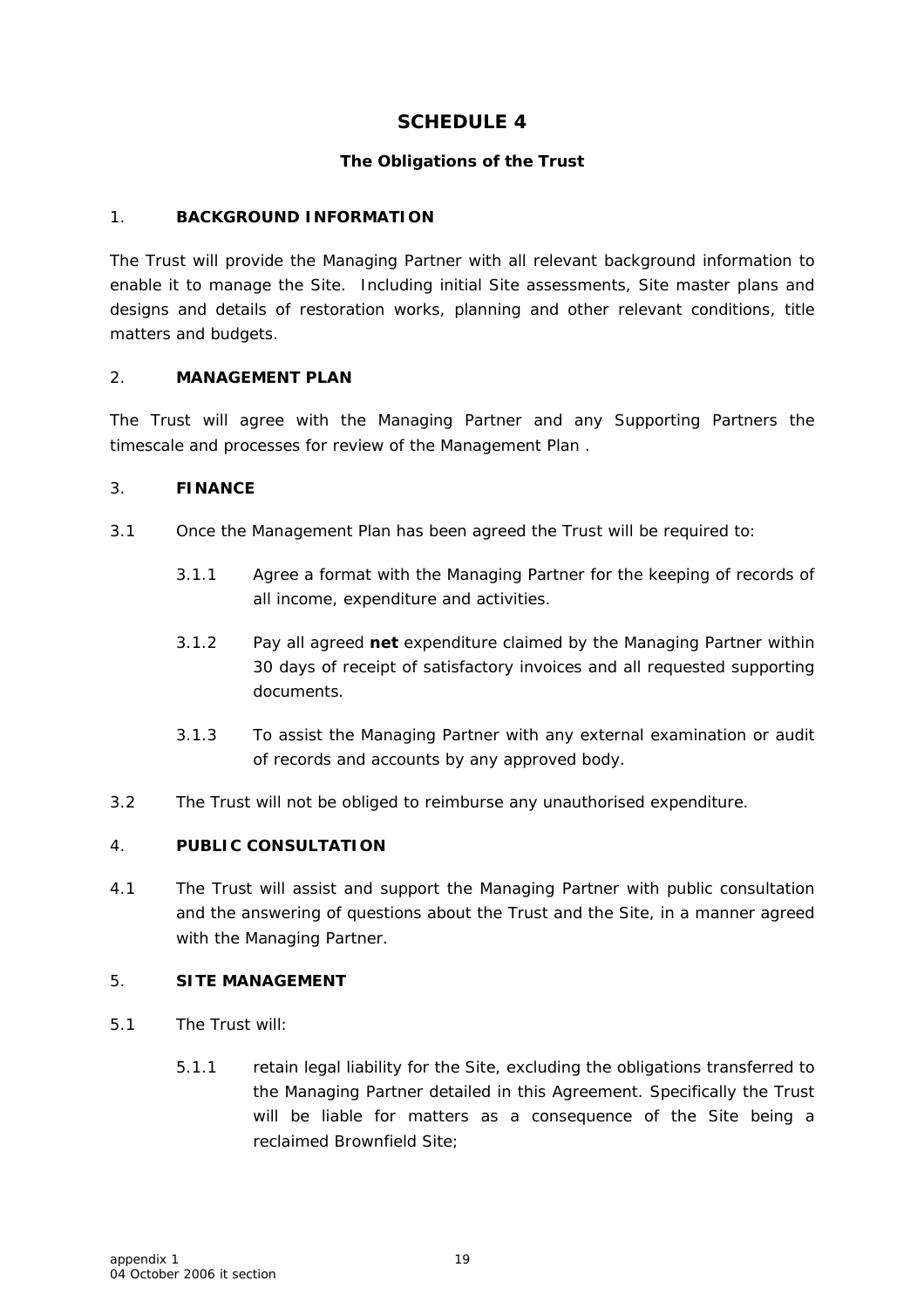- 5.1.2 assist the Managing Partner to identify and work with all appropriate bodies that can add value to the public benefits deliverable by the Site; and
- 5.1.3 work with and assist the Managing Partner and any Supporting Partners to identify alternative sources of income to enable Site enhancement, or higher standards of maintenance, or an increased number and range of activities to take place on the Site.

#### 6. **GENERAL APPROACH**

- 6.1 The Trust will undertake all operations and activities in an open and co-operative manner, with both the Managing Partner and Supporting Partners. This specifically includes:
	- 6.1.1 assisting the Managing Partner to gain from the experience of the Trust (and other Managing Partners working on other sites within the Trust's portfolio);
	- 6.1.2 trying new approaches, either directly or assisting others to do so, where there is the potential to increase the public benefits a Site or the Trust can offer; and
	- 6.1.3 operating in a manner that tries to achieve consensus between organisations and individuals.

#### 7. **COMMUNICATIONS**

The Trust is required to actively promote the Site and the role of the Managing Partner.

#### 8. **VARIATIONS**

Any of the above conditions may be varied on a specific or general basis. Any such variation must be agreed in writing by both the Trust and the Managing Partner.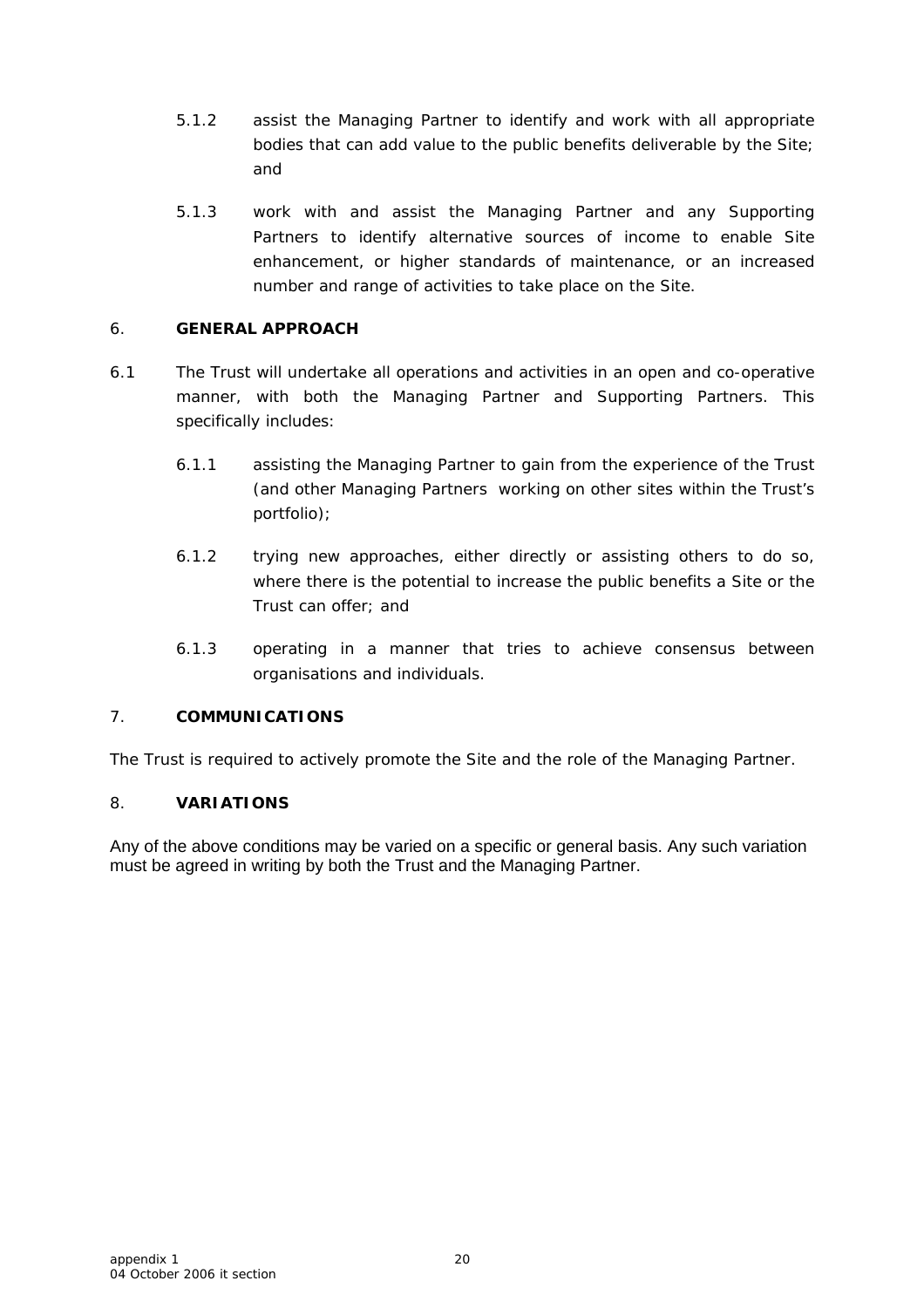<span id="page-24-1"></span><span id="page-24-0"></span>**The Indicative Five Year Budget**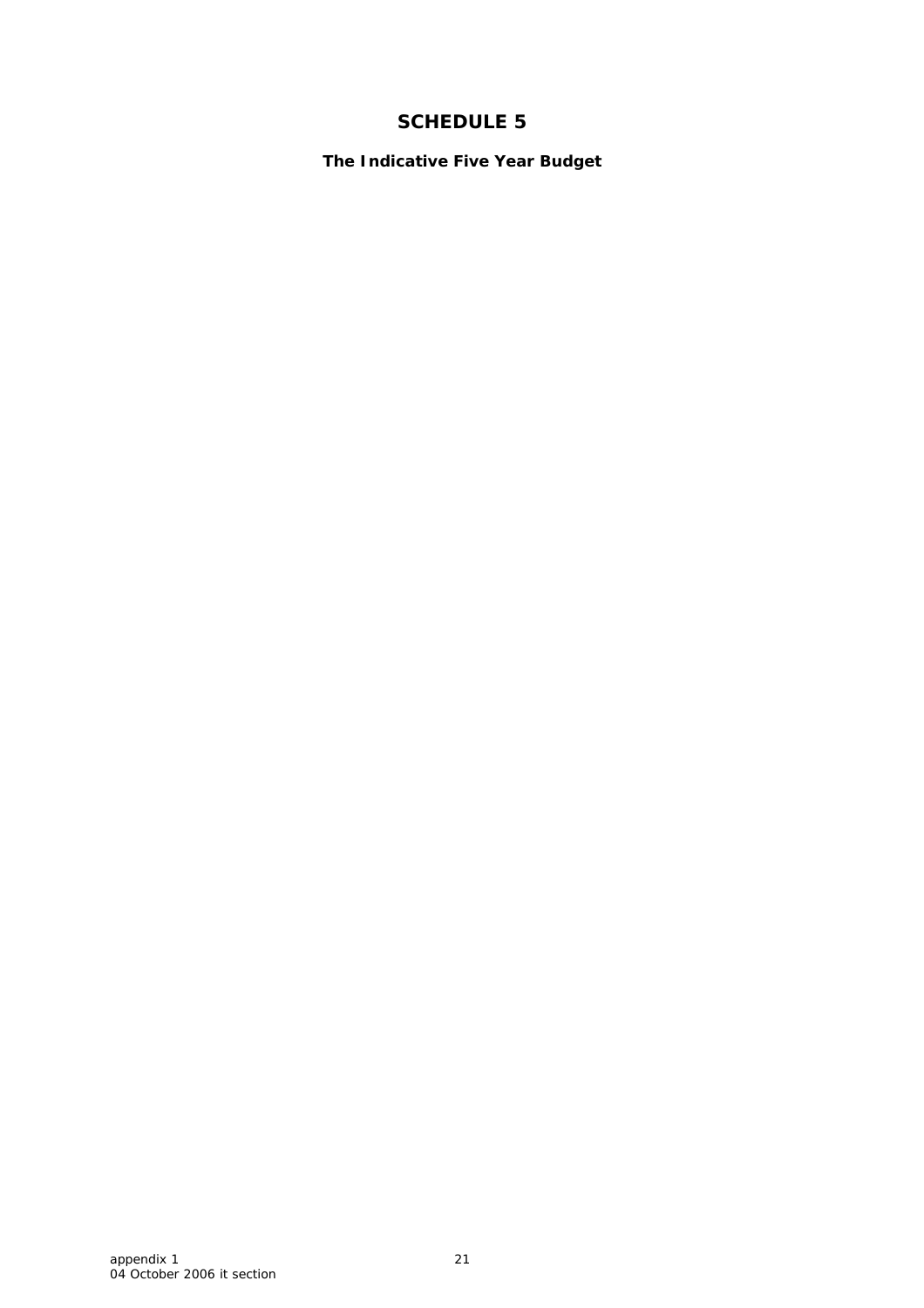<span id="page-25-1"></span><span id="page-25-0"></span>**Quarterly Report Template**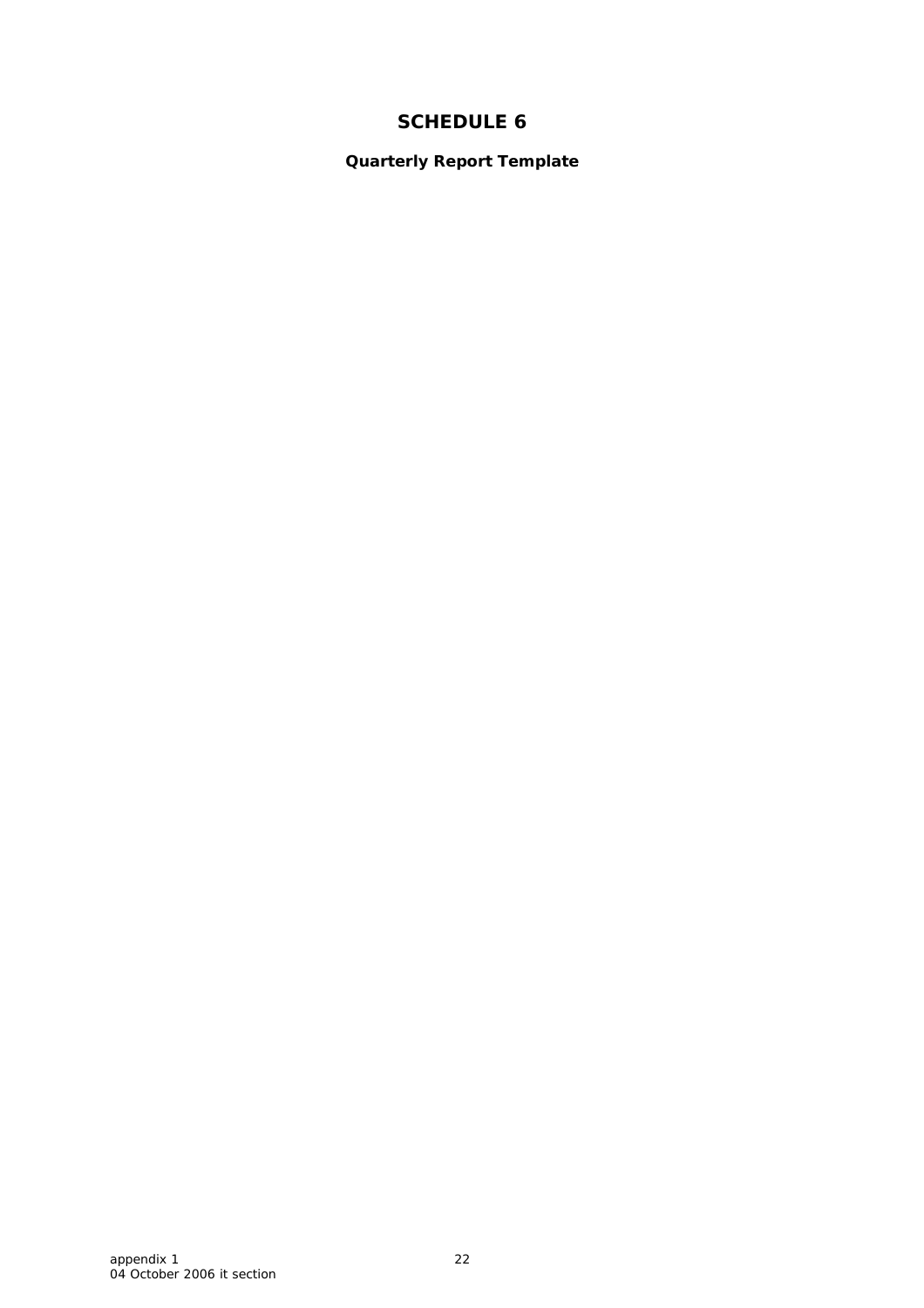|             | MANAGING       |                      |             |
|-------------|----------------|----------------------|-------------|
| <b>SITE</b> | <b>PARTNER</b> | <b>REPORT PERIOD</b> | <b>SITE</b> |
|             | Forestrv       |                      |             |
|             | Commission     |                      |             |

| Activity                                                  | Annual<br><b>Budget</b><br>£ | 1st $\frac{1}{4}$<br>Exp/Inc<br>£ | 2nd $\frac{1}{4}$<br>Exp/Inc<br>£ | 3rd $\frac{1}{4}$<br>Exp/Inc<br>£ | 4th $\frac{1}{4}$<br>Exp/Inc<br>£ | <b>Forecast</b><br>Total<br>Exp/Inc<br>£ | Variance<br>from<br><b>Budget £</b> |
|-----------------------------------------------------------|------------------------------|-----------------------------------|-----------------------------------|-----------------------------------|-----------------------------------|------------------------------------------|-------------------------------------|
|                                                           |                              | Actual                            | Forecast                          | Forecast                          | Forecast                          |                                          |                                     |
| Site<br>Management                                        |                              |                                   |                                   |                                   |                                   | £0                                       | £0                                  |
| Comm.<br>Engagement and<br>publicity                      |                              |                                   |                                   |                                   |                                   | £0                                       | £0                                  |
| Anti social (litter,<br>vandalism etc)<br>Environmental - |                              |                                   |                                   |                                   |                                   | £0                                       | £0                                  |
| monitoring &<br>action                                    |                              |                                   |                                   |                                   |                                   | £0                                       | £0                                  |
| Periodic<br>replacement                                   |                              |                                   |                                   |                                   |                                   | £0                                       | £0                                  |
| Staff costs                                               |                              |                                   |                                   |                                   |                                   | £0                                       | £0                                  |
| Total<br>expenditure                                      | £0                           | £0                                | £0                                | £0                                | £0                                | £0                                       | £0                                  |
| <b>External funding</b>                                   |                              |                                   |                                   |                                   |                                   | £0                                       | £0                                  |
| public                                                    |                              |                                   |                                   |                                   |                                   |                                          |                                     |
| private                                                   |                              |                                   |                                   |                                   |                                   |                                          |                                     |
| <b>TOTAL NET</b>                                          | £0                           | £0                                | £0                                | £0                                | £0                                | £0                                       | £0                                  |

| <b>SITE</b>                               |                              | <b>MANAGING</b><br><b>PARTNER</b><br>Forestry<br>Commission |                                   |                                   |                                   | REPORT PERIOD                     |                                     | <b>SITE</b>                                        | <b>OUTPUTS</b>          |                   |                   |          |                   |                   |                          |                                   |  |
|-------------------------------------------|------------------------------|-------------------------------------------------------------|-----------------------------------|-----------------------------------|-----------------------------------|-----------------------------------|-------------------------------------|----------------------------------------------------|-------------------------|-------------------|-------------------|----------|-------------------|-------------------|--------------------------|-----------------------------------|--|
|                                           |                              |                                                             |                                   |                                   |                                   |                                   |                                     | <b>ACTIVITY</b>                                    |                         | 1st $\frac{1}{4}$ | 2nd $\frac{1}{4}$ |          | 3rd $\frac{1}{4}$ | 4th $\frac{1}{4}$ |                          |                                   |  |
| Activity                                  | Annual<br><b>Budget</b><br>£ | 1st $\frac{1}{4}$<br>Exp/Inc                                | 2nd $\frac{1}{4}$<br>Exp/Inc<br>£ | 3rd $\frac{1}{4}$<br>Exp/Inc<br>£ | 4th $\frac{1}{4}$<br>Exp/Inc<br>£ | Forecast<br>Total<br>Exp/Inc<br>£ | Variance<br>from<br><b>Budget £</b> |                                                    | Annual<br><b>Budget</b> | Actual            |                   | Forecast | Forecast          | Forecast          | Forecast<br><b>Total</b> | Variance<br>from<br><b>Budget</b> |  |
|                                           |                              | Actual                                                      | Forecast                          | Forecast                          | Forecast                          |                                   |                                     | <b>External funding</b>                            | £0                      |                   |                   |          |                   |                   |                          |                                   |  |
| Site<br>Management                        |                              |                                                             |                                   |                                   |                                   | £0                                | £0                                  | <b>School visits</b><br>(schools/individuals)      |                         |                   |                   |          |                   |                   |                          |                                   |  |
| Comm.<br>Engagement and<br>publicity      |                              |                                                             |                                   |                                   |                                   | £0                                | £0                                  | <b>Training activities</b><br>(events/individuals) |                         |                   |                   |          |                   |                   |                          |                                   |  |
| Anti social (litter,<br>vandalism etc)    |                              |                                                             |                                   |                                   |                                   | £0                                | £0                                  | <b>Health activities</b><br>(events/individuals)   |                         |                   |                   |          |                   |                   |                          |                                   |  |
| Environmental -<br>monitoring &<br>action |                              |                                                             |                                   |                                   |                                   | £0                                | £0                                  | <b>Voluntary work (days)</b>                       |                         |                   |                   |          |                   |                   |                          |                                   |  |
| Periodic<br>replacement                   |                              |                                                             |                                   |                                   |                                   | £0                                | £0                                  | <b>Voluntary wardens</b>                           |                         |                   |                   |          |                   |                   |                          |                                   |  |
| Staff costs                               |                              |                                                             |                                   |                                   |                                   | £0                                | £0                                  | <b>Other community</b><br>activities               |                         |                   |                   |          |                   |                   |                          |                                   |  |
| Total<br><u>expen</u> diture              | £0                           | £0                                                          | £0                                | £0                                | £0                                | £0                                | £0                                  | <b>Local employment</b><br>(value/man days)        |                         |                   |                   |          |                   |                   |                          |                                   |  |
| External funding                          |                              |                                                             |                                   |                                   |                                   | £0                                | £0                                  | Number of reported<br>accidents                    | N/A                     |                   |                   |          |                   |                   |                          |                                   |  |

Commentary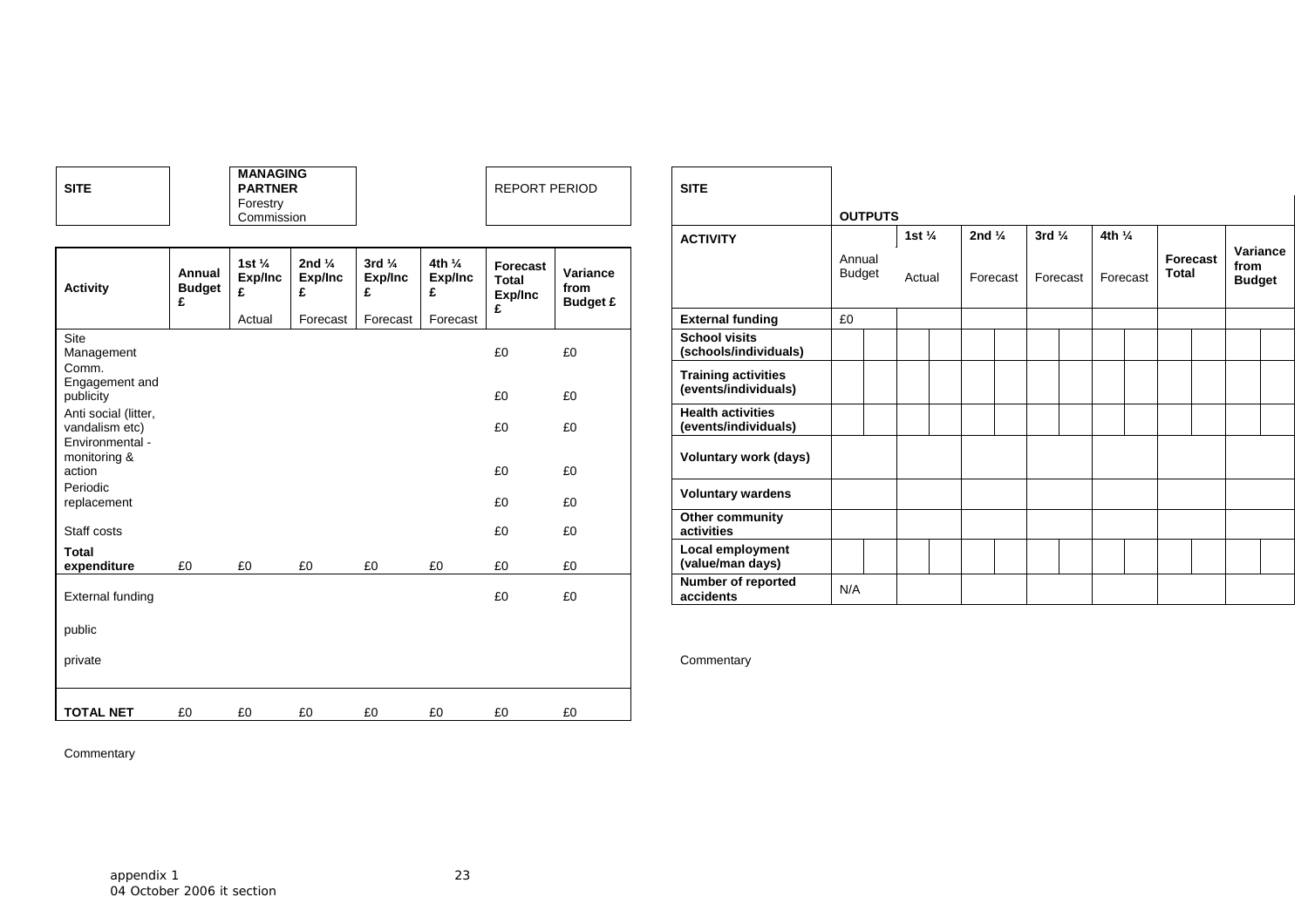| <b>SIGNED by [NAME]</b>                         |  |
|-------------------------------------------------|--|
| duly authorised to sign for and on<br>behalf of |  |
| THE LAND RESTORATION TRUST                      |  |
| in the presence of:                             |  |

Witness signature:

Name:

Address:

Occupation:

| <b>SIGNED by [NAME]</b>            |  |
|------------------------------------|--|
| duly authorised to sign for and on |  |
| behalf of                          |  |
| [MANAGING PARTNER]                 |  |
| in the presence of:                |  |

Witness signature:

Name:

Address:

Occupation: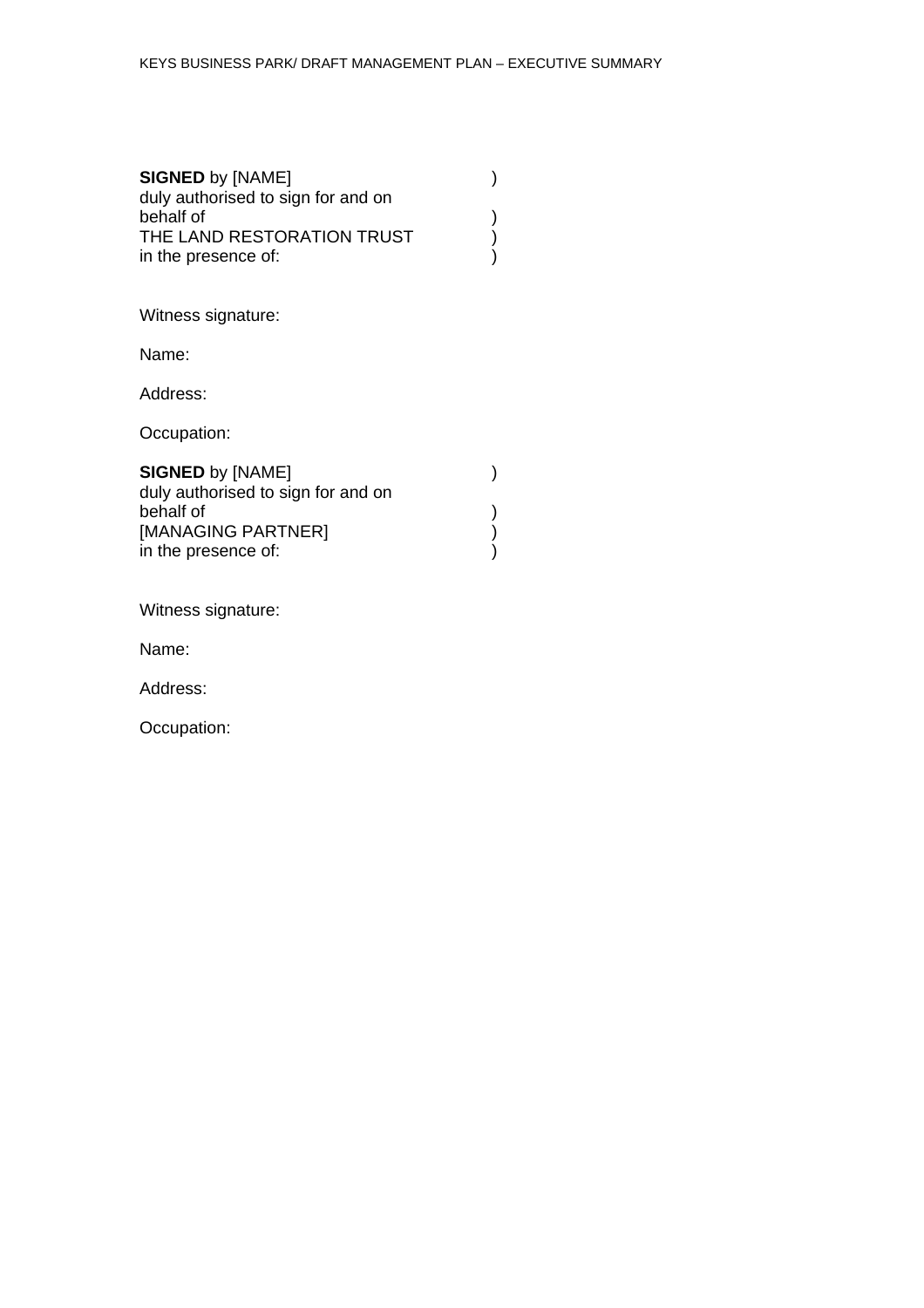## Appendix 3

## **Management Plan Executive Summary Draft**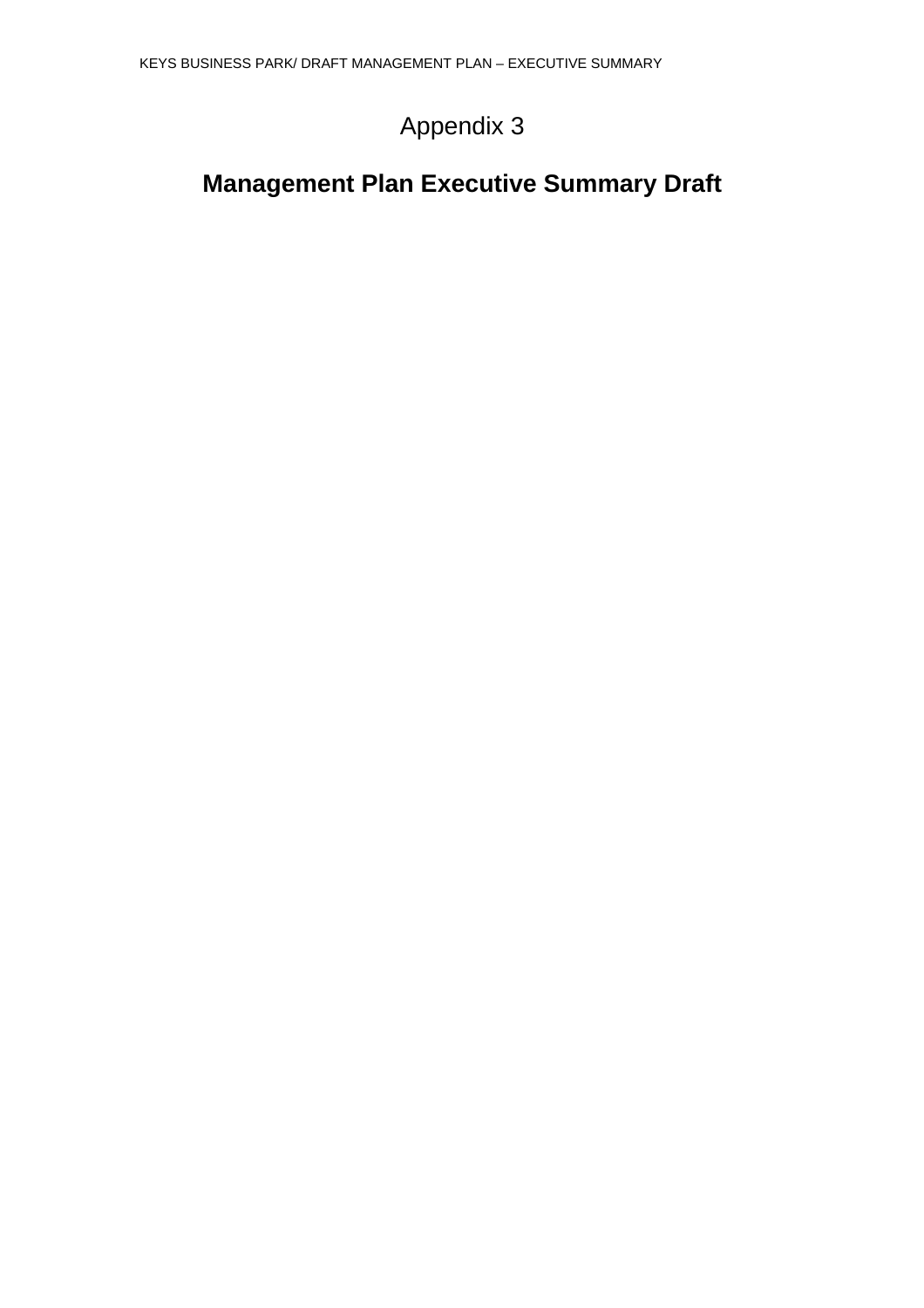## **Keys Business Park**

#### **Introduction**

- 1.0 Keys Business Park, by Hednesford Town Football Club, has been restored, providing business units and 22 hectares of public open space for nature conservation and community use. Following restoration, the site was transferred to the Land Restoration Trust (LRT), a national organisation that takes ownership of sites to secure them as public open space.
- 1.1 LRT intends to appoint Cannock Chase District Council (CCDC) to manage the site on a daily basis and agreement is currently being sought to formalise this arrangement.
- 1.2 A draft management plan has been produced to guide management of the site and views are currently being sought on these proposals from partners and the community. After comments have been received, the agreed management plan will be in place until 2011, when it will be reviewed.
- 1.3 LRT have received an endowment for the site which will be invested so that the site can be managed in perpetuity with an agreed annual budget provided to Cannock Chase District Council.

#### **Background to the site**

- 2.0 The Keys Business Park is also known as Hednesford Brickworks. Previous uses on the site include coal and clay extraction, a brickworks and then backfill with colliery and domestic waste. The site became part of English Partnerships' National Coalfields Programme in 1997 and was restored by the Regional Development Agency, Advantage West Midlands (AWM), with funds from the National Coalfields Programme at a total cost of £7 million.
- 2.1 The site is now used for short walks, jogging and dog walking, for wildlife watching and unofficial fishing, as a cut-through between housing, shops and schools and as a link to Hednesford Hill and Cannock Chase AONB.
- 2.2 The site is important for wildlife such as wildflowers, butterflies and newts. It has been classified as a Site of Biological Interest and is made up of:
	- Established woodland, over 10 years old: 2.57 hectares.
	- Mixed Woodland planting, below 10 years old: 6.3 ha
	- Woodland edge, areas of shrubs and dense woody vegetation:10.63 ha
	- Open water, informal ponds and ditches: 1.24 ha
	- Water margins, 2m either side of open water and water courses 0.65ha
	- Amenity Grassland, mown edges of paths: 0.26ha
	- Conservation grassland: 0.5 ha
	- Access paths/ rights of way for recreation and maintenance use:1.383 km
	- Newt protection systems, newt walls and creeps: 1.427 km
	- Gas vents: 66 no.

#### **Vision**

3.0 The vision for the site is to manage and develop its potential as an attractive area of open space, which will be highly valued by the local community, and which will bring long-lasting environmental, social and economic benefits to local people. Consideration is being given to re-naming the site to reflect it's new purpose. The naming of the site will be open for comment.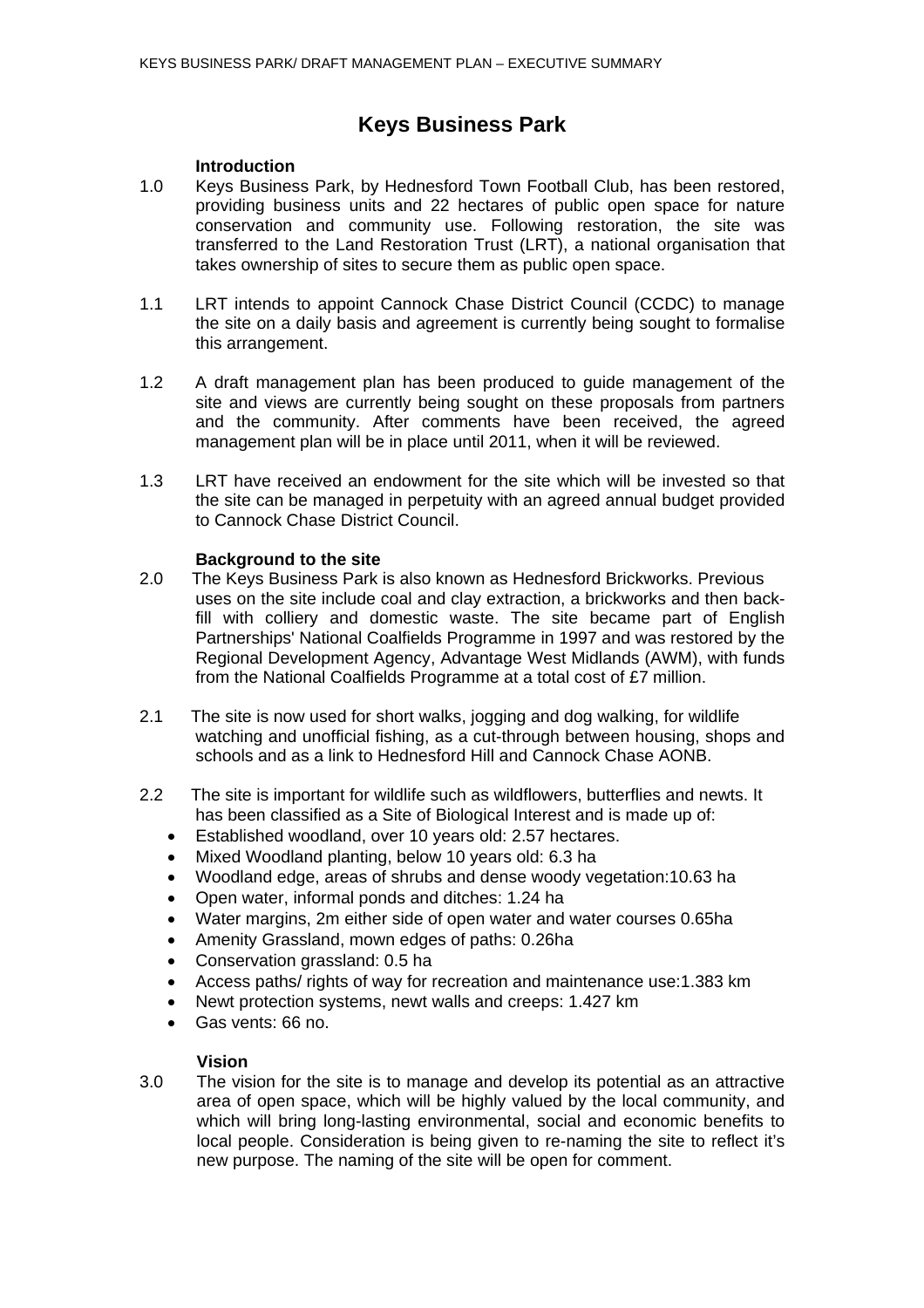- 3.1 The draft aims or the site are:
	- **To provide a welcoming site:** by providing welcome signs, making sure that it is easily accessible and establishing a high level of cleanliness and maintenance.
	- **To provide a healthy, safe and secure site:** by maintaining the security of site entrances and perimeters, managing health and safety, managing the site's landscape to reduce perception of threats and controlling abuse of the site.
	- **Enhance the site's conservation value:** by managing and improving wildlife habitats and interpreting the ecology of the site and its history.
	- **Manage the site on a sustainable basis:** by aiming for sensitive site maintenance operations, ensuring that the site is managed within long-term financial constraints and securing additional funding to enhance the site.
	- **Increase community usage and involvement in the site:** by carrying out a range of activities and events and encouraging participation in the site's practical management and in management decisions. Ensuring that the site provides for education and training. Developing opportunities to employ local contractors.

#### **Management Operations**

3.2 The management of the site will include the following: site inspections; mowing of grass verges and path edges; repairing and keeping paths weed free; tree thinning and shrub coppicing to establish woodland areas and retain open wetland areas for newts; keeping ponds, culverts and ditches clear of

overgrowth; clearing litter; maintaining the newt walls and passes; purchasing and maintaining welcome signs; newt monitoring and any actions needed to protect them such as removing fish from newt ponds. Ecological surveys will take place to identify ways to improve the site for wildlife and it is envisaged that the conservation interest of the site will grow as the site develops.

#### **Roles of the LRT, CCDC and Partner organisations**

3.3 LRT owns the land. It will manage the endowment and will appoint CCDC as the site manager to manage the site in accordance with the adopted management plan. LRT will retain responsibility for the site relating to its history as a former brickworks and coal and refuse tip. CCDC will be responsible for the physical maintenance of the site, staffing, and coordinating the roles of other partners, together with day to day health and safety under normal occupiers liability.

Other interested parties include English Partnerships (EP) and Advantage West Midlands. It is also hoped to consult with and involve the following organisations and groups:

- o Hednesford Football Club and the business units, to gain their support and work with them to ensure that parts of their land can linked ecologically
- o Local Residents bordering the site, aim to consider setting up a Friends Group and / or Voluntary Ranger Service
- o Anglers, so that fishing can be legitimised, improved and controlled
- o The Wildlife Trust to gain advice on habitat management o Forest of Mercia
- **Forest of Mercia**
- o Hednesford Town Council, Heath Hayes and Wimblebury Parish Council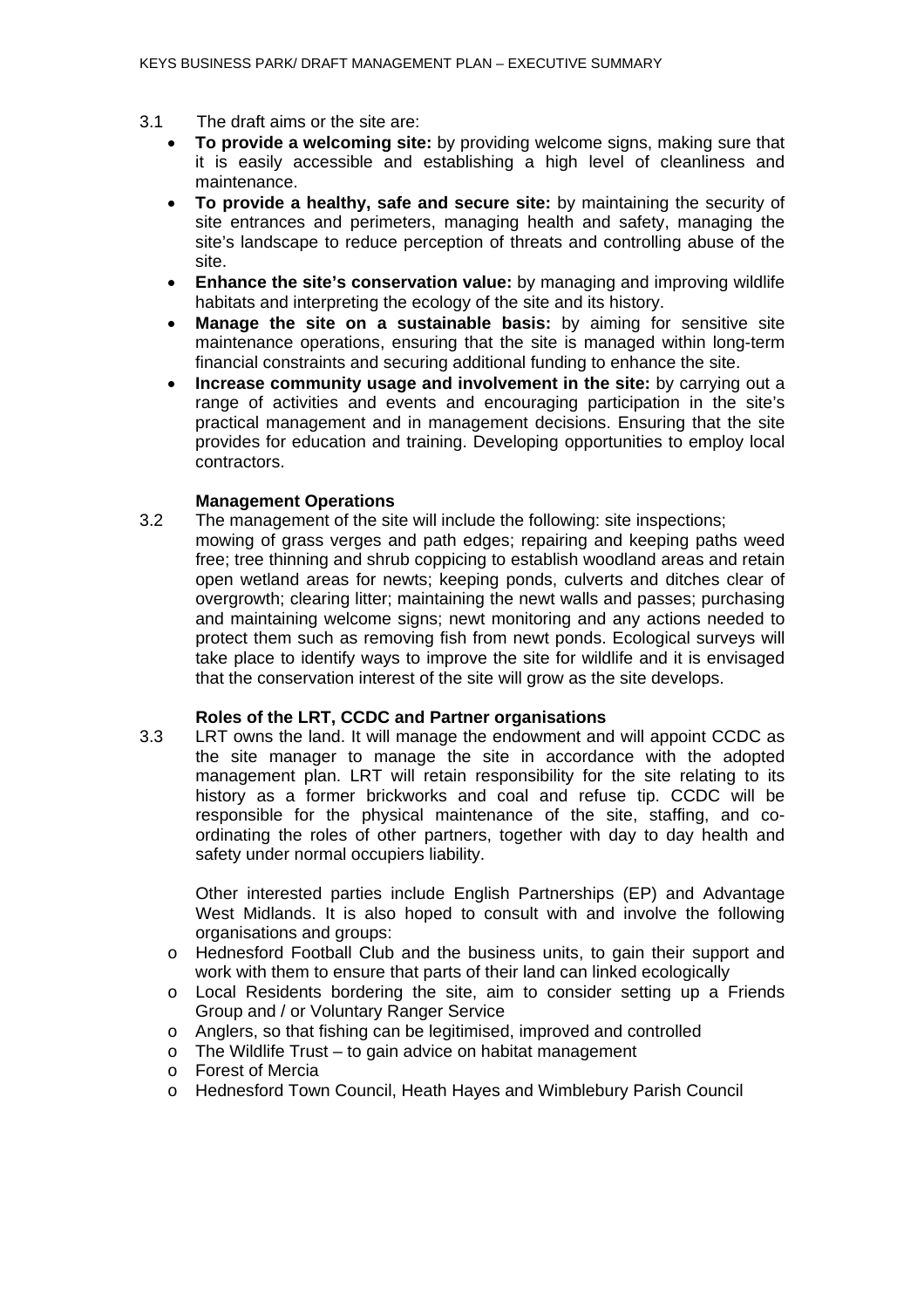## Appendix 4

## **Draft Management Plan**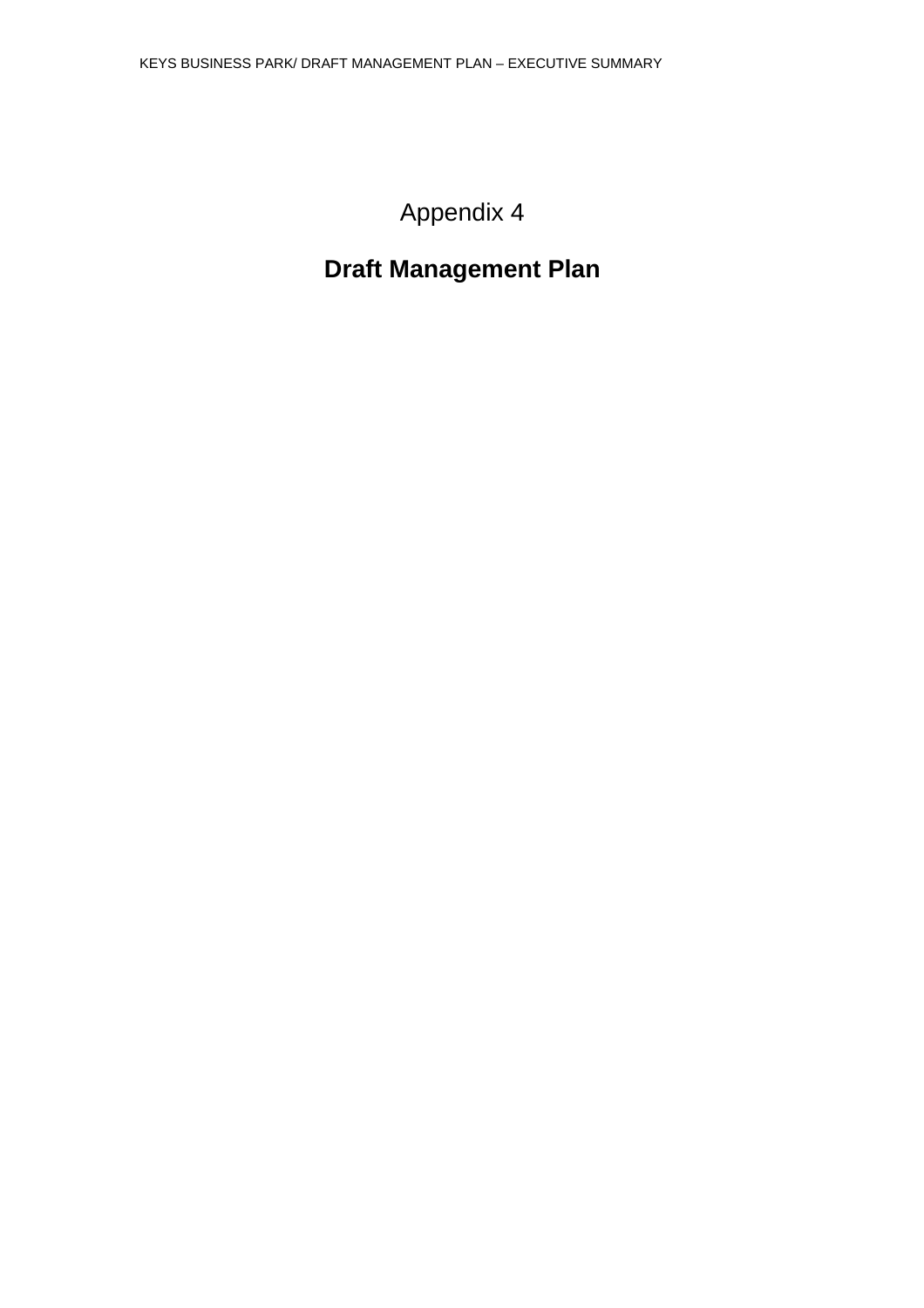

 **CCDC Logo**

## **BRICKWORKS NATURE RESERVE (KEYS BUSINESS PARK) DRAFT MANAGEMENT PLAN**

**The Land Restoration Trust** 

**Cannock Chase District Council**

**The Land Restoration Trust Arpley House 110 Birchwood Boulevard Birchwood Warrington WA3 7QH** 

**April 2006**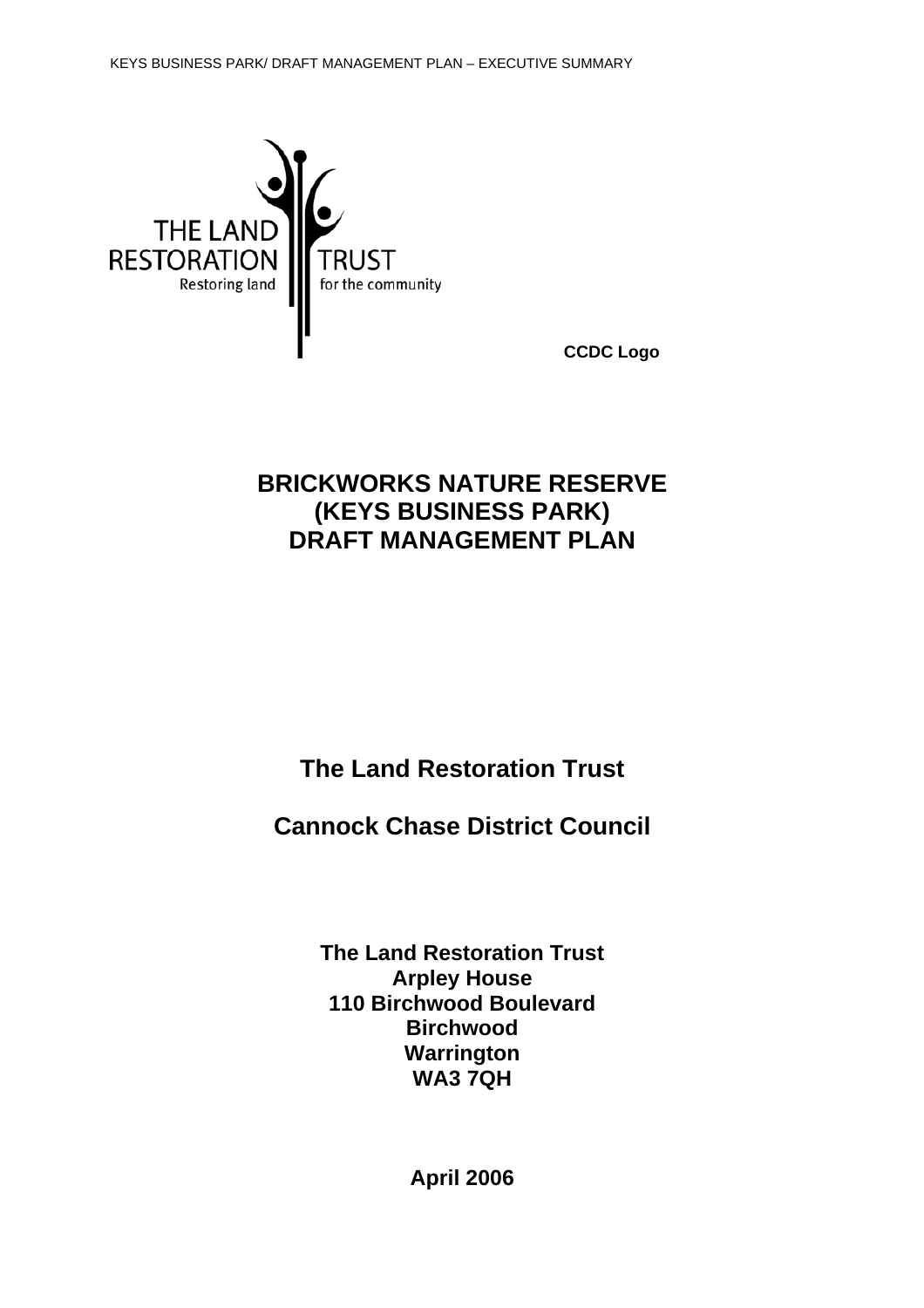#### **CONTENTS PAGE**

| 1.0 | <b>INTRODUCTION</b>                    | $\overline{2}$  |
|-----|----------------------------------------|-----------------|
| 2.0 | <b>SITE APPRAISAL</b>                  | 3               |
| 3.0 | <b>AIMS AND OBJECTIVES</b>             | 10              |
| 4.0 | <b>OPERATIONS PLAN</b>                 |                 |
|     | <b>Physical Maintenance Operations</b> | 12 <sub>2</sub> |
|     | <b>Community Involvement</b>           | 16              |
|     | <b>Environmental Management</b>        | 17              |
|     | <b>Health And Safety</b>               | 17              |
| 5.0 | <b>FINANCIAL AND RESOURCES PLAN</b>    | 19              |
| 6.0 | <b>MONITORING AND REVIEW</b>           | 21              |

#### **DRAWINGS**

**Figure 2: Access and Constraints Plan**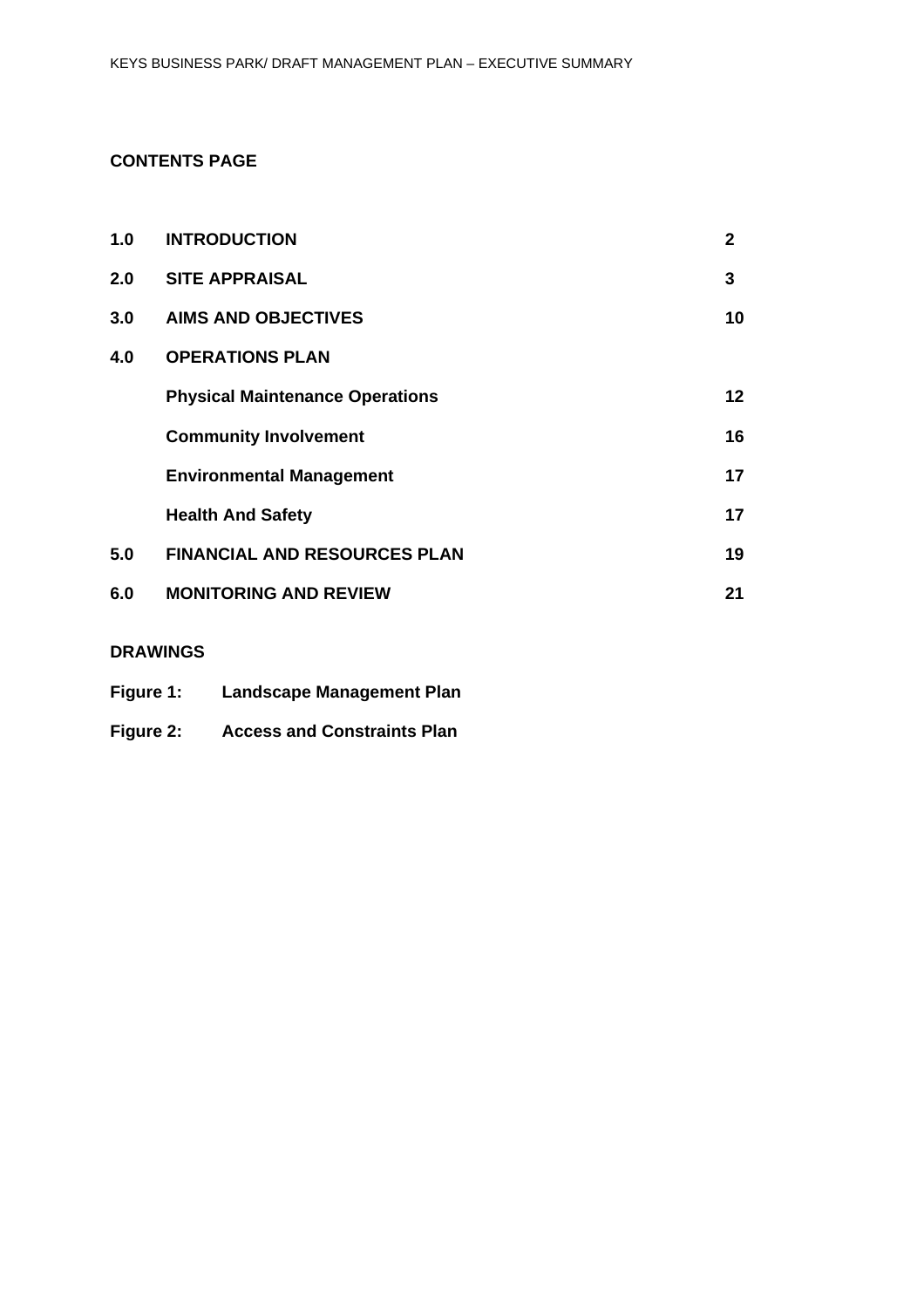#### **1.0 INTRODUCTION**

#### **Purpose of the Draft Management Plan**

- 1.4 The major part of the former brickworks at Cannock, Staffordshire, has been restored as public open space around business units by Advantage West Midlands (AWM), the site owner, and English Partnerships (EP), who has funded work through the National Coalfields Programme. The land has now been passed on to the Land Restoration Trust (LRT), acting through its lead managing partner Cannock Chase District Council (CCDC), to manage the land for community use. The purpose of the draft management plan is three-fold:
	- To act as a draft for consultation with local people and local partners as to how the site can best be managed for maximum local benefit
	- To give an assurance to Advantage West Midlands and EP that the site and the investment within it will be well managed
	- To act as a framework within which CCDC can start to manage the site in advance of the plan being fully adopted following consultation
	- The draft management Plan is currently being used as a framework for managing the site before CCDC take over management. This is estimated to be Autumn 2006.

#### **Consultation**

1.5 The key initial partners (LRT, CCDC, and AWM) will be consulted over this draft management plan and a further draft will be produced, as well as a programme for consultation. The aim will be to undertake a period of consultation with local people and partners over the summer, with a view to having an agreed and adopted plan for the site by the end of Autumn 2006. The draft plan is inevitably stronger and more complete in some areas compared with others. The intention is to fill in the gaps and refine the detail as the consultation develops. The final plan in particular needs to take account of the community's aspirations for the site and to identify the role local partners can play.

#### **Timescale**

1.6 The adopted management plan will be expected to cover a five-year period from April 2006 to March 2011, at which point there will be a major review based on consultation. The plan will also be reviewed on an annual basis by CCDC, LRT and other key partners, to take account of changed circumstances.

#### **Structure**

1.7 In addition to the introduction, the plan is structured into five main sections. Section 2, Site Appraisal, is a description of the site as it is now. Section 3, Aims and Objectives, sets out the future vision for the site. Section 4, the Operations Plan, sets out what work will be undertaken to achieve this future vision. Section 5, Finances and Other Resources, describes the resources needed to undertake these operations. Finally Section 6, Monitoring and Review, sets out how the success of the plan will be reviewed and updated over time.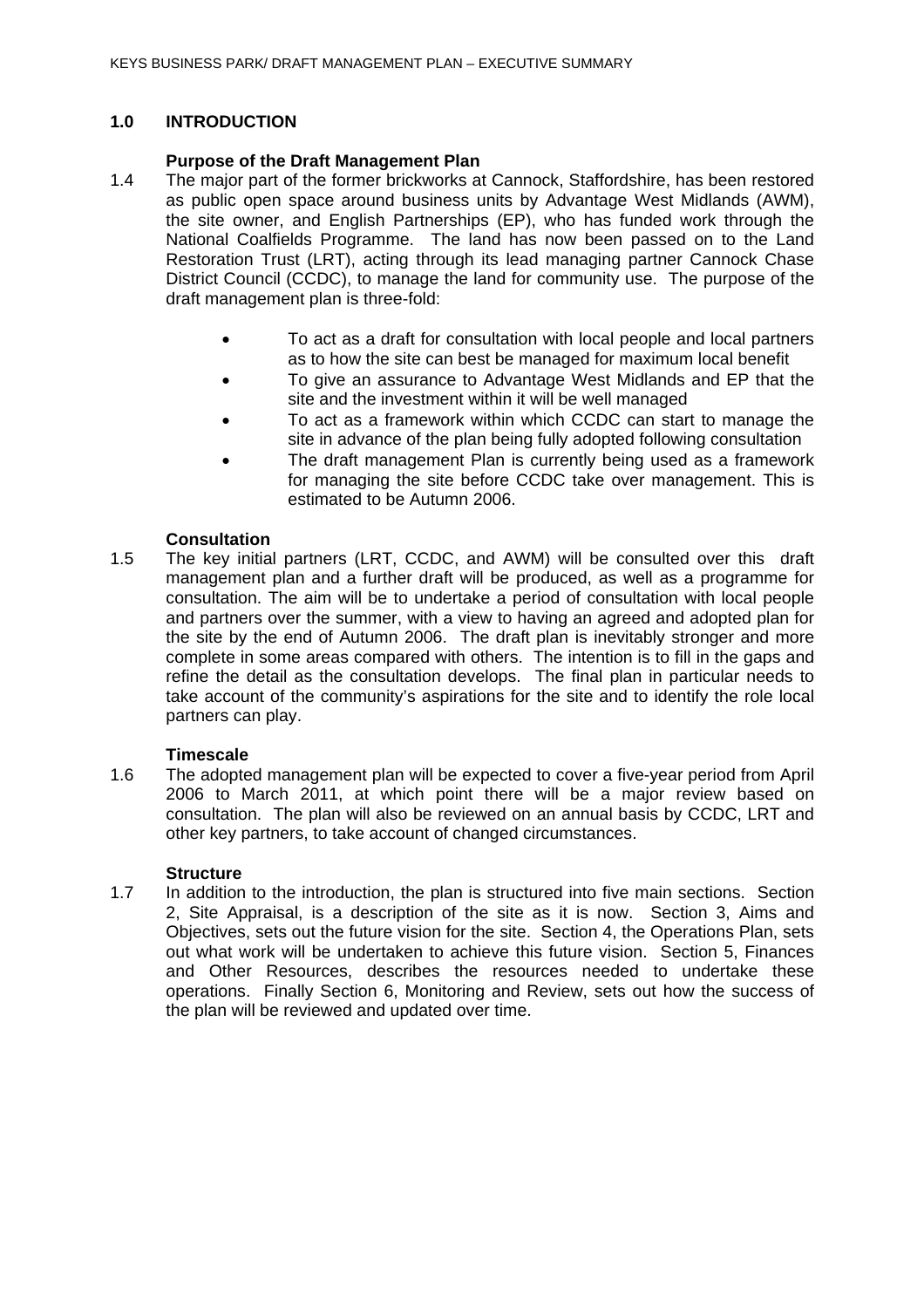#### **2.0 SITE APPRAISAL**

#### **Location and Context**

- 2.1 The site, known as Keys Business Park and Hednesford Brickworks is located in Wimblebury, near Hednesford, which is approximately 1.5 miles east of Cannock, Staffordshire, (Grid Reference SE011 113). The main transport infrastructure can be accessed via junctions 11 to 13 of the M6 and junctions 6 and 7 of the M6 toll road to the south of the site leading to the A460, A5190 Cannock to Litchfield Road and the B4154 (Hill Street).
- 2.2 The site is adjacent to Hednesford Town Football Club and located within a mixture of business units, older and new housing developments. The main areas of population adjacent to the site are Wimblebury, Heath Hayes and Hawks Green to the south and Littleworth and Hill Top to the north.
- 2.3 The surrounding landscape to the north is another area of public open space, Hednesford Hills, 5 minutes walk to the north of the site through the Littleworth housing estate, linked by public rights of way. This is further linked to the north west to the Cannock Chase Area of Outstanding Natural Beauty. East of the site are former open cast workings.

#### **Development History**

- 2.4 The Keys Business Park was also known as Hednesford Brickworks. Previous uses on the site include coal extraction, clay extraction, brickworks and latterly, back-filled colliery and domestic refuse tip. Surrounding land uses are mainly private residential and older industrial premises nearby.
- 2.5 The derelict site became part of English Partnerships' National Coalfields Programme in 1997. The site was remediated by the Regional Development Agency, Advantage West Midlands (AWM), with funds from the National Coalfields Programme at a total cost of £7 million.
- 2.6 9 hectares were set aside for employment use, with a very successful take up of the new business units and a further 1.95 hectares remain for future development.
- 2.7 The remaining 22 hectares has been developed into green space for nature conservation and community use. The ownership of the green space was transferred to the Land Restoration Trust in April 2005.
- 2.8 The site includes mixed woodland, grassland, wetland areas and ponds providing for a substantial population of amphibians, particularly great crested and smooth newts. Even before remedial work started wildlife had already begun to inhabit the site. In 1997, the Great Crested Newt, a rare and protected species, had to be collected (under special licence) and kept within special newt seclusion zones (two holding ponds) before work could get underway, and until the work had been completed. The newts have now been released back into the main site, which features specially constructed newt walls to protect them from straying on to roads, and newt creeps to allow the newts to move under the roads and paths between different parts of the site. Botanically the site is important for a variety of wildflowers including hay rattle and grass vetchling (which is not recorded in any other parts of district). A variety of butterflies breed and visit the site such as the uncommon Dingy Skipper. Further ecological surveys will take place in summer 2006.
- 2.9 Restoration work began in 1998. The work included grading the land to create plateaus for the business units and a substantial quantity of historic tipping was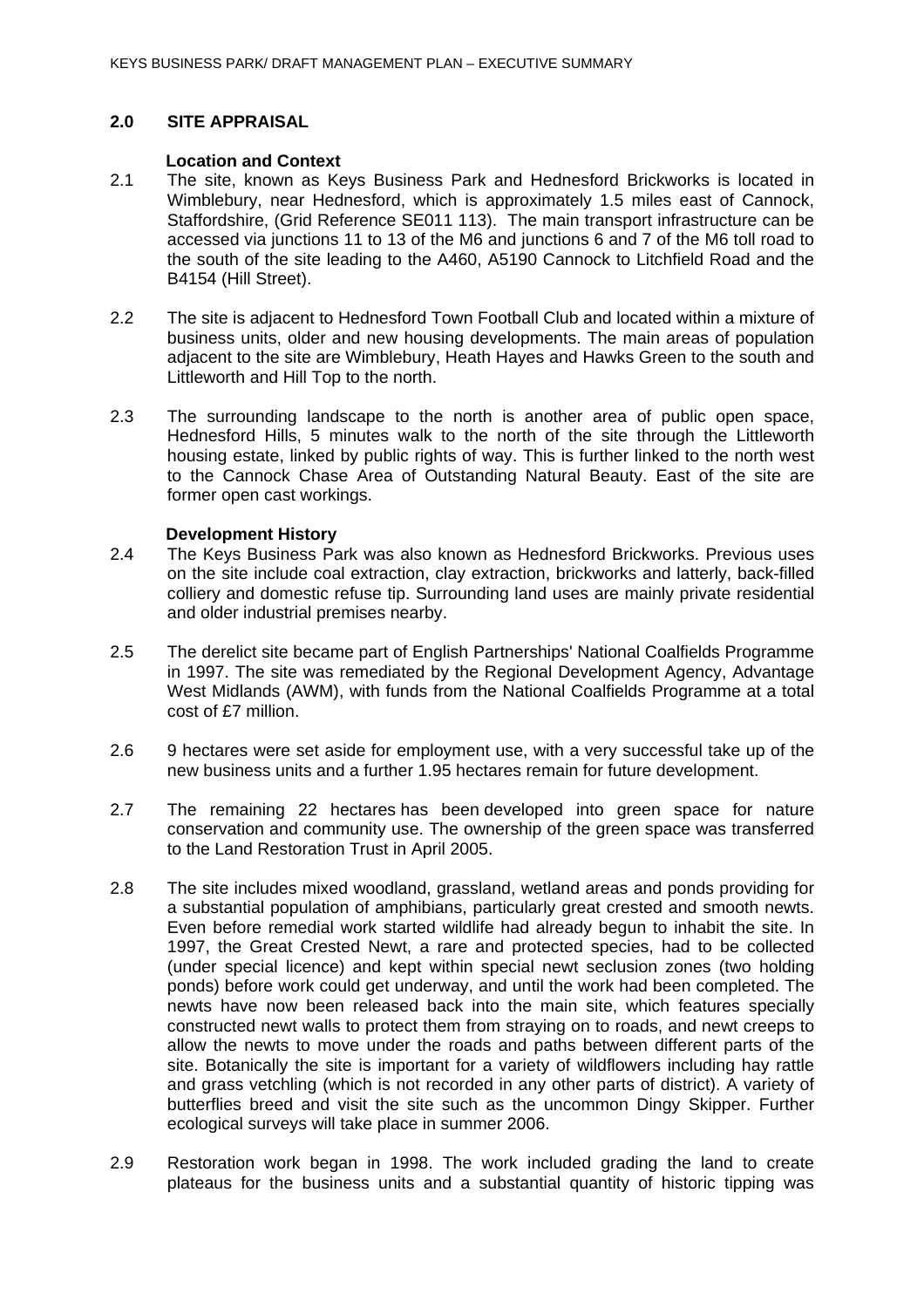removed. The remaining land included areas of mature woodland along the northern boundary which were retained. The wetland areas were reprofiled, creating water falls and shallow newt ponds, creating amphibian hibernacular and ditches and newt creeps and passes. Marginal and aquatic planting and wildflower meadow areas were created through seeding and plug planting. The perimeter of the land to the south of Keys Park Road was double-dug and biogram (treated sewage sludge) was incorporated into the soil to relieve compaction and improve the soil. Elsewhere other fertilizers and composts were added. Trees and shrubs have been planted to gap-up the existing tree belt to the northern boundary (Oak and Alder) and to create new hazel coppice and native woodland areas (including Alder, Birch, Pine, Wych Elm, Willow and Aspen with woodland edge species such as Dogwood, Hawthorn and Guelder Rose). Tracks and paths were laid, together with access points to create a network of paths throughout the site. The resulting public open space and nature reserve is approximately 22 hectares (ha).

- 2.10 Currently the site is being managed through LRT with an aftercare contract until the management partnership can be secured with CCDC.
- 2.11 The site has developed in many ways since initial reclamation, particularly with regard to recreation and biodiversity which all have increased greatly as the 'greenspace' features have become more established. The site is already important for amphibians, particularly smooth and great crested newt. Regular surveys are planned to identify ways to improve the site for wildlife and it is envisaged that the conservation interest of the site will grow as the site develops.

#### **Physical Description**

- 2.12 The Brickworks Nature Reserve (Keys Business Park) covers approximately 22 hectares and lies on coal bearing measures on millstone grit. The site has been backfilled with colliery and domestic refuse waste. The site is dissected by Keys Park Road which runs east/ west
- 2.13 Design of the site has given careful consideration to the integration of open space, wildlife habitats, community woodland and access for quiet recreation. The site, both north and south of Keys Park Road is gently undulating with wetland areas including ponds and wet grassland, areas of native woodland from planting in 1998, secure areas for newts with newt fencing, grills and creeps (safe passes under roads). The largest established pond is currently used unofficially for fishing.
- 2.14 The landscape of the area north of Keys Park Road (known as Upper and Lower Keys) also has mature woodland, which appears to be from natural succession, which has developed on the tipped waste. A public footpath (Public Right of Way) from Keys Park Road, runs in a northerly direction to the large pond, north easterly to access housing to the north and then south east to link back to Keys Park Road.
- 2.15 The landscape of the site area to the south of Keys Park Road and east of Hednesford Town Football Club has a network of surfaced paths, one being an adopted definitive right of way (public footpath) from the north east to the south west of the site. The newt fencing and creeps linking with land to the west and to the Upper Keys to enable the newts to access all of the site and also other ponds to the south of the Football Club.
- 2.16 The network of paths and rights of way running through the site facilitates access for walkers, cyclists and maintenance vehicles.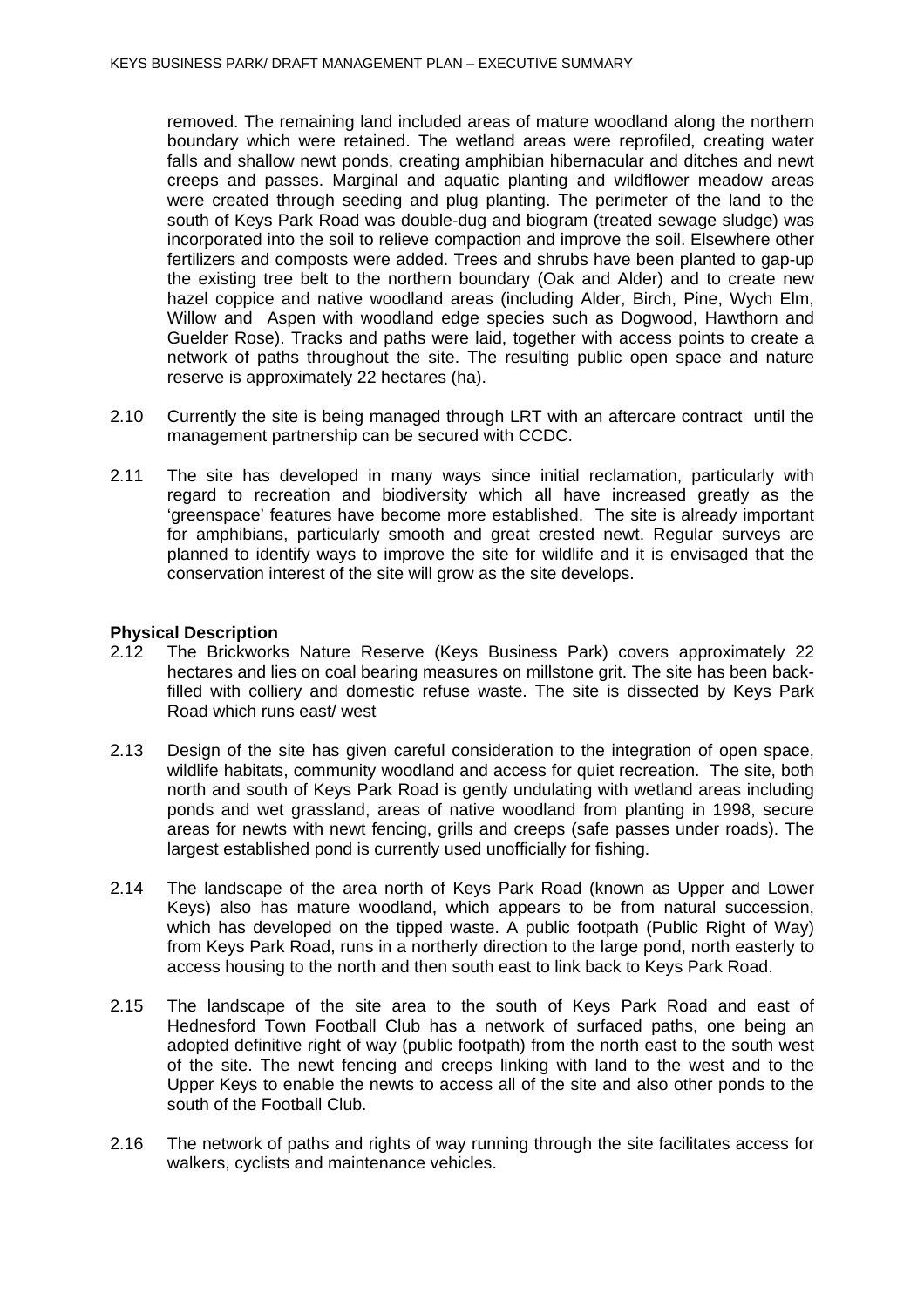2.17 The major landscape elements are summarised as follows, and are illustrated on Figure 1: Landscape Management Plan.

| <b>Landscape Element</b>                                  | <b>Description</b>                                                                                           | Area              |
|-----------------------------------------------------------|--------------------------------------------------------------------------------------------------------------|-------------------|
| Established<br>Woodland                                   | Areas of native woodland over 10 years<br>old                                                                | $2.57$ ha         |
| <b>Mixed Woodland</b><br>planting                         | Areas of native woodland below 10 years<br>old                                                               | 6.3 <sub>ha</sub> |
| Woodland edge                                             | Areas of shrubs and dense woody<br>vegetation                                                                | 10.63 ha          |
| Open water                                                | Area of informal ponds $= 0.88$ ha, Area of<br>ditchcourse= 0.36ha                                           | $1.24$ ha         |
| Water margins                                             | 2m either side of open water and water<br>courses                                                            | $0.65$ ha         |
| <b>Amenity Grassland</b>                                  | Mown edges of paths 0.5m either side of<br>paths                                                             | $0.26$ ha         |
| Conservation<br>grassland                                 | Areas of grassland established using<br>native grass species                                                 | 0.5 <sub>ha</sub> |
| Access tracks and<br>paths                                | Lengths of paths for recreation and<br>maintenance use, including Rights of<br>Wav                           | 1.383 km          |
| Newt protection<br>systems: walling,<br>creeps and grills | Concrete paviours on edge 1.427 km<br>5 creeps - 3 under Keys Park Road and<br>2 beneath Brickworks Road 95m | 1.427 km          |
| Gas vents                                                 | Are present over the whole site                                                                              | 66 no.            |

#### **Access**

- 2.18 The site has a network of both adopted definitive rights of way (public footpath) and unadopted paths, connecting with the external public rights of way network leading to Hednesford Hill and Cannock Chase AONB to the north east.
- 2.19 The Upper and Lower Keys area has three designated access points (access for pedestrians and cyclists) with open access to the western area of Lower Keys. South of Keys Park Road has four designated access points and unmade access from housing and a playing field to the east of the site. All access points lead to a network of surfaced paths which facilitate access to walkers and cyclists and the majority of the surfaced paths and bridges appear to be to DDA (1998) standard.
- 2.20 There is no official car parking, as most visitors will be local, although there is parking on the access road to the new Business Park and on the roads of the surrounding housing.

#### **Facilities**

2.21 There are limited facilities on site apart from an unofficial rough fishing peg and scraped flat areas for fishermen at the large pond in Upper Keys. The fishing needs to be legitimised and an agreement reached with a local fishing club. Any fishing peg design would need to be approved.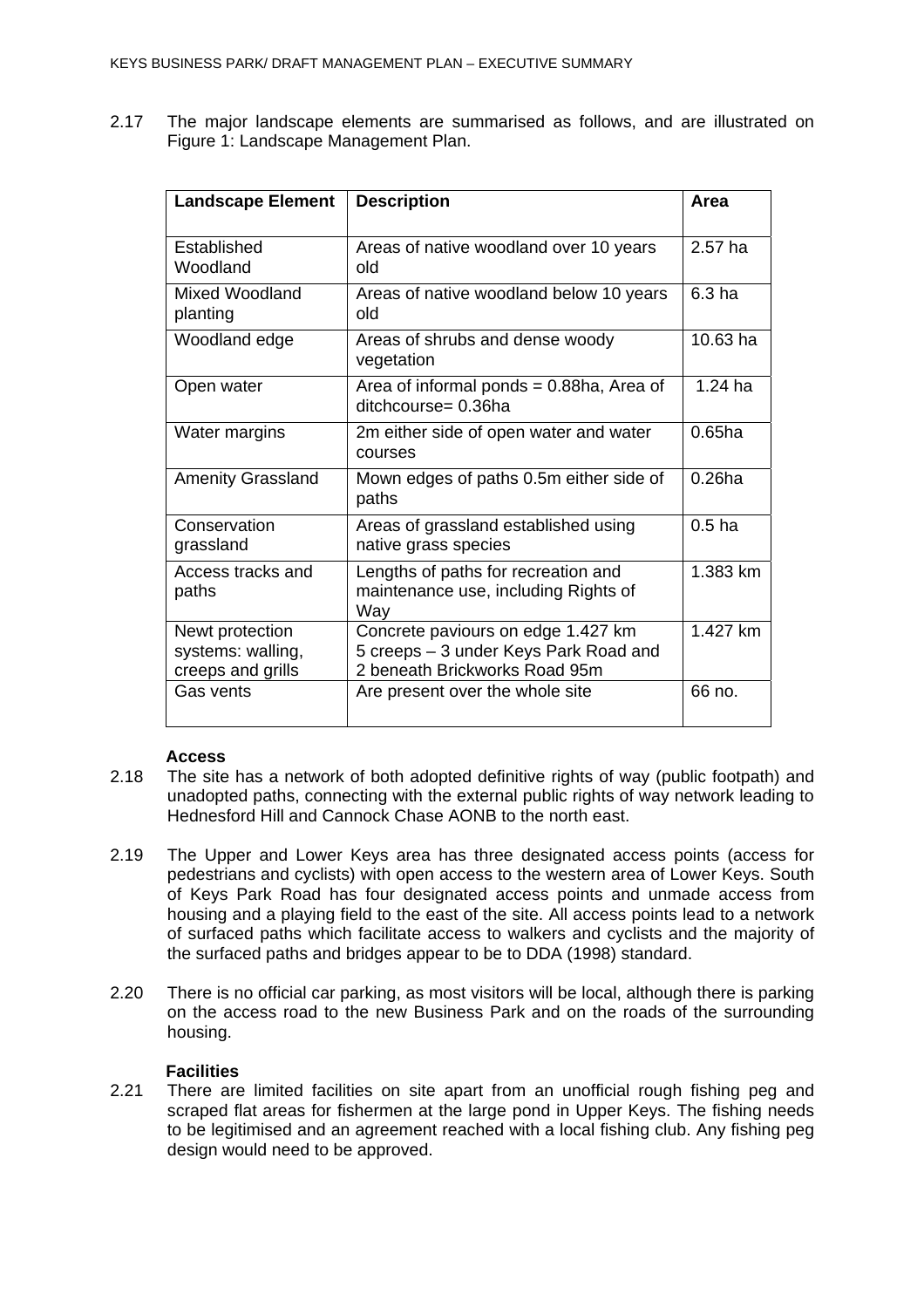#### **Current Usage**

2.22 Primarily a site for informal recreation, The Brickworks Nature Reserve (Keys Business Park) is used for activities such as walking, short-cuts between housing areas, shops and schools, jogging, fishing, cycling and dog walking. It is linked with the rights of way network enabling longer walks to Hednesford Hill and Cannock Chase AONB. The site is primarily used for locally based users as a through route to neighbouring residential areas or for short circular walks.

#### **Community Involvement**

*Local community groups* 

- 2.23 A number of local residents have expressed an interest in becoming involved with aspects of the site and there are a number of potential partners including
	- Anglers
	- Hednesford Town Football Club, the aim is to work with them to ensure that parts of their land can linked ecologically
	- Local Residents bordering the site  $-$  the aim is to consider setting up a Friends group and / or Voluntary Ranger Service,
	- Businesses the aim is to gain their support as their land is adjacent to the site
	- Hednesford Town Council, Heath Hayes and Wimblebury Parish Council.

#### *Events*

- 2.24 To date no events have been carried out.
- 2.25 To date the potential of the site for education, training and volunteers has yet to be developed.

#### **Legal and Environmental Constraints**

2.26 The following paragraphs provide a background to any legal constraints and other restrictions within The Keys Business Park and Community Woodland.

#### *Conservation status*

*2.27* The site is an SBI, designated in 2005, as it supports a good population of great crested newts and has an amphibian assemblage score of 7 or more. There are substantial numbers of smooth and great crested newts, common frogs and toads, and a number of common lizards are also present. Newt monitoring is required for 4 years as part of the planning conditions. The site is also important for Biodiversity Action Plan (BAP) priority species. Skylarks and Reed Bunting nest at the site on the land south of Keys Park Road. Snipe was present but has been lost due to the increase in tree cover, but it is hoped over time that it will be encouraged to return. Other BAP species present include Linnet and Yellow Hammer. It is envisaged that the conservation interest of the site will increase over time, although there will be inevitable decreases in the numbers of some species as the site will take on a different character as it matures.

#### *Rights of Way*

- 2.28 There is a designated public right of way (public footpath) connecting to, and over the site, FP 61.
- 2.29 The Right of Way is adopted and will be maintained by the Highways Department of Staffordshire County Council. It is surfaced with tarmac/ bound gravel and is 3 metres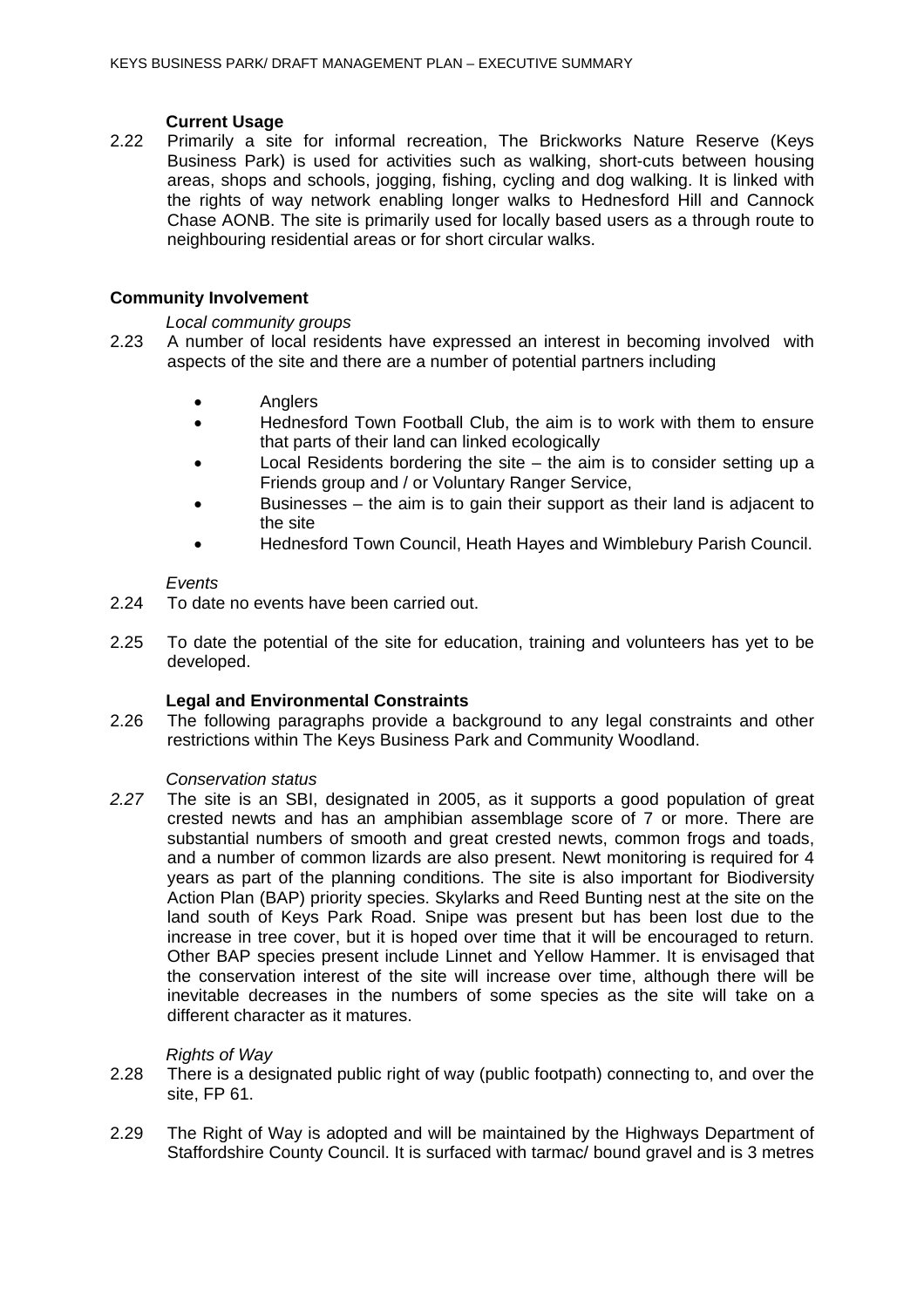wide to Cycleway standard with street lighting. It is aimed that the path from Brisbane Way to FP61 will be adopted in the future

*Planning Designations*

2.30 The site is an SBI, with no further designation as Green Belt, SSSI or AONB.

#### *Byelaws, Covenants, Leases, Easements*

2.31 The site is subject to a number of covenants and easements, but these are not considered to be significant with respect to the site's management. There are various access rights across adjacent properties to access the site and there are various services under the site, to which the service providers have access for maintenance purposes. The site is not subject to any byelaws or leases.

#### **Role of partners and other interested parties.**

2.32 The ownership of the site is to be with the Land Restoration Trust (LRT) with Cannock Chase District Council acting for LRT as site managers.

#### *Role of the Land Restoration Trust*

2.33 LRT is the leaseholder until  $31<sup>st</sup>$  March 2007, thereafter taking over landownership. LRT holds an endowment to ensure that the site can be managed in perpetuity for community use. It's role is to appoint the site manager, in this case CCDC, and to ensure that they manage the site in accordance with an adopted management plan, and within the agreed budgets for the site. This will be based on partnership working, ensuring that the roles of the LRT, CCDC and other partners complement each other for the benefit of the site and the local community.

#### *Role of Cannock Chase District Council*

2.34 Cannock Chase District Council own and manage land adjacent to this site and it makes sense for them to manage this site also. CCDC was closely involved with the development of the site. Its role is to be the lead managing partner and site manager on behalf of LRT, managing the site in accordance with the adopted site management plan. In the eyes of the public, CCDC will be the manager of the site and the named point of contact. It will be responsible for the physical maintenance of the site, staffing, and coordinating the roles of other partners

#### *Role of English Partnerships*

2.35 The funding for the site's restoration and endowment has been provided through the National Coalfields Programme managed by EP. They have an interest in ensuring that this investment is properly safeguarded and that the site is managed to maximise the benefits for local people. This will be exercised through its input into the management plan, the funding agreement covering the endowment and their continuing role as a partner in the LRT.

#### *Role of Advantage West Midlands*

2.36 Advantage West Midlands, the site owners prior to LRT, delivered the site restoration with funding provided by EP. Their interest is similar to that of EP although this will be exercised through the management plan and lease, rather than other means.

#### *Role of Other Delivery Partners*

2.37 It is anticipated that other delivery partners, such as anglers, residents association or Friends Group, the Football Club, the Wildlife Trust, parish and town councils and local businesses will be identified and their roles defined as part of the consultation process and ongoing management of the site.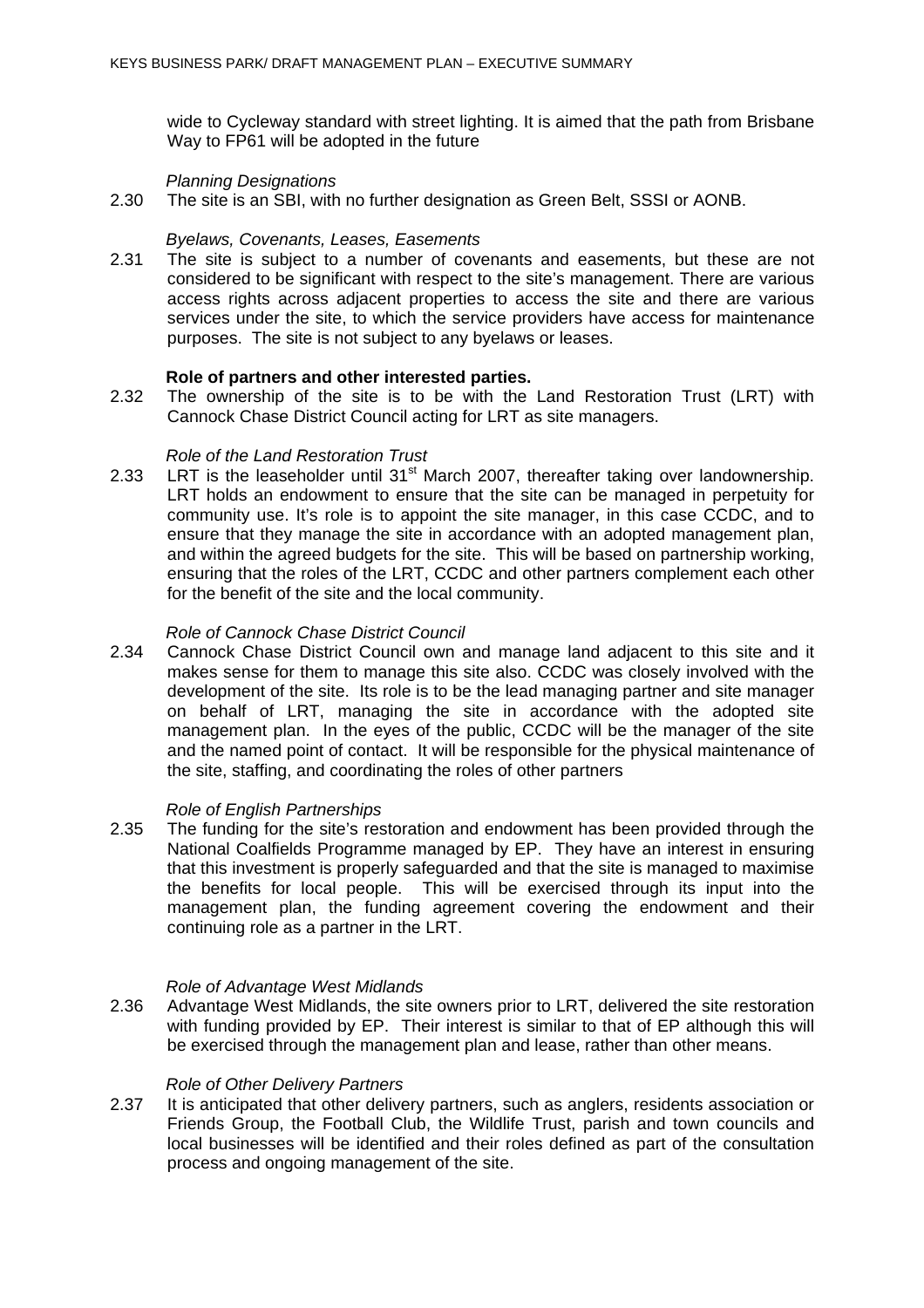#### **Management Considerations**

2.38 The following paragraphs summarise existing management issues identified within the site.

#### Access

2.39 Existing field gates with pedestrian 'U' access barriers at five entrances, four are across rights of way and all need to be removed and replaced with lockable removable bollards to prevent car access, but allow free access for others. There is a limited motorcycle problem, but not serious enough to merit barriers which would restrict access for other legitimate users.

#### 2.40 Boundaries

- Encroachment, some adjoining neighbours to the site appear to have moved their fenceline to encroach on the site. A solution to this problem is to be decided.
- Fencing fencing ownership and therefore responsibility, is as follows:
	- LRT: fencing which has closed access from the cul de sacs and site boundary post and rail fencing
	- Individual residents: fencing to the rear/ side of their properties bordering the site
	- Businesses: boundary fencing to their premises.
- 2.41 Newt monitoring and protection. Newt monitoring will take place from 2006 2010, see 4.18 for details of Newt Management Work.
- 2.42 Fishing/ stocking of large pond in the Upper Keys is not legal at present and needs to be legitimised.
- 2.43 Litter. Litter picking is covered under the existing maintenance contract which runs until CCDC become the managing partner. However there remains some larger items of tipping which will be removed, taking into consideration newt activity and the potential for items of rubbish to be used as habitats.
- 2.44 Trees. A tree survey, tree risk assessment and cost estimate of works is required by CCDC prior to them becoming the managing partner. This will be completed by the beginning of July 2006.
- 2.45 Reclamation work on the site is complete, however AWM still have responsibility to ensure that the main paths and sewers are adopted.
- 2.46 Stream Courses LRT has responsibility for the management of the stream courses, with the aid of partners.
- 2.47 Some other issues identified include: *Usage* 
	- Motorbikes, there is some limited trespass mainly from the housing to the north. A barrier may assist in deterring this problem and other solutions will be considered.
	- Illegal shooting, there is limited, sporadic instances
	- Evidence of drinking parties and resulting small scale site abuse, vandalism and litter, sporadic
	- Children's dens in woodland

*Ecology*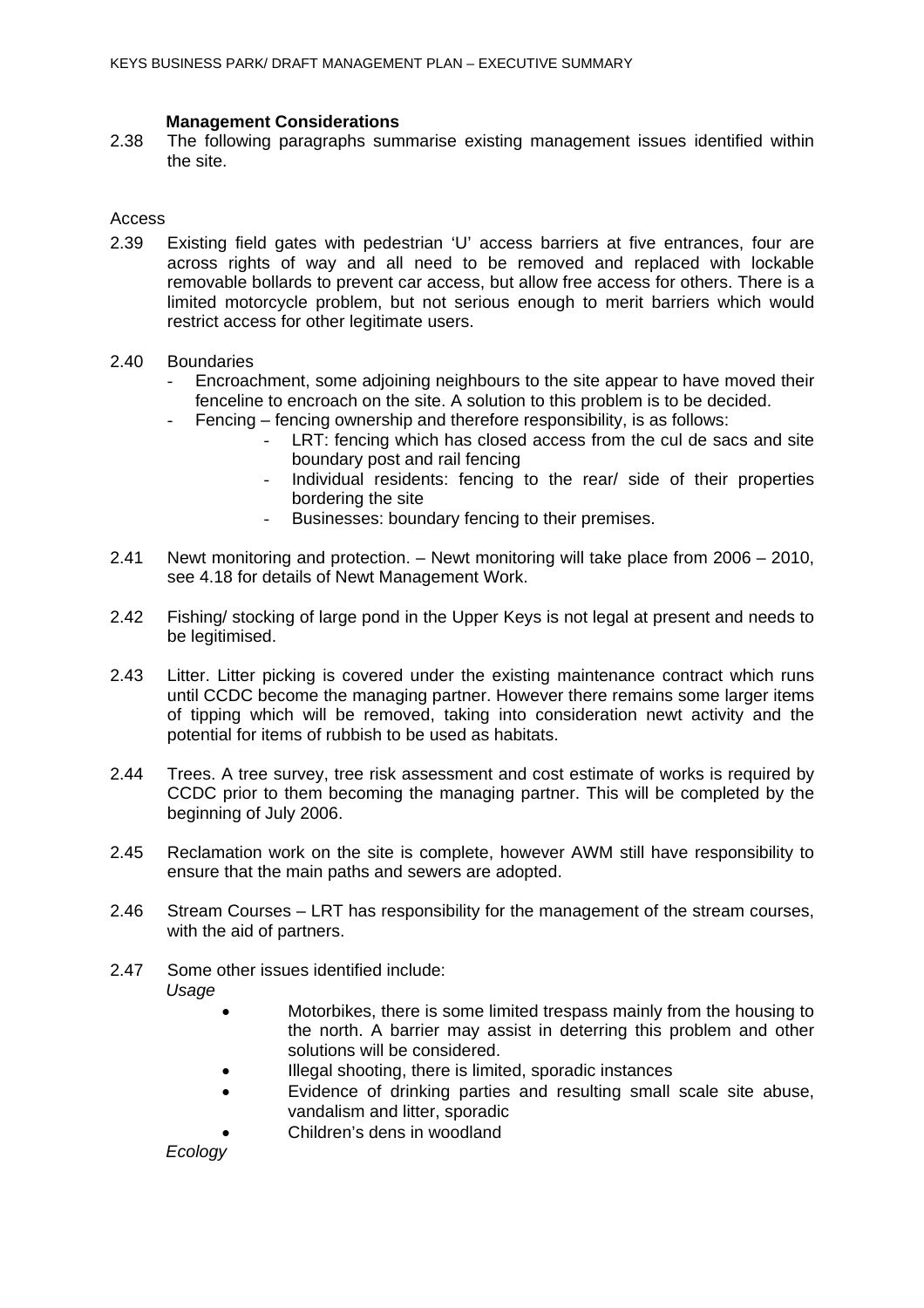- Reed beds are developing rapidly and will require future management
- Ditch channels will require management in order to control encroaching aquatic and marginal vegetation and build up of silt.

#### **3.1 AIMS AND OBJECTIVES**

#### **Vision**

3.2 The former brickworks at The Keys Business Park have been restored for both nature conservation and community use as public open space. The vision for the site is to manage and develop its potential as an attractive area of open space, which will be highly valued by the local community, and which will bring long-lasting environmental, social and economic benefits to local people. To demonstrate the new use for the restored site, it is proposed to rename the site one suggestion is 'Brickworks Nature Reserve'. Any name change will be subject to consultation.

#### **Aims**

3.3 The following aims and objectives set out a framework for the management and development of the site, addressing environmental, social and economic issues. These aims and objectives will provide the basis for the development of specific management operations throughout the site and reflect the multi-use benefits that could be achieved. Many of the aims and objectives are cross-cutting; actions within the operation plan will meet a number of different aims and objectives.

The aims and objectives set out the aspirations for the site. However, it must be recognised that these need to be balanced with practical considerations. Although the intention is to seek additional funding, there will inevitably be financial and other constraints on what is achievable. There will also be inevitable conflicts between objectives, for example between access and conservation, which will need to be addressed over time. Expectations as to what can be delivered must be tempered by what is practicable, affordable and sustainable.

#### **Aim 1 A welcoming site**

#### **Objectives**

- 1a Improve the visual quality of site entrances and perimeters
- 1b Enhance access to and within the site, and signage, for all
- 1c Establish a high level of cleanliness and maintenance
- 1d Install welcome signage

## **Aim 2 A healthy, safe and secure site**

#### **Objectives**

- 2a Maintain the security of site entrances and perimeters
- 2b Manage the site's landscape to reduce perception of threats
- 2c Control abuse of the site
- 2d Put in place and maintain health and safety procedures

#### **Aim 3 Enhance the site's conservation value**

#### **Objectives**

3a Protect and enhance local biodiversity and ecological value, by

managing the site to develop particularly as habitat for newts and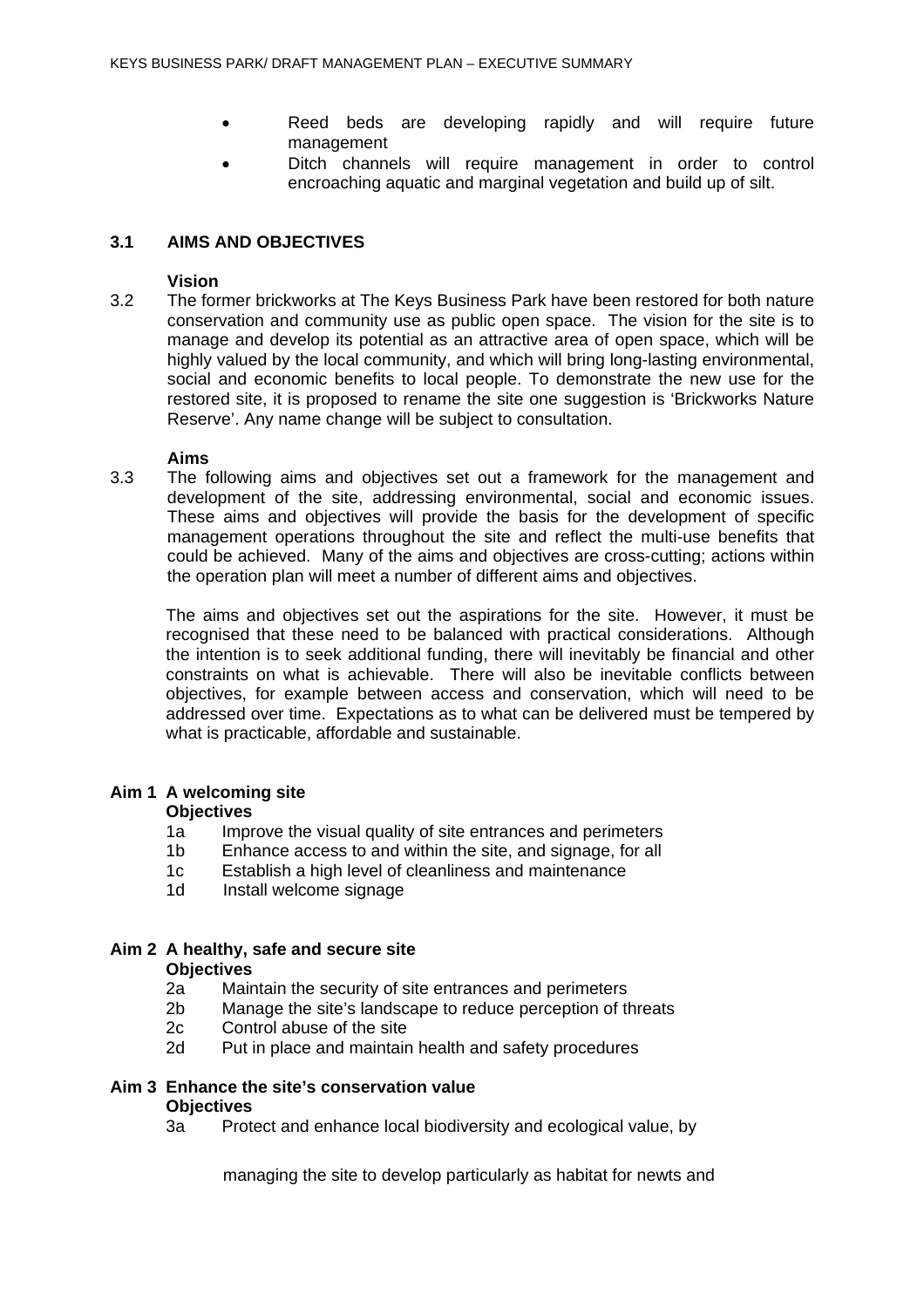other species

- 3b Interpret the ecology of the site and its history as a former brickworks
- 3c Enhance the site's value as a local quiet recreational area in the local landscape

## **Aim 4 Manage the site on a sustainable basis Objectives**

- 4a Increase the sustainability of site maintenance operations
- 4b Ensure that the site is developed and managed within long-term financial constraints
- 4c Secure additional funding to enhance site management and development

#### **Aim 5 Increase community usage and involvement in the site Objectives**

- 5a Increase the recreational value of the site
- 5b Establish an increased range of activities and events to encourage community use of the site
- 5c Increase community participation in the site's practical management
- 5d Establish means of engaging local people in understanding the site's potential and in management decisions and
- 5e Ensure that the site provides an increasingly valuable educational resource

#### **Aim 6 Ensure that the site contributes to local skills and employment Objectives**

- 6a Develop opportunities for the site to be used for training
- 6b Develop opportunities to employ local contractors and social enterprise to undertake work on the site

#### **4.0 OPERATIONS PLAN**

#### **Physical Maintenance Operations**  *Temporary Maintenance Operations*

4.1 These include maintenance operations that are required at periodic intervals during the site's first 20 years management, such as tree thinning. They are costed separately in the endowment, but described under permanent landscape operations.

#### *Permanent Maintenance Operations*

4.2 The location of landscape elements to which the following management operations relate, are illustrated in Figure 1: Landscape Management Plan.

#### **Site Inspection**

4.3 Weekly inspection visits will be required to check the site's safety and condition and to monitor and identify maintenance requirements. The waterbodies will be inspected monthly.

*Mixed Woodland Planting and Woodland Margins*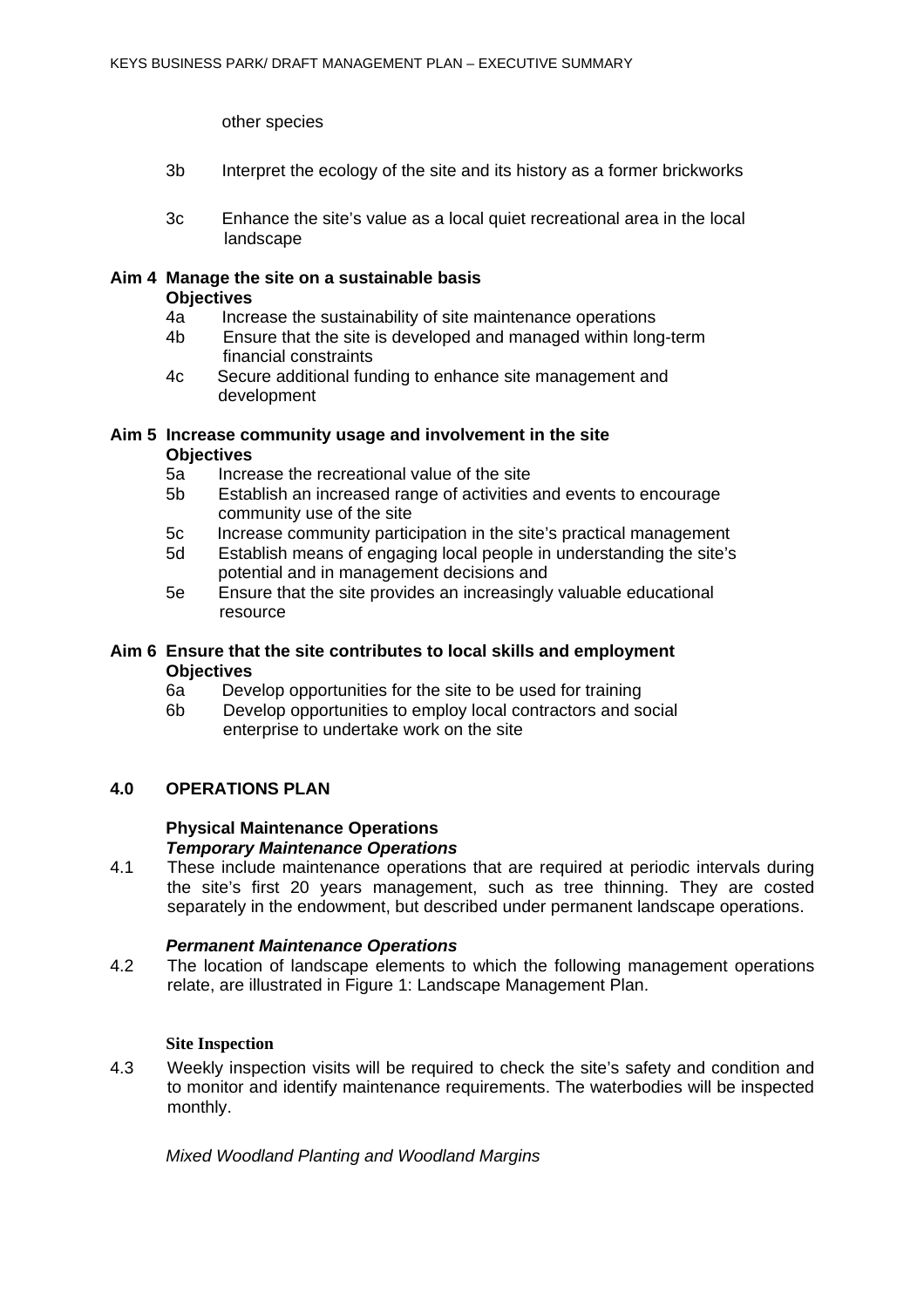- 4.4 During the early phases of woodland development, the management approach will seek to facilitate tree establishment. The management will therefore primarily comprise of weed control (which should be limited to controlled spot treatment of herbicide) to facilitate growth of young trees and shrubs; removal of stakes, ties and rabbit guards, monitoring the condition of tree growth and minor restructuring through thinning and re-planting to facilitate successful establishment of a diverse woodland structure. However, in the south area of the site, the planting has not developed to the extent expected, therefore this area of the site aims to be managed to allow a variety of different habitats, including areas for ground nesting birds, therefore some tree cover here may need to be removed.
- 4.5 Following the initial establishment phase, the management intervention will focus on creating community woodland that delivers a wide range of public and environmental benefits, increasing both the ecological and recreational value of the site. This may involve implementing a cyclical programme of thinning, felling and coppicing (i.e. 2-8 year cycle) with the aim of increasing species and structural diversity of canopy layer and woodland edges, whilst also maintaining newt habitats and facilitating public access and recreation by establishing woodland ground flora, attractive woodland glades, wetland areas and access routes where appropriate.

### **Established woodland**

- 4.6 The management of established woodland areas will be targeted towards maintaining the woodlands ecological diversity, safety and amenity value. Management will recognise opportunities to enhance the natural woodland structure and woodland ground flora, increase structural diversity of woodland edges and develop woodland glades where suitable. As public safety is a key consideration within woodland areas, management will consider issues such as increasing sightlines along woodland paths and increasing permeability of woodland edges where required, in addition to undertaking regular safety inspections and hazard works.
- *4.7* Opportunities to increase wildlife habitats and biodiversity will be explored by facilitating the establishment of dense inaccessible 'sanctuary' areas where dead standing timber, diseased branches and hollow trunks are retained for ecological purposes. Brushwood collected elsewhere on site could also be stacked within these areas as habitat piles.

#### *Amenity Grassland*

- 4.8 The distribution of amenity grassland within the site is relatively limited due to a preference for increased biodiversity through less intensively managed grassland and an undisturbed habitat for amphibians. Amenity grassland is restricted to areas primarily around site entrances, along the perimeters of footpaths, tracks and highway verges for all users.
- 4.9 Grass cuts will be undertaken as required to facilitate access and to maintain a neat and tidy appearance on a regular basis throughout the growing season. Weed control will be limited to spot application of translocated herbicide to control noxious weeds such as docks, thistles, nettles, ragwort and willowherb. Fertiliser will not be used due to the sensitive aquatic habitats in the vicinity and objective of creating diverse grassland swards. Cutting of grass should be no lower than 100mm to avoid damage to amphibians.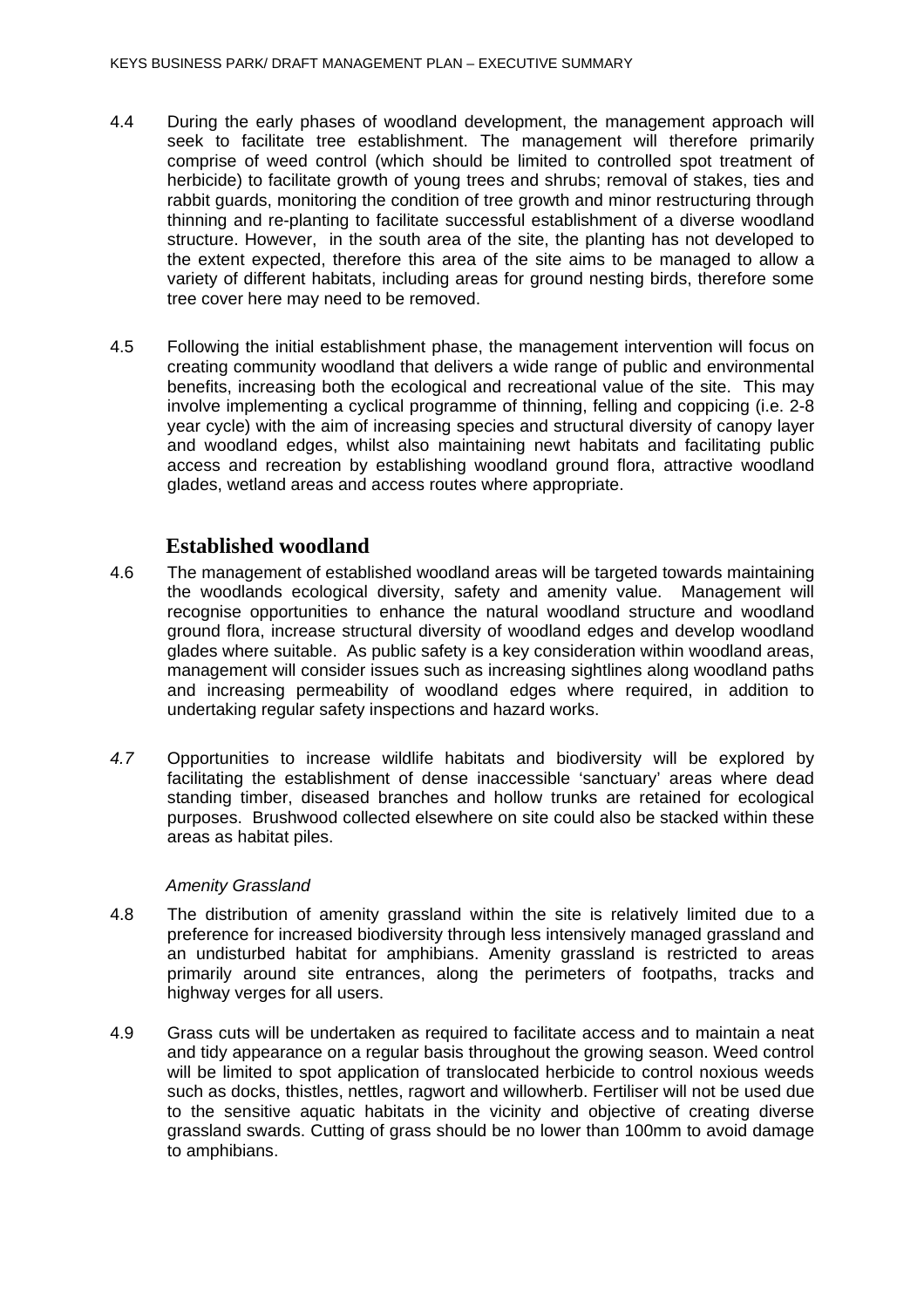#### *Conservation Grassland*

- 4.10 Conservation grassland swards are important in providing valuable wildlife habitats for insects, other invertebrates, amphibians, small mammals and birds. Whilst conserving wildlife habitat, the management of this grassland must ensure that species diversity is enhanced in the long-term and that ruderal species are not permitted to compromise the integrity of the grassland composition.
- 4.11 The grass will not be cut, due to the danger of injuring newts and other amphibians, but a proportion of the grassland will be scraped off each year over a 10 year cycle. The timing and frequency of grass removal by scraping will be determined by management procedures required to maximise conservation benefits of respective habitats and species throughout the site. Management of these areas will normally include an annual removal of 10% of the total conservation grassland area at a time appropriate for the conservation of species or habitats of concern.

#### *Waterbodies*

4.12 Within waterbodies, reed beds, wetlands and ditches, the maintenance of open water channels and provision of dense stands of emergents, tall herbs and wet grasslands are important for both ecological and hydrological purposes, in that they support a diverse and healthy population of small mammals, amphibians, insects and waterfowl. The management of the network of waterbodies will focus primarily on maximising the nature conservation potential of its component features.

#### *Open Water*

4.13 It is important for both wildlife and drainage that water flow is maintained throughout the wetland network, including ditches, ponds and reed beds. The large pond's chief function is a balancing pond and it may flood. It's secondary purpose is for wildlife and fishing. Regular inspections are recommended to ensure that this open water channel is maintained through ditches and reed beds at all times as drying out and subsequent colonisation and succession can occur within short periods of time. Periodic removal of accumulating silt, in both ponds and ditch courses will need to be undertaken with minimal interference to marginal and bankside vegetation. For example, works will be undertaken from only one bank wherever possible, retaining a dense fringe of marginal emergents either side of watercourses and will be limited to short stretches at the most problematic areas.

#### *Marginal and aquatic vegetation*

4.14 The management of marginal and aquatic vegetation should ensure that waterbodies retain their aesthetic function within the landscape, whilst also enhancing species diversity and value of wildlife habitats. Maintenance of aquatic and marginal vegetation will therefore include cutting back invasive species (particularly Reed, Bulrush and Reed Sweet Grass) to prevent them from encroaching upon areas of open water and regular removal of invasive water plants and dead vegetation and litter, which leads to waterbodies drying out and loss of habitat through natural succession. It is important that removal does not take place over the entire wetland area, and will therefore take place in alternate sections on rotation leaving uncut areas as refuge for wildlife. Pond work should be carried out in autumn to reduce disturbance to wildlife and any removed vegetation will need to be left at the edge, therefore allowing any newts or other pond life, caught up in the debris, to crawl back into the pond.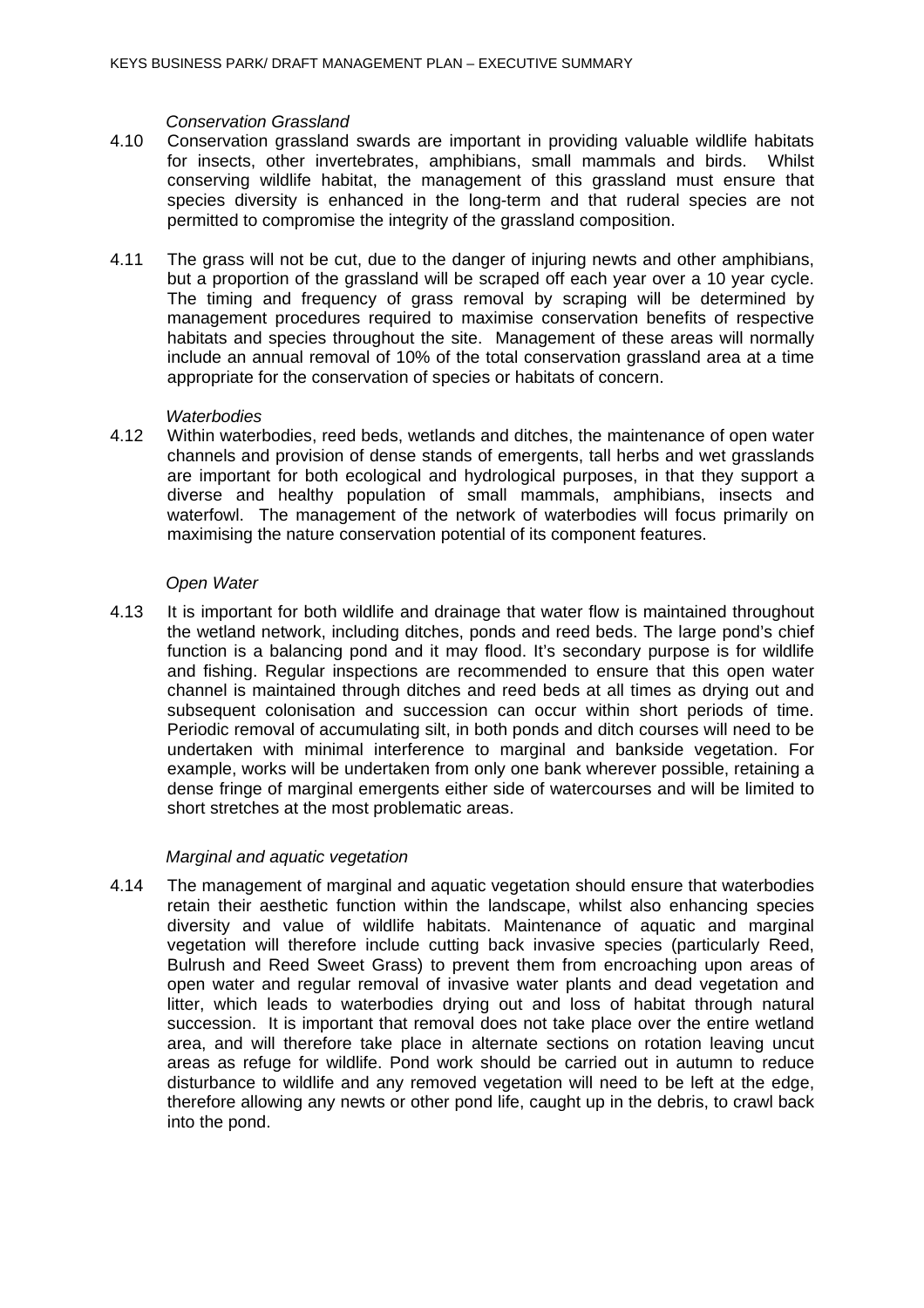#### 4.15 Newt Access Management

During restoration, great crested newts were moved to two holding ponds. The restoration work provided the newts with a network of water bodies, ditches, grilles, newt walls and passes to move from these holding ponds to disperse around the whole site. Maintenance of this access system is required, to ensure that the newts do not enter developed areas of the site that could be detrimental to the animals, and to enable newts to move freely between their breeding ponds and foraging habitats. The work required includes monthly checks to ensure these features are intact, to include annual spraying of the newt ditches with a glysophate weedkiller, clearance of debris off site from the ditches to keep the routeways clear and to reduce tall vegetation which would enable the newts to climb out of the newt safety zones. The newt walling will require repair and the newt grilles and creeps regularly cleared to maintain a clear access. A proportion of the newt walling is on Staffordshire CC Highways land and they will be maintaining this section.

#### 4.16 Other Newt Protection Measures

The largest pond is used for fishing and there is a danger that fish from here will be moved into the newt ponds which will be detrimental to the newt population. There is currently a barrier between this pond and a smaller pond and this will need to be checked and maintained as necessary. Periodically, and in rotation, all ponds (excluding the largest pond) will be drained down and fish removed.

#### 4.17 Newt Monitoring

The planning conditions required that newt monitoring is to be carried out for 4 years to summer 2009 to assess the success of the modifications to the site, this is to be carried out by an English Nature approved Great Crested Newt surveyor. The newt monitoring will involve regular inspections of the water bodies during the spring and summer to assess the newts breeding success and subsequent recolonisation of the site. Procedures for monitoring include bottle trapping, netting, examination of weeds for eggs and searching a pond by torchlight, after dusk and before midnight. This exercise will be undertaken 4 times per year over a period of 3 days for the months of May, June, July and August. Monitoring of the effectiveness of the newt walls and creeps in the movement of newts will also be undertaken and any remedial works eg. widening of crossings to allow more light will be undertaken.

Once established the habitat management will be reviewed with an experienced ecologist to aim for an ideal newt habitat including 'tussocky' rough grassland with areas of scrub and trees, stones, logs and banks for daytime shelter and piles of rubble and logs for hibernacula and daytime shelters.

#### 4.18 Inlets/ Outlets

All culverts, gabions, inlets and outlets will be regularly inspected and any blockages, encroaching vegetation and debris removed and any damage repaired. The bridges are part of the right of way and are under Staffordshire CC Highways responsibility.

#### *Access tracks, paths and hardstanding*

- 4.19 The open space framework includes an extensive network of footpaths and tracks, which facilitate access for cyclists, walkers and maintenance vehicles. These comprise of multi-user tracks, pedestrian/cycleway and pedestrian footpaths, including a public right of way.
- 4.20 All hardstanding access tracks and paths will be maintained to minimise dilapidation, clear encroaching vegetation and the subsequent threat of hazards. It is also important to ensure that litter and other extraneous material is swiftly removed from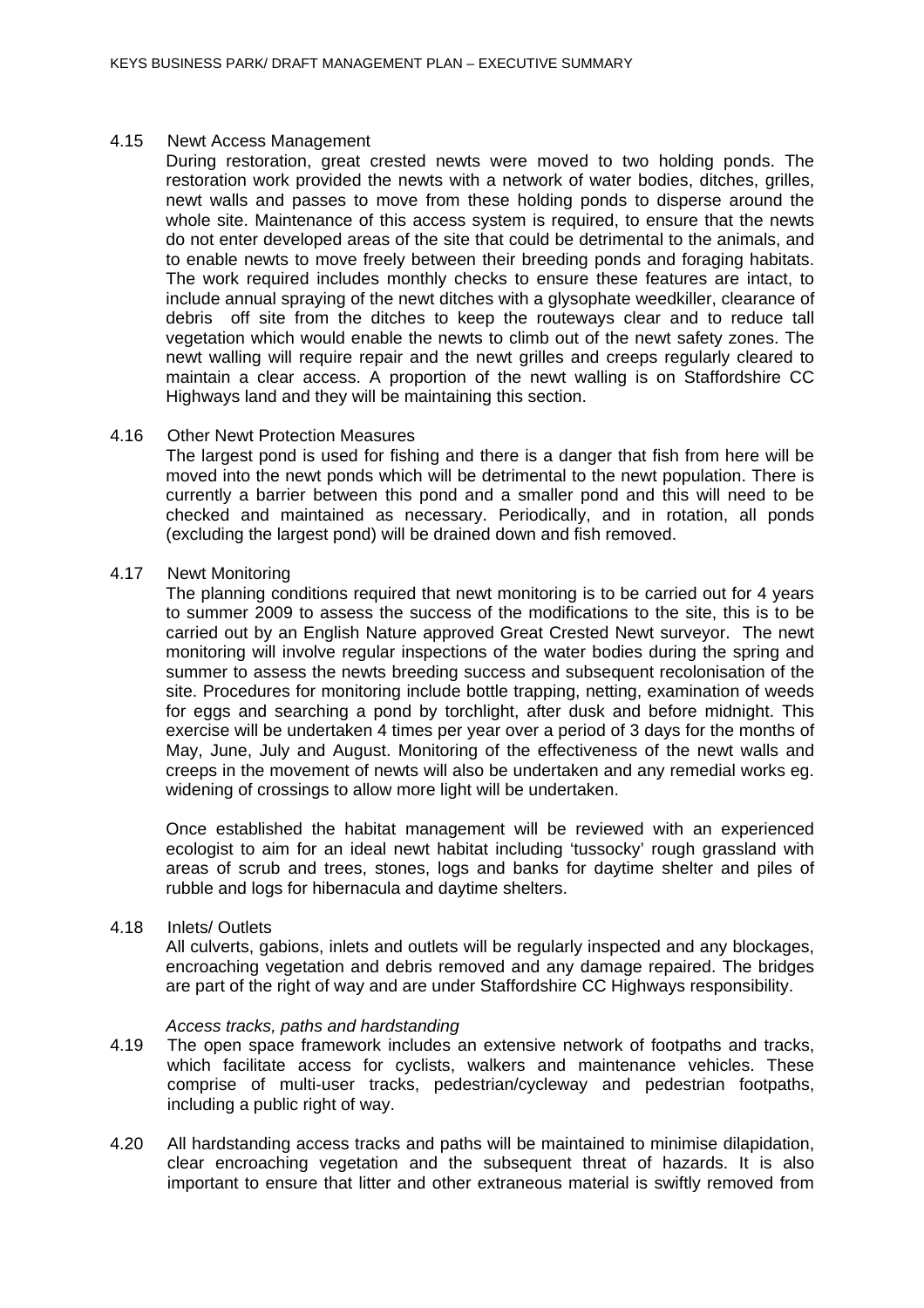all areas of formal public access. The public right of way, associated fingerposts and lighting columns are adopted and will be maintained by Staffordshire County Council.

#### *Hard landscape elements*

- 4.21 A network of Gas Vents are situated around the site, which allow gas generated from the site's previous uses to escape, these will be inspected and repaired if necessary.
- 4.22 A limited amount of site furniture is situated on site and primarily comprises of entrance barriers and post and rail fencing. A 'chair sculpture' is also to be installed by CCDC, made from bricks to represent the former brickworks. Welcome signage at the entrances will also be installed. It is important that these features are appropriately maintained. Fencing located around site perimeters will be regularly inspected and repaired promptly to prevent access from unauthorised users
- 4.23 All hard landscape elements including fencing, furniture, gates, access barriers and hard surfaces will be inspected on weekly basis and minor repairs carried out as necessary. Any item considered to be unsafe will be removed or made safe and replaced as soon as possible.

#### *Cleansing*

#### Litter Pick

4.24 A general scavenge of all visible soft and hard landscape areas will be carried out frequently, ideally fortnightly and the entire site periodically. Particular attention will be made to site entrances, the fishing pond area and other vulnerable areas. Ponds, watercourses, wetlands, ditches and pipes are to be cleaned as part of this routine scavenge. Because of the high numbers of amphibians on the site, it is important that disturbance to water bodies is avoided in the breeding season (spring and summer) and to land during hibernation (autumn/ winter/ early spring).

#### Fly tipping

4.25 Fly tipping is likely to occur from time to time. This will be removed as quickly as possible after it appears.

#### Vandalism

4.26 Any damage will be replaced or cleaned quickly as experience has shown that damage left untreated will tend to encourage more damage. If items are vandalised repeatedly an assessment will need to be made regarding their replacement.

#### *Capital Replacement*

- 4.27 The endowment calculation for the site provides for the capital replacement of certain, mainly hard, landscape elements that have a finite lifespan. These include:
	- Gates and Stiles (20 years)
	- Vehicular and pedestrian entrance barriers (20 years)
	- Multi user tracks and paths (30 years)
	- Fencing post and rail (20 years)
	- Bridges (50 years) however Staffordshire CC have this responsibility
	- Reedbeds digging out (10 years)
	- Newt walling (10 years)
	- Newt grilles (50 years)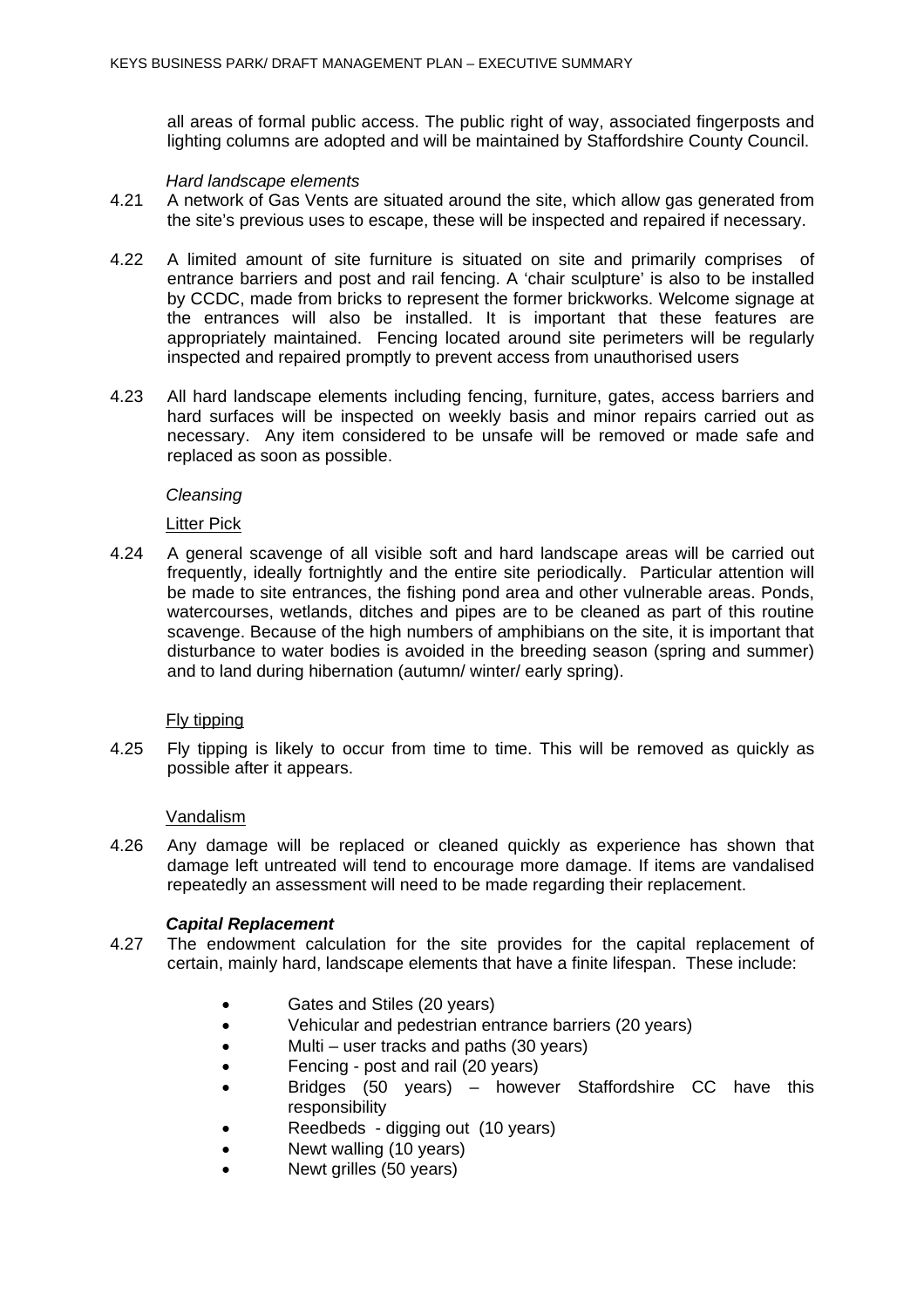- Pipelines(100 yrs),
- Outlet / inlets (50 years), Emergency outflow (50 years)
- 4.28 Minor repair to these features will be undertaken as part of routine maintenance works. However, all of these elements will have a finite life so will be replaced as and when necessary; the life spans indicated above are an estimate.
- 4.29 No capital replacement works are anticipated within the initial 5 year management plan for the site.

#### *Additional capital works*

*4.30* It is likely that additional capital works will be identified and implemented during the course of the site's management and development. However, no financial provision has been made for these within the endowment calculation so alternative sources of funding will need to be secured to cover their construction and subsequent maintenance.

#### *Community Involvement*

4.31 Periodic staffing by community ranger(s) from CCDC will play a key role in engaging the community in the use and management of the site, either directly or working in partnership with other organisations.

#### *Patrolling*

4.32 Regular patrols of the site will be undertaken to monitor use/abuse, to identify any problems that may arise and health and safety issues that need addressing, to talk to visitors and users and to provide a visible site presence which is important in giving people confidence to use the site.

#### *Events and Education*

- 4.33 The potential to work with local schools, volunteers and community groups, including a fishing club, will be explored as a means of enhancing local resident's experience of their environment. The opportunity exists for such groups to become involved in management operations such as:
	- practical conservation eg.installing and monitoring bat boxes and nest boxes, bulb and plug planting, woodland works (coppicing and thinning)
	- Organising events with the Rangers and/ or in partnership with other partners eg. Primary Care Trust and Forest of Mercia, to run health walks

#### **Training**

4.34 The site's potential for training purposes will be explored and developed. It is envisaged that the Ranger's involvement will provide training and development of a Friends group, in for example, event organisation, health and safety on site and conservation work.

#### Social Enterprise

4.35 The potential to develop local social enterprises is limited at this site, but will be explored to help local people and communities benefit financially from the site as well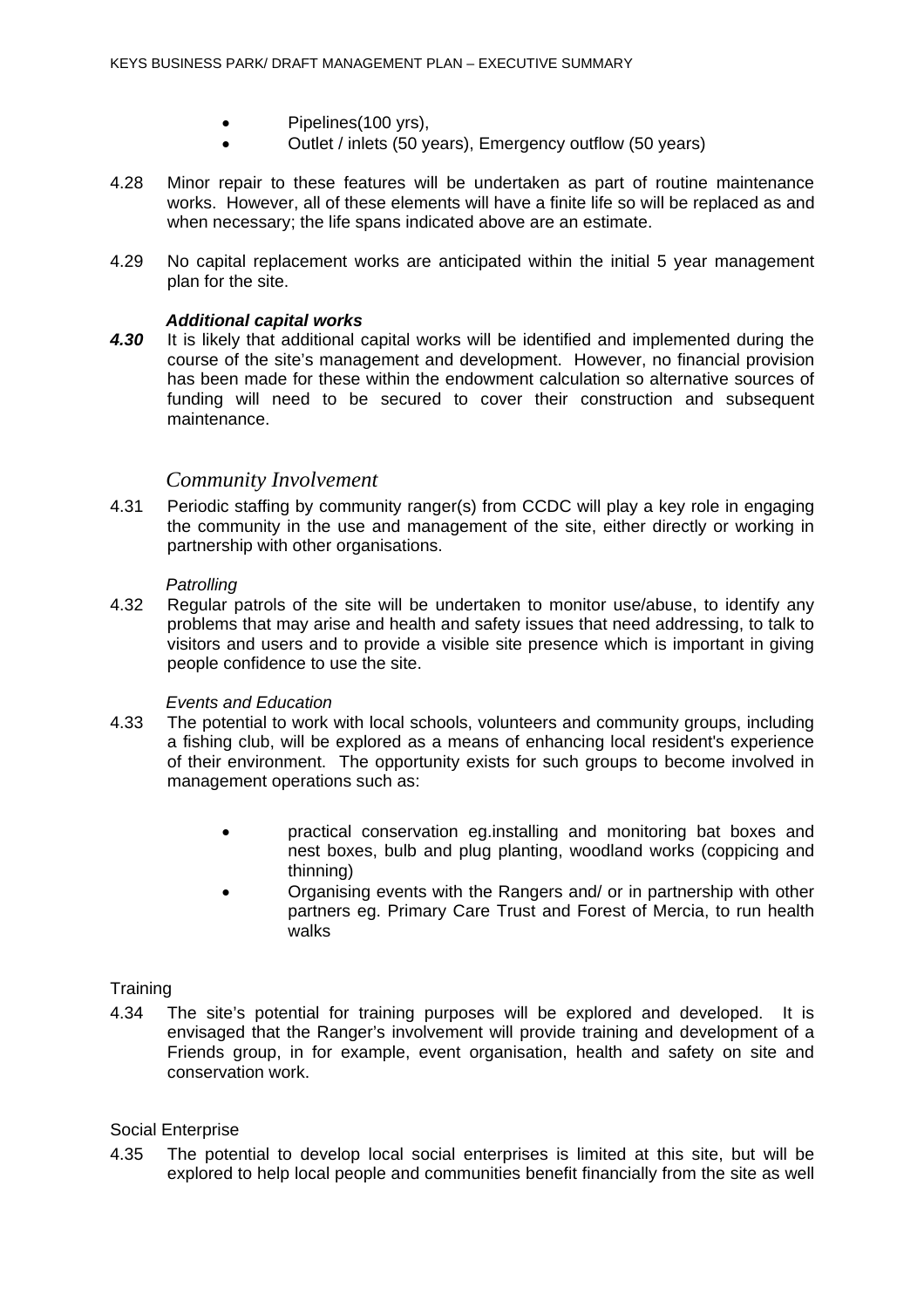as in other ways. For example, the fishing club could be given a lease to fish and manage the large pond, charging to generate an income to maintain and improve the pond.

*Other* 

4.36 Means of engaging local people more proactively in having a say in the management of the site will be explored, including the setting up of a Friends Group and/or volunteer wardens and exploring the potential for formalising the angling and encouraging them to run events and training. Local involvement can have a positive effect on assisting with community cohesion, together with providing additional management of the site, particularly a site presence. However, it must be recognised that such involvement must spring from a genuine desire and commitment on behalf of local people and cannot be forced upon them. In addition, although beneficial it can also be time consuming to manage and is not a way of managing more cheaply.

#### **Environmental Management**

4.37 An important aspect of the site's management will be to manage environmental liabilities and obligations. These responsibilities will remain with LRT. They will include checks to gas outlets and an obligation to ensure that any discharge consents with the environment agency are complied with. It is anticipated that LRT will employ specialist consultants to fulfil this role.

#### **Health and Safety**

4.38 The site will be managed to comply with all relevant health and safety legislation, approved codes of practice (ACOPs) and Health and Safety Executive guidance. CCDC will be responsible for ensuring that risk assessments are undertaken for the site as required under the Management of Health and Safety at Work Regulations 1999 and ACOP (L21), and for monitoring and reviewing the effectiveness of control measures implemented as a result of the risk assessment to ensure their effectiveness. It will take account of information passed on after the transfer of the site within the Health and Safety File.

CCDC will also be responsible for ensuring that accidents and incidents which occur on the site are reported to the relevant enforcing authority as required by the Reporting of Injuries, Disease and Dangerous Occurrences Regulations 1995. CCDC must also notify LRT in the event of accidents or incidents on site requiring notification to the enforcing authorities.

- 4.39 LRT will retain responsibility for the Health and Safety of the site relating to its history as a former brickworks and coal and refuse tip and the environmental management as set out above.
- 4.40 All other aspects of Health and Safety will fall to CCDC under normal occupiers liability. Health and Safety inspections will be carried out on a regular basis, as part of CCDC's system for managing its land holding and any deficiencies in safety provision will be noted and acted upon. Health and safety in relation to the waterbodies will follow accepted best practice and CCDC's standard system. Any areas of concern relating to the site's previous history, such as seepage, or erosion will be notified to LRT.
- 4.41 As CCDC will be the instigator and controller of works on site, CCDC will fulfil the landowner's role and the work manager's role. This also places an obligation on CCDC to ensure that any contractor understands and fulfils their role.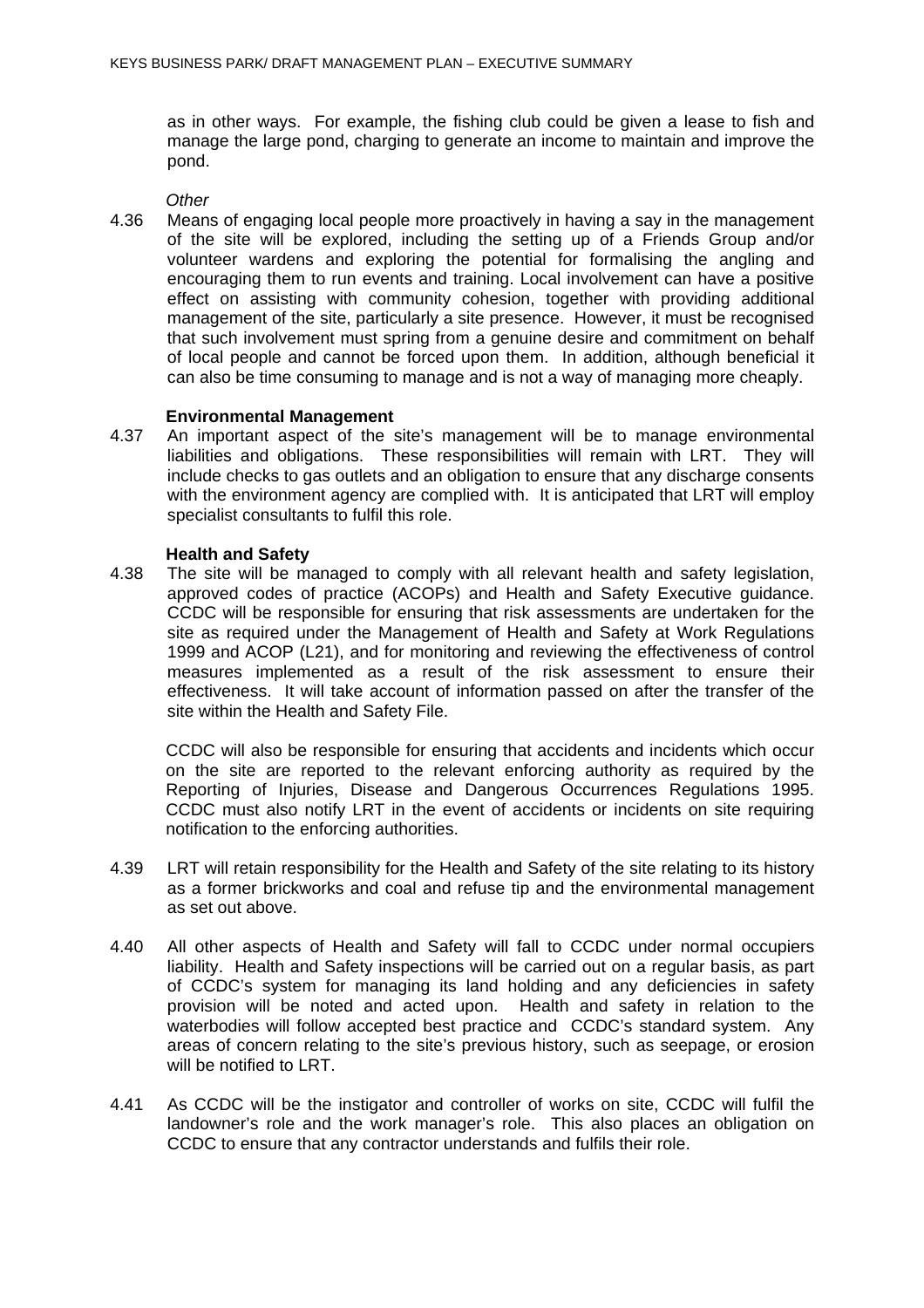#### **5.0 FINANCIAL AND RESOURCES PLAN**

#### **Financial**

*Income:* 

- 5.1 The site was transferred to LRT with an **endowment** calculated on the basis of providing for the management of the site in perpetuity. The endowment held by LRT will be invested to generate an annual income to allow the basic physical management works to be undertaken including routine maintenance and temporary maintenance operations, and planned capital replacement works. It will also cover basic staffing costs, including community ranger(s) and more specialist staff.
- 5.2 It is anticipated that the basic level of income generated through the endowment will be supplemented by **additional income** from other sources. This may include grants to undertake specific capital projects, for example if it was decided to construct a pond dipping platform, and to facilitate the use of the site for training, where funding might be secured through local delivery partners. It is envisaged that the majority of additional funding would be secured through LRT's partners in managing the site, rather than LRT directly, although there might be instances where LRT is the recipient.
- 5.3 In securing additional income, particularly for additional capital works, there would have to be certainty that the site could continue to be maintained within the overall budget.

*Expenditure:* 

- 5.4 Expenditure on **physical operations** breaks down into the four categories previously defined:
	- Temporary maintenance operations
	- Permanent maintenance operations
	- Capital replacement
	- Additional capital works
- 5.5 Expenditure on these will be strictly controlled by LRT and CCDC within the budgets available. In general most expenditure will be incurred by CCDC and recharged to LRT, although some specialist work, such as environmental management, may be contracted and paid for directly by LRT.
- 5.6 Expenditure on **community involvement** will be through CCDC, and will largely consist of the staffing costs provided for within the endowment calculation. CCDC will work within budgets agreed with LRT

#### *Cash Flow*

5.7 LRT will be responsible for managing the overall cash-flow, ensuring that expenditure charged to LRT stays within the income generated through the endowment. CCDC will be responsible for managing its own cash-flow within the terms of its management agreement with LRT and for reporting it on a quarterly basis.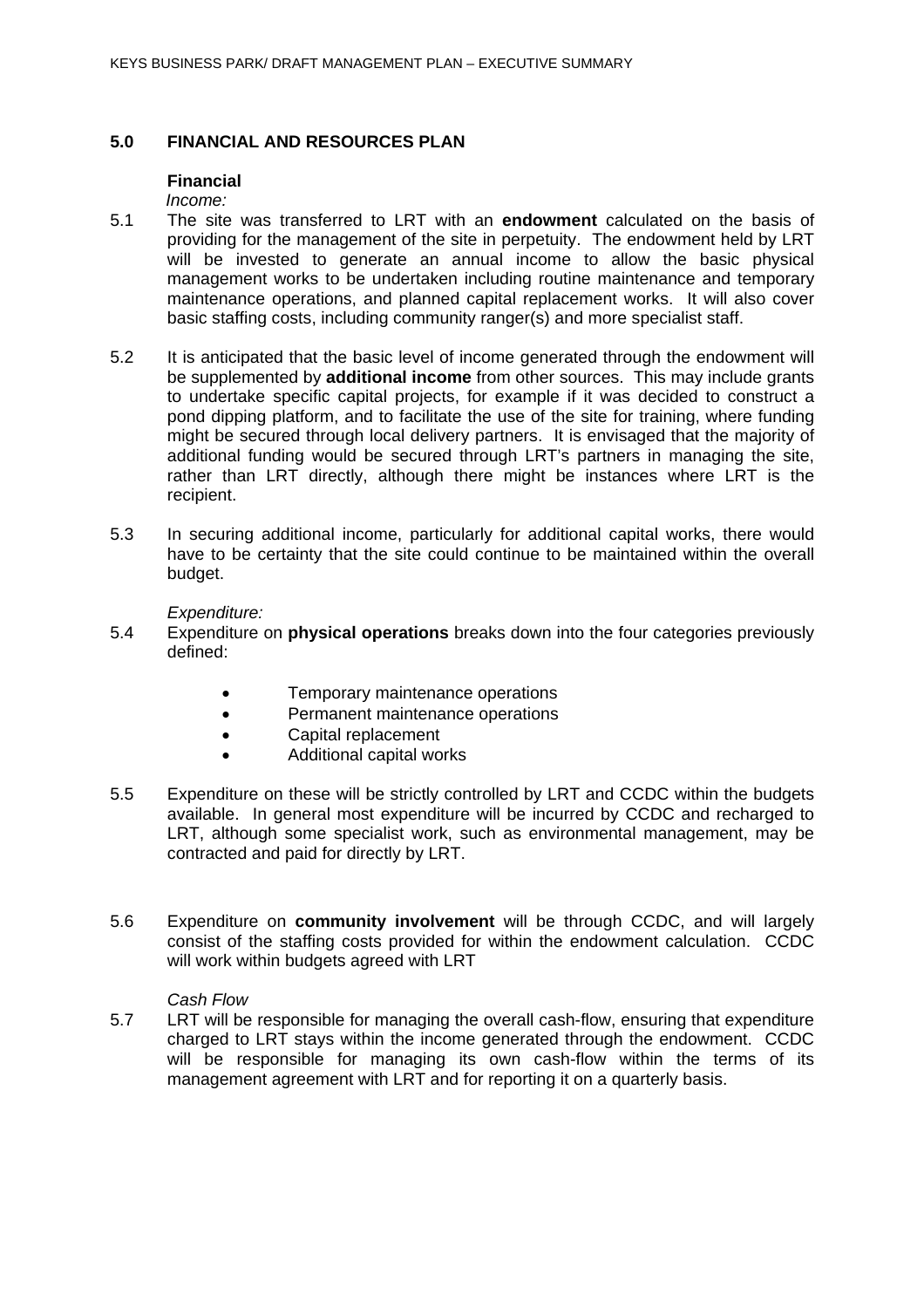### **Cannock Chase District Council (CCDC)**

#### *General*

5.8 CCDC manage a number of public open spaces and wildlife habitats in the immediate area of The Brickworks Nature Reserve (Keys Business Park) and therefore have considerable expertise and experience in large scale land management.

#### *Staffing*

- 5.8 CCDC will manage the site, whose main focus is providing day-to-day cover. The principal staff include:
	- Principal Landscape and Conservation Officer will have responsibility to ensure that the management agreement with LRT works well, providing overall site management responsibility for The Keys Business Park
	- Countryside Officers will manage the maintenance contract, working to improve the biodiversity of the site and responsible for community involvement aspects of the site's management, including patrolling, events etc.
	- Estate worker who will carry out the day to day site maintenance work.

#### **Other Partners**

5.9 CCDC will add to its expertise by drawing on the resources of a range of organisations who are best placed to deliver aspects of the site's management on it behalf.

LRT will source other specialist skills available as required such as an ecologist, who will provide the newt monitoring.